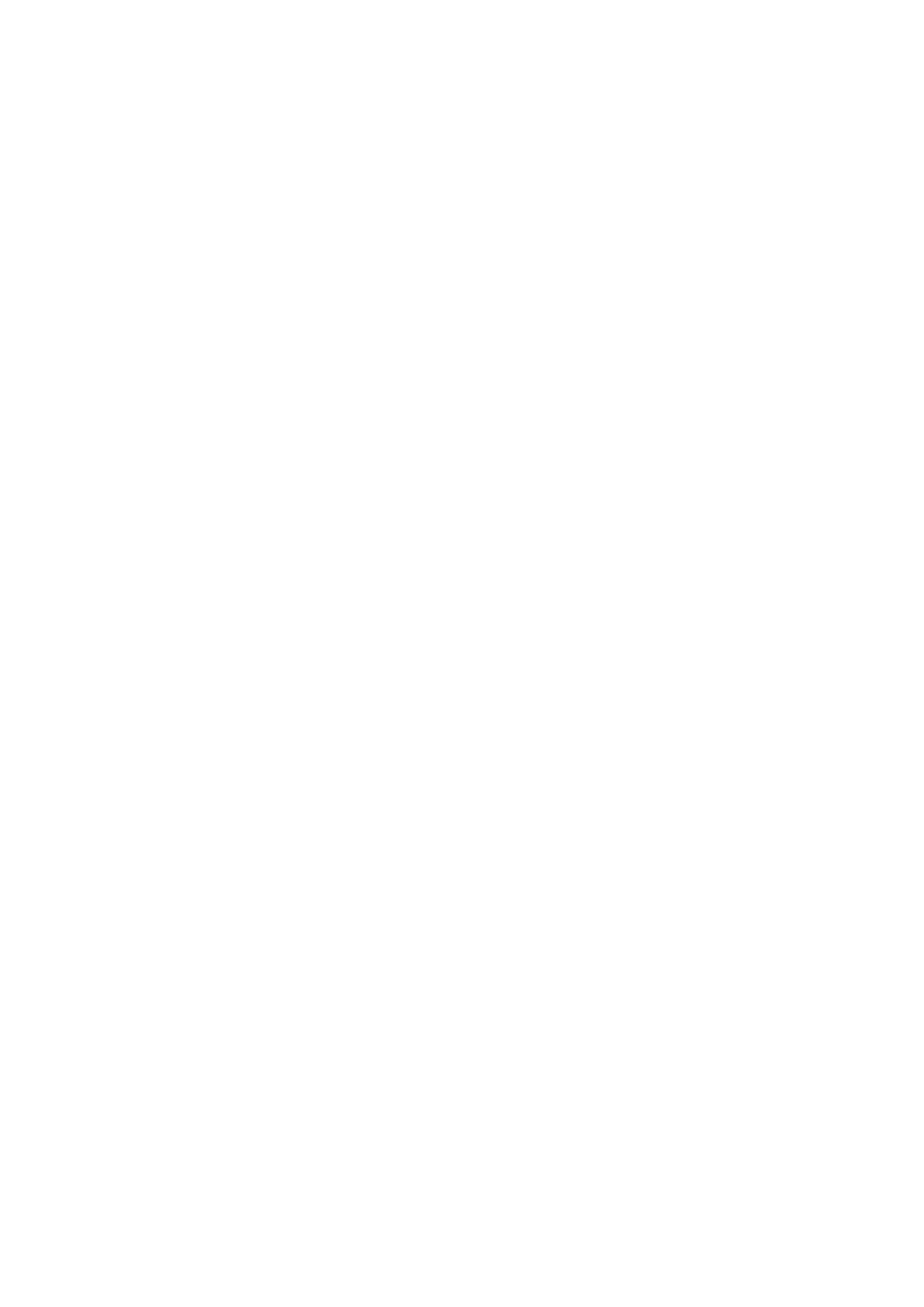

# *Risk Assessment of Endocrine Disrupting Chemicals 9-10 May 2011, Florence*

Workshop Report No. 21

Brussels, November 2011

ISSN-2078-7200-21 (print) ISSN-2078-7219-21 (online)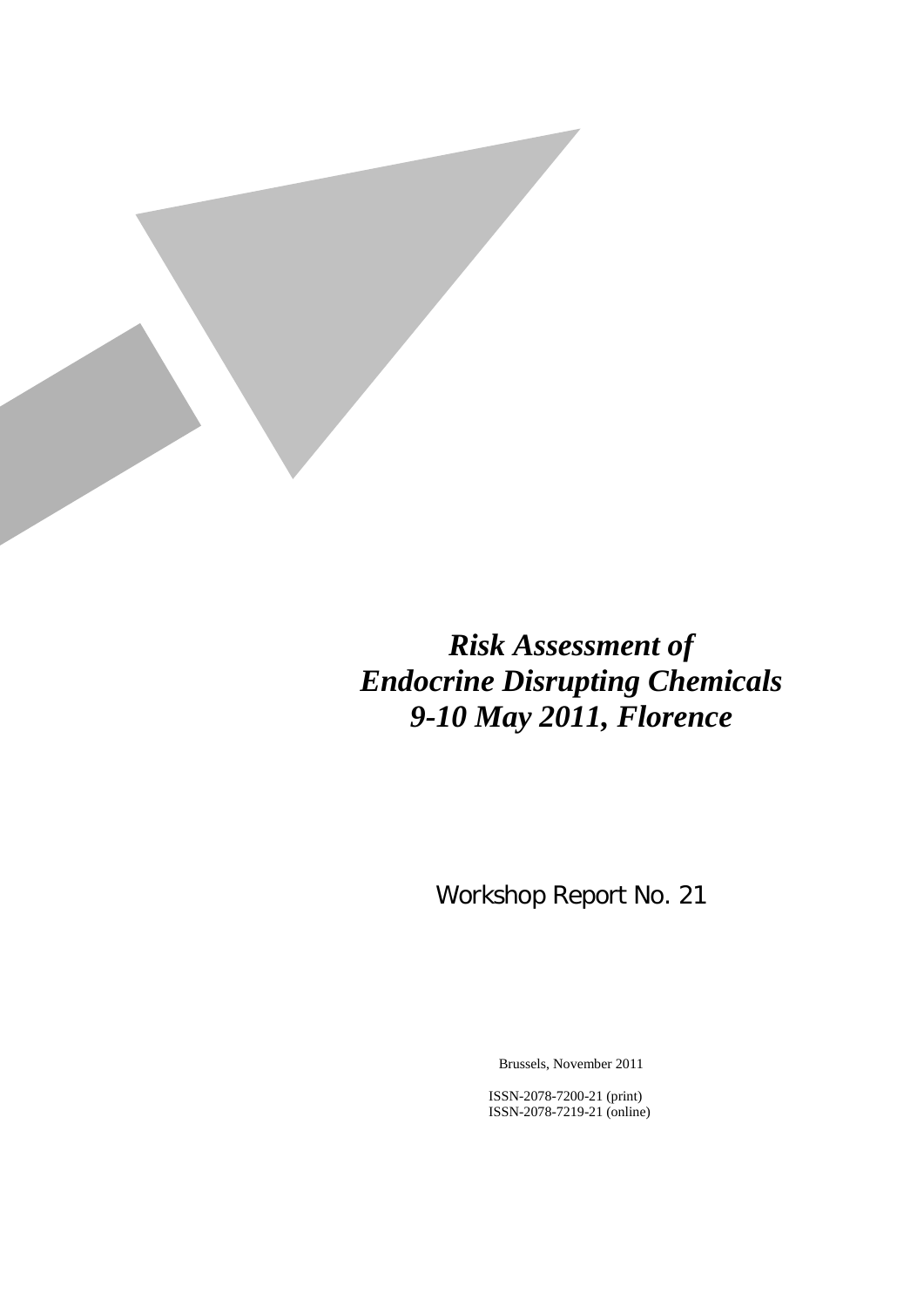# **ECETOC WORKSHOP REPORT No. 21**

# **© Copyright – ECETOC AISBL**

European Centre for Ecotoxicology and Toxicology of Chemicals 4 Avenue E. Van Nieuwenhuyse (Bte 6), B-1160 Brussels, Belgium.

All rights reserved. No part of this publication may be reproduced, copied, stored in a retrieval system or transmitted in any form or by any means, electronic, mechanical, photocopying, recording or otherwise without the prior written permission of the copyright holder. Applications to reproduce, store, copy or translate should be made to the Secretary General. ECETOC welcomes such applications. Reference to the document, its title and summary may be copied or abstracted in data retrieval systems without subsequent reference.

The content of this document has been prepared and reviewed by experts on behalf of ECETOC with all possible care and from the available scientific information. It is provided for information only. ECETOC cannot accept any responsibility or liability and does not provide a warranty for any use or interpretation of the material contained in the publication.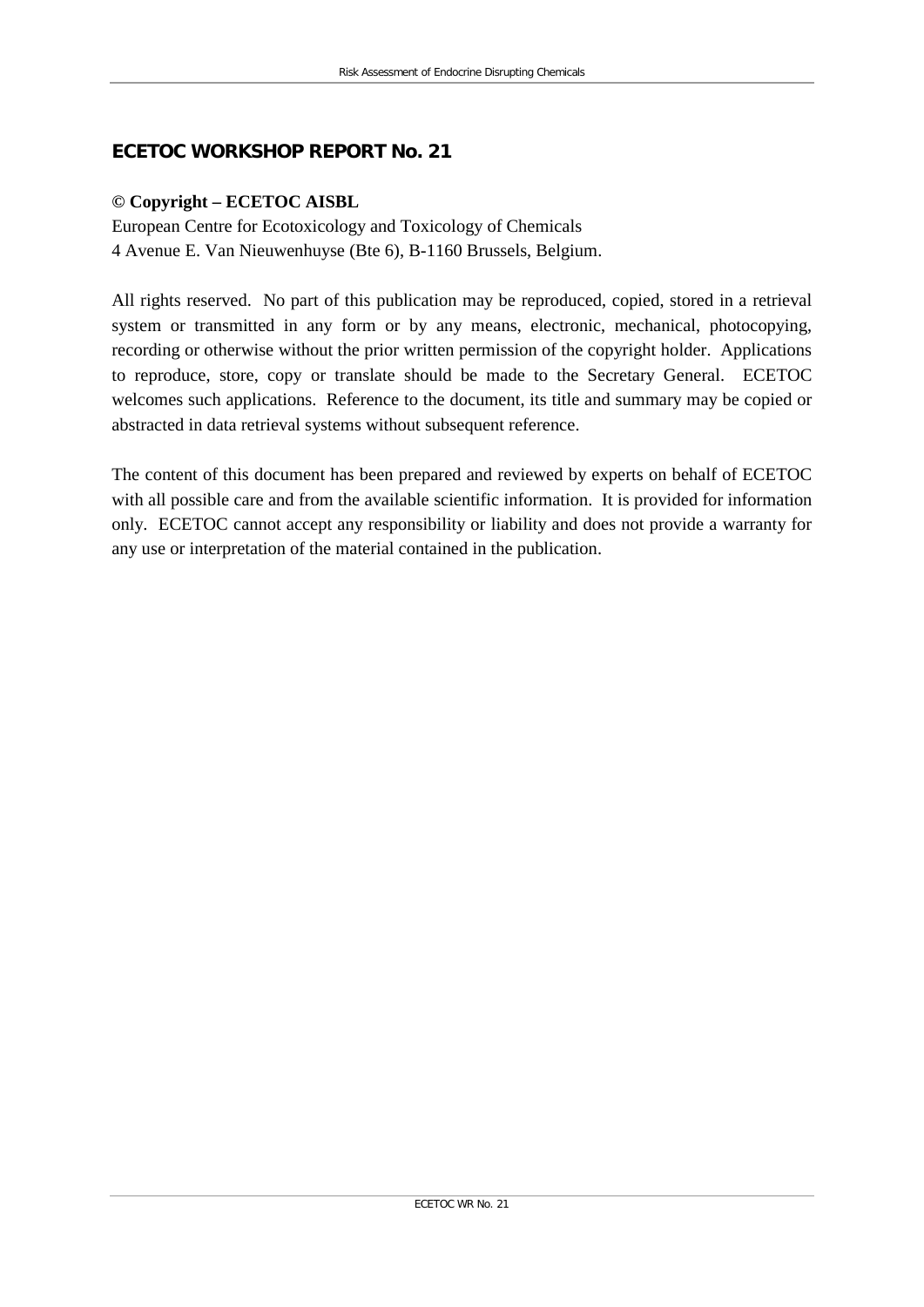# *Risk Assessment of Endocrine Disrupting Chemicals*

**CONTENTS**

| 1.                                            | <b>SUMMARY</b>                                                                                                                                                                               | 1                                |  |
|-----------------------------------------------|----------------------------------------------------------------------------------------------------------------------------------------------------------------------------------------------|----------------------------------|--|
| 2.                                            | <b>WORKSHOP OVERVIEW</b>                                                                                                                                                                     | 3                                |  |
| 2.1                                           | Introduction                                                                                                                                                                                 | 3                                |  |
| 2.2<br>2.3                                    | Workshop structure<br>Workshop objectives                                                                                                                                                    | $\mathfrak{Z}$<br>$\overline{4}$ |  |
| 3.                                            | <b>PRESENTATION SUMMARIES</b>                                                                                                                                                                | 5                                |  |
|                                               | 3.1 Report on criteria for endocrine disrupters from the Danish Centre on Endocrine Disrupters<br>3.2 Joint UK-DE proposal for a regulatory definition of an endocrine disrupter in relation | 5                                |  |
|                                               | to human health                                                                                                                                                                              | 8                                |  |
| 3.3                                           | Impact project on proposed decision criteria for substances with endocrine disrupting properties                                                                                             | 10                               |  |
|                                               | 3.4 ECETOC proposal to identify endocrine disrupters of regulatory concern for human health                                                                                                  | 11                               |  |
|                                               | 3.5 Endocrine Disruption - German Approach to pesticide assessment                                                                                                                           | 14                               |  |
| 3.7                                           | 3.6 UK CRD proposal for a regulatory definition of an ecotoxicological endocrine disrupter<br>Refinement of the ECETOC approach to identify endocrine disrupting properties of chemicals     | 21                               |  |
|                                               | in ecotoxicology                                                                                                                                                                             | 22                               |  |
| 4.                                            | <b>REPORTS FROM THE SYNDICATE SESSIONS</b>                                                                                                                                                   | 24                               |  |
| 4.1                                           | Syndicate A (Toxicology)                                                                                                                                                                     | 24                               |  |
| 4.2                                           | Syndicate B (Toxicology)                                                                                                                                                                     | 29                               |  |
| 4.3                                           | Syndicate C (Ecotoxicology)                                                                                                                                                                  | 33                               |  |
| 4.4                                           | Syndicate D (Ecotoxicology)                                                                                                                                                                  | 36                               |  |
| 5.                                            | <b>CONCLUSIONS AND RECOMMENDATIONS</b>                                                                                                                                                       | 39                               |  |
|                                               | <b>ABBREVIATIONS</b>                                                                                                                                                                         | 42                               |  |
| 44<br><b>BIBLIOGRAPHY</b>                     |                                                                                                                                                                                              |                                  |  |
|                                               | <b>APPENDIX A: POSTER</b>                                                                                                                                                                    | 47                               |  |
| <b>APPENDIX B: LIST OF PARTICIPANTS</b><br>48 |                                                                                                                                                                                              |                                  |  |
| <b>APPENDIX C: WORKSHOP PROGRAMME</b><br>49   |                                                                                                                                                                                              |                                  |  |
|                                               | <b>APPENDIX D: ORGANISING COMMITTEE</b><br>51                                                                                                                                                |                                  |  |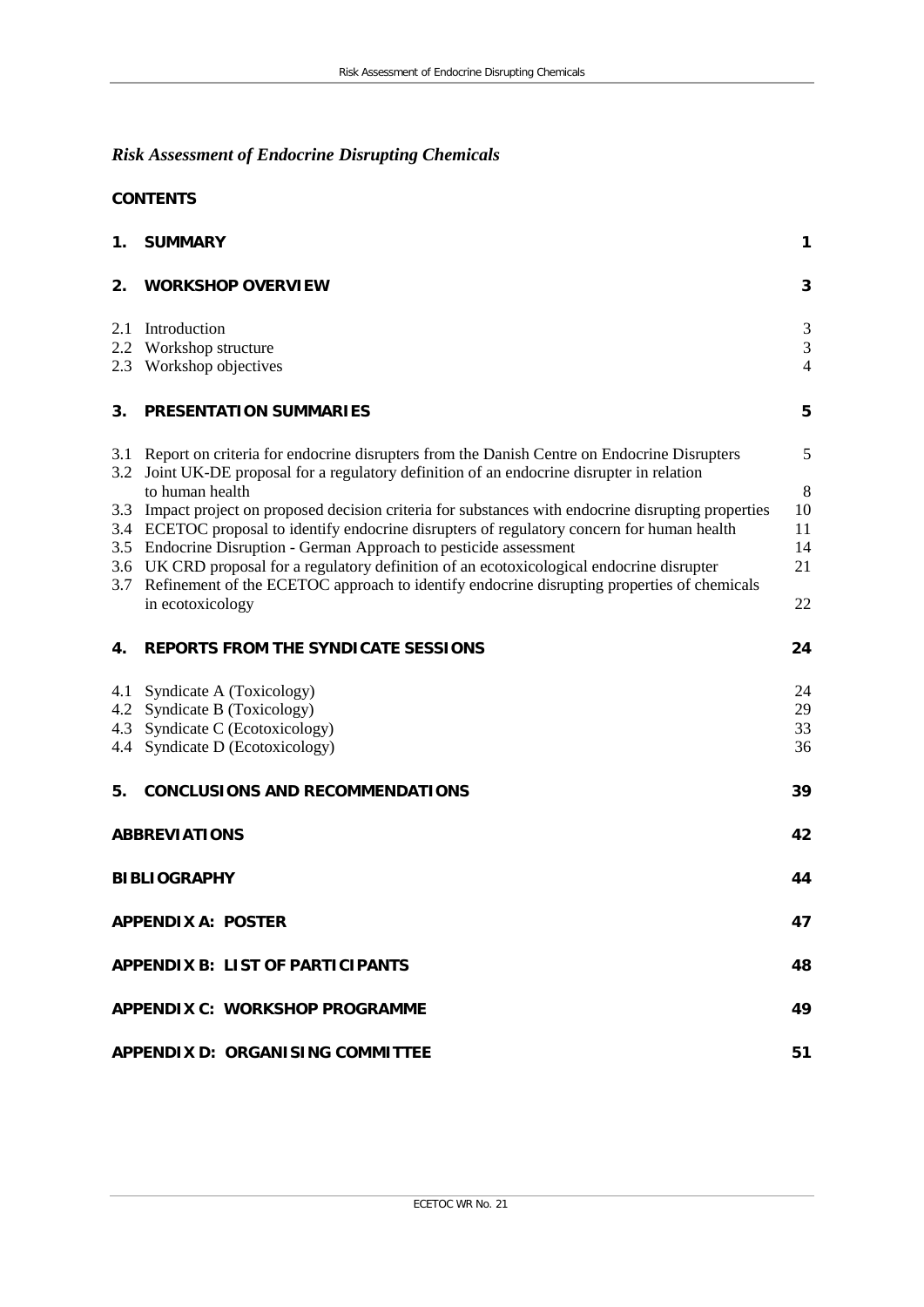Risk Assessment of Endocrine Disrupting Chemicals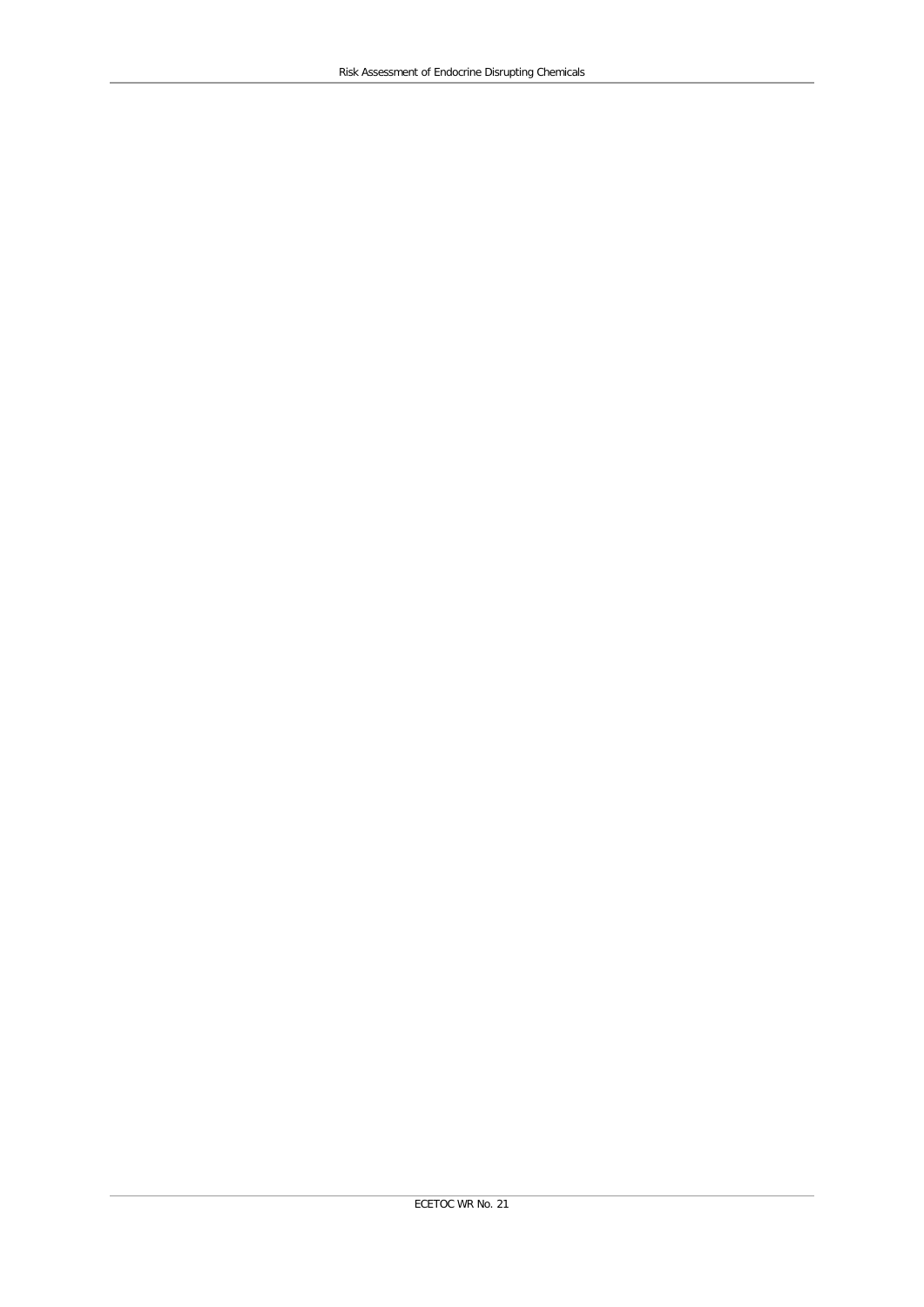# <span id="page-6-0"></span>**1. SUMMARY**

This report documents the outcome of a workshop organised by ECETOC to discuss the 'Risk Assessment of Endocrine Disrupting Chemicals'. The workshop was held in Florence on the  $9<sup>th</sup>$  and  $10<sup>th</sup>$  of May 2011. Thirty-eight invited experts (from academia, regulatory bodies and industry) discussed approaches for the risk assessment of endocrine disrupting chemicals. The aims of the workshop were to evaluate emerging guidance produced by regulatory authorities, and academic and industry scientists, identify areas of concordance and difference, consolidate the common scientific themes, provide a platform for constructive debate on areas of difference, and invite a wider critique of the proposed approaches.

The workshop consisted of a series of invited presentations. The first set of presentations dealt with human safety, whilst the second set covered environmental safety. National initiatives and developments to define and test criteria for the identification of endocrine disrupting chemicals were presented. This was followed by presentations from the ECETOC Task Force on the ECETOC approach, which included refinements and further development of their original proposal 'Guidance on Identifying Endocrine Disrupting Effects (TR106)' (ECETOC, 2009a).

The presentations were followed by four syndicate discussion sessions, which addressed four specific themes. Each theme was considered from both toxicological and ecotoxicological perspectives.

Theme I was concerned with the use of weight of evidence (WoE) for decision making. The participants concluded that a consistent approach for the WoE of endocrine disrupting chemicals is required, which would be applicable under various regulatory regimes. There was general support for a requirement to demonstrate both an adverse effect in an intact organism (extended to population level impacts for the ecotoxicological assessment) and a plausible endocrine mode of action. For human health assessment there was general support for using the WHO/IPCS mode of action framework (WHO/IPCS, 2007). For ecotoxicological assessment it was acknowledged that no direct equivalent to this WHO/IPCS framework exists, but several specific WoE frameworks for the evaluation of endocrine disrupting effects have been published. These should be evaluated and combined for the requirements under current legislation.

Theme II covered discussions on the human and population relevance of endocrine related endpoints. It was noted that there were some rodent cases for which non-relevance to humans has been demonstrated, but that the number of such cases is low. The default position is to assume human relevance.

Specific guidance was considered necessary to aid in the identification of endpoints in ecotoxicological studies that are of population relevance. Some endpoints are clearly directly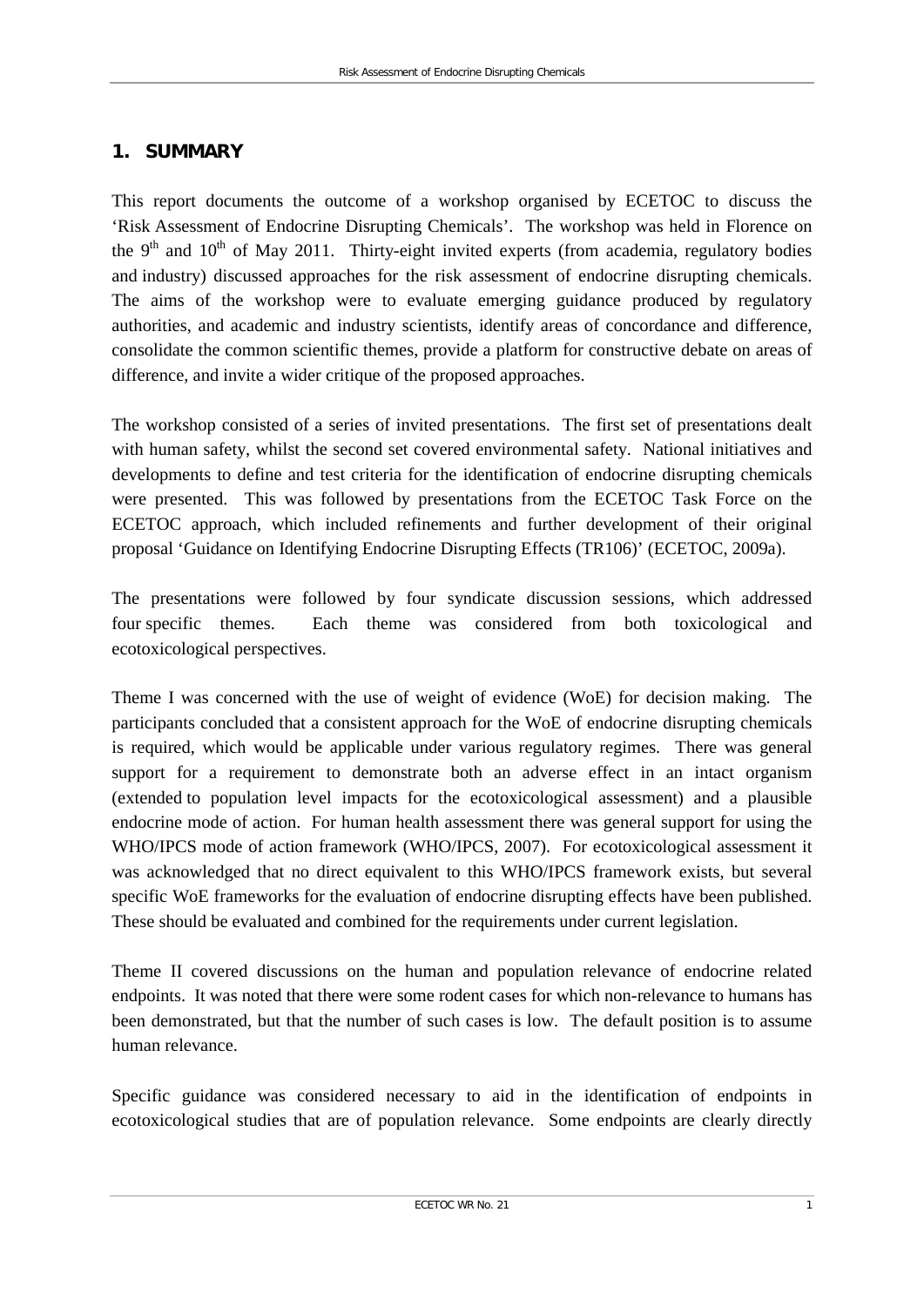population related, whereas others are more diagnostic in nature, and in order to infer their population relevance, they need to be used as part of a cluster of endpoints.

Theme III dealt with the evaluation of lead toxic effects and the specificity of endocrine effects when identifying endocrine disrupting chemicals. While it was seen as scientifically sound, most participants thought that the application of this criterion would depend on the degree of separation between a non-endocrine mediated lead effect and the endocrine-mediated effect, as well as the relative severity and seriousness of the lead *versus* ED-mediated effect. The acceptable degree of separation should be assessed on a case by case basis, and for EDs of very high concern a factor of 10 was suggested as a conservative starting point. This could be a useful approach for the REACH legislation, which requires that individual exposure scenarios need to be addressed to guarantee safety for different uses of the same chemical. For ecotoxicological assessments the participants felt that further work was required before a value for the degree of separation could be recommended.

Theme IV was concerned with using potency to differentiate between endocrine disrupting chemicals. It was highlighted that the concept of potency assessment could be introduced as a surrogate for risk assessment following the legislative introduction of a hazard based cut-off criterion for endocrine disrupting chemicals. Equivalent categories already exist for repeated dose toxicity. The potency assessments (cut-off criterion) proposed by the German and British authorities (BfR and CRD respectively) and ECETOC would only apply to identify substances of high regulatory concern which would be refused marketing authorisation. All other (less potent) endocrine disrupting chemicals which are part of PPPs and biocides would still undergo standard risk assessment.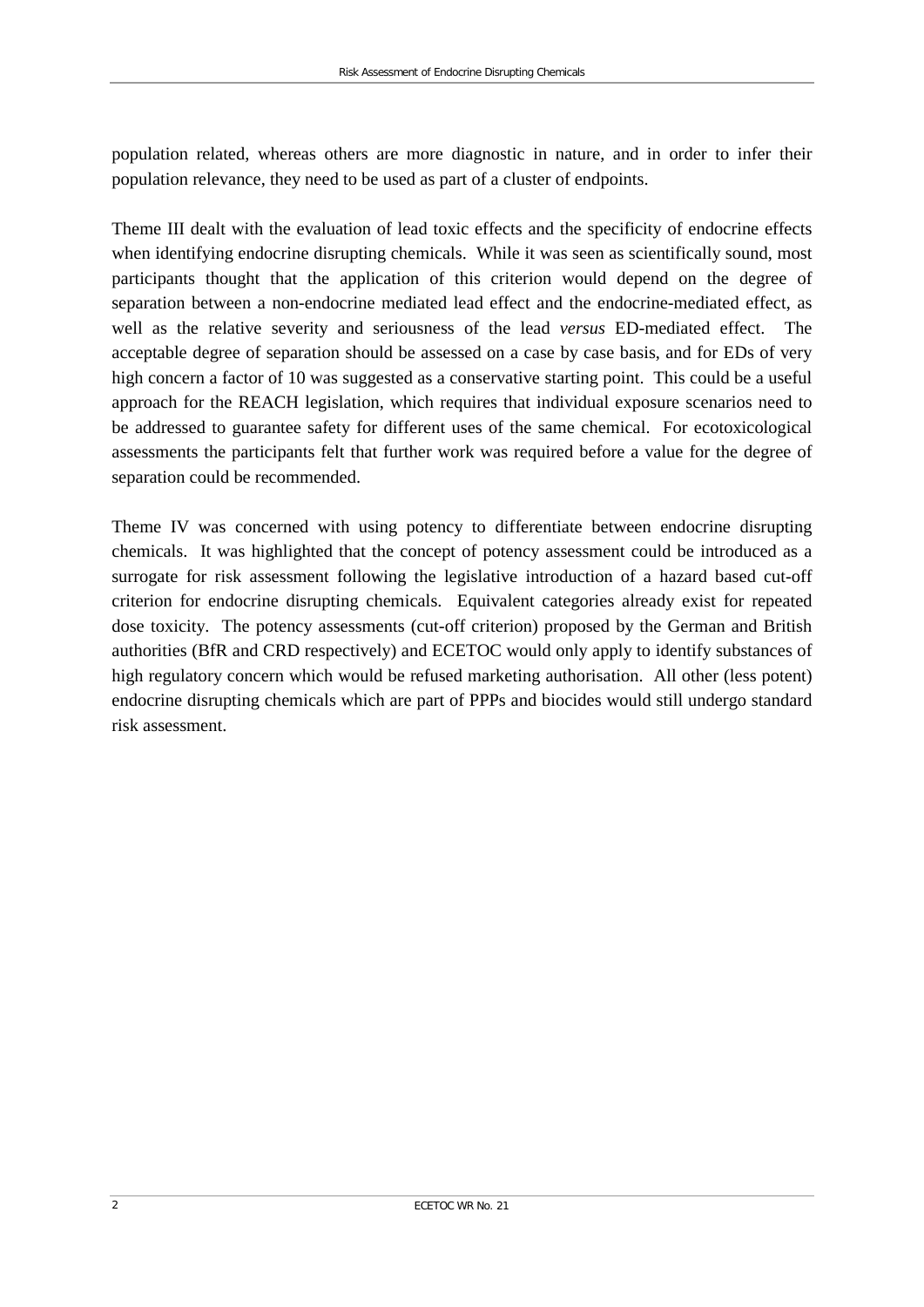# <span id="page-8-0"></span>**2. WORKSHOP OVERVIEW**

# <span id="page-8-1"></span>*2.1 Introduction*

Recent European legislation (Plant Protection Products Regulation 1107/2009 [EC, 2009a]; proposed new Biocidal Products Regulation COM(2009)267 [EC, 2009b]) has created a hazard based cut-off criterion that only allows the marketing and use of chemicals on the basis that they do not induce endocrine disruption which may lead to an adverse outcome in humans and/or wildlife species. Substances with endocrine properties are also subject to authorisation under the REACH Regulation (1907/2006) (EC, 2006). However, there is currently no agreed guidance on how to identify and evaluate endocrine activity and disruption. Consequently, an ECETOC Task Force was formed in June 2008 to address the issue and in May 2009 a Task Force report 'Guidance on Identifying Endocrine Disrupting Effects (TR106)' was published (ECETOC, 2009a). The report developed guidance in the form of a series of flowcharts that could be used as a decision tree for the identification of endocrine disrupting effects in mammalian, fish and amphibian, bird and wild mammal assessments.

In June 2009 ECETOC held a workshop to discuss their proposed guidance. This provided a stimulating discussion on the scientific basis for identifying endocrine disrupting chemicals (ECETOC, 2009b). The outcomes from this workshop were used to refine the guidance and this was published by Bars *et al* (2011). However, it was recognised that certain elements of the guidance still needed further development. For human health these included the relevance to man of the endocrine mechanism of toxicity, the specificity of the endocrine effects with respect to other potential toxic effects, and the potency of the endocrine effect. For ecotoxicological assessment consideration of specificity and potency, population relevance of the observed endocrine related effects, and definition of negligible exposure were the areas chosen for refinement.

A considerable amount of work has also been undertaken by individual member states, which has generated approaches that have significantly progressed the thinking in this area. The aim of this workshop was to debate, combine and consolidate these rapidly evolving approaches.

# <span id="page-8-2"></span>*2.2 Workshop structure*

- A review of evolving schemes provided by the German BfR and UBA, UK CRD, Denmark and ECETOC.
- A series of breakout groups to tackle areas for further development.
- A plenary session to clearly identify areas of consensus and future debate.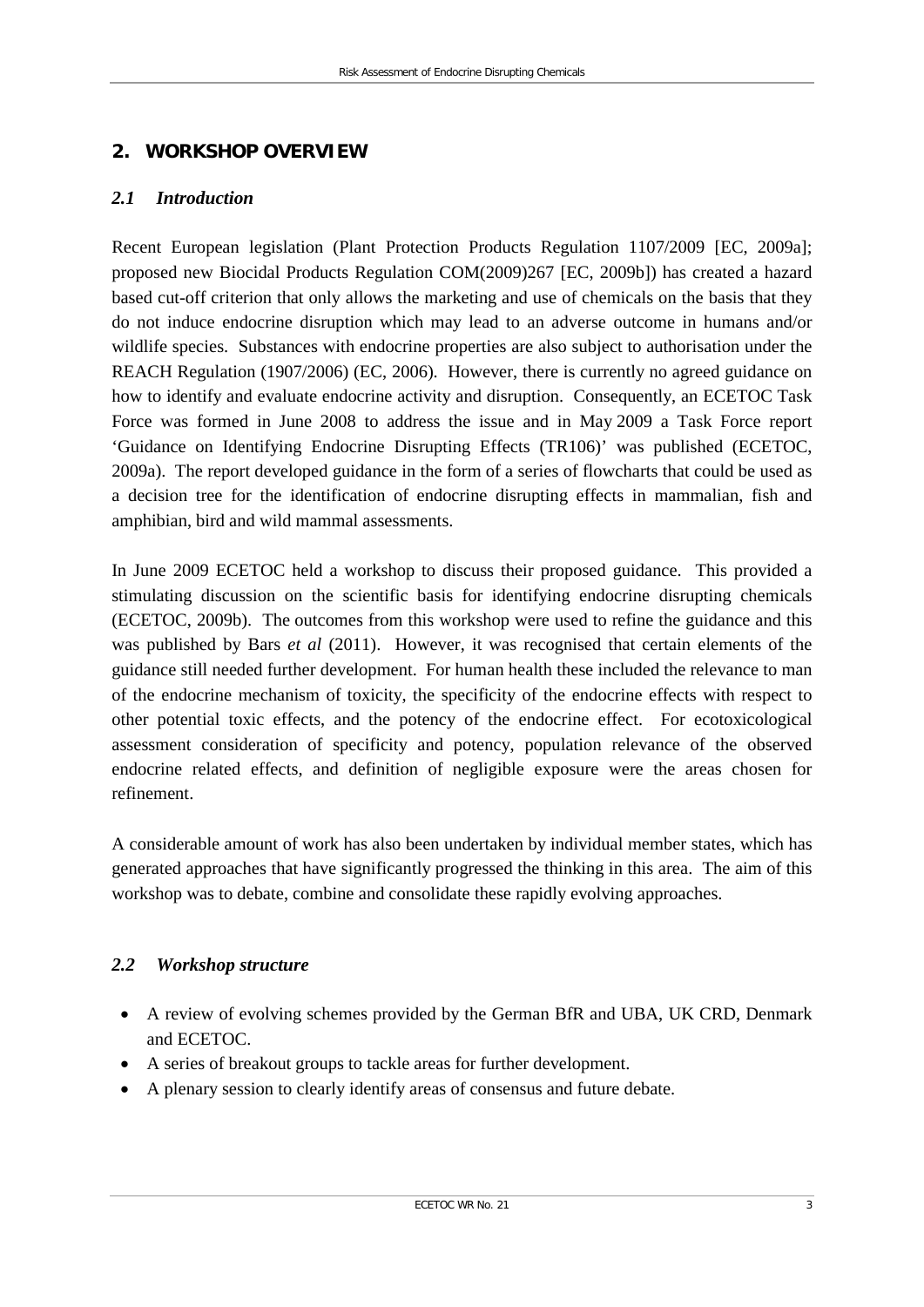# <span id="page-9-0"></span>*2.3 Workshop objectives*

Specifically to:

- Evaluate emerging guidance produced by regulatory authorities, academic and industry scientists.
- Identify both areas of agreement and differences of opinion.
- Consolidate the common scientific themes.
- Provide a platform for constructive debate on areas of difference.
- Invite a wider critique of the proposed approaches.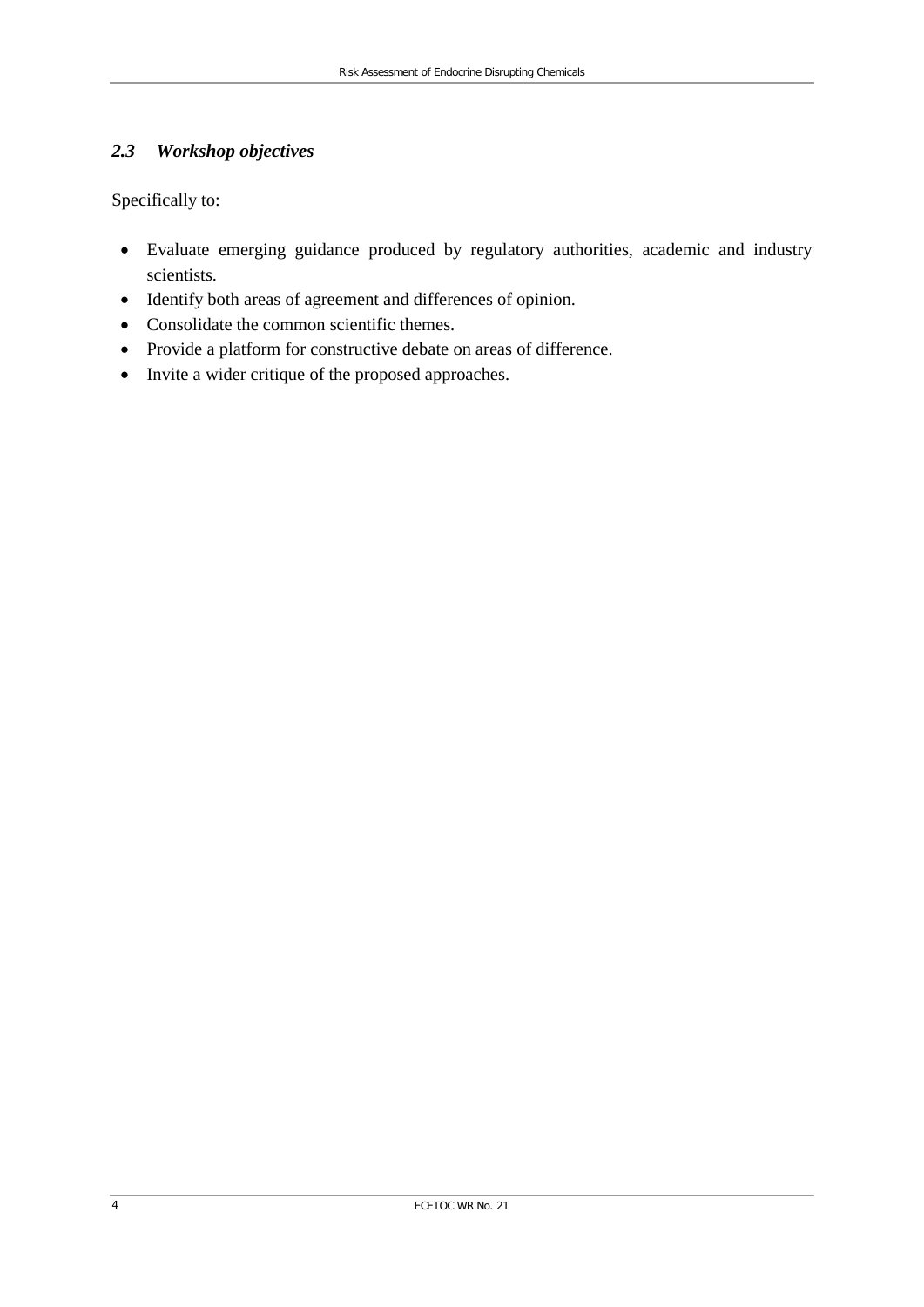# <span id="page-10-0"></span>**3. PRESENTATION SUMMARIES**

# <span id="page-10-1"></span>*3.1 Report on criteria for endocrine disrupters from the Danish Centre on Endocrine Disrupters*

# **Ulla Hass**

*Division of Toxicology and Risk Assessment, National Food Institute, Technical University of Denmark*

The Report on Criteria for Endocrine Disrupters was carried out by the Danish Centre on Endocrine Disrupters (CEHOS) as a project contracted by the Danish Environmental Protection Agency. CEHOS is an interdisciplinary scientific network without walls and the main purpose of the Centre is to build and gather new knowledge on endocrine disrupters (EDs) with focus on information needed for the preventive work of the regulatory authorities. The overall aim of the report is to propose scientific criteria for the identification of ED substances of concern for human health and the environment.

The widely used definitions of EDs and potential EDs according to WHO/IPCS (2002) were used as a starting point. However, these two definitions seem to represent the two 'ends' of the spectrum of knowledge on ED properties and effects and consequently a definition of suspected ED was inserted in between. A number of other issues relevant for the development of criteria for EDs were also considered such as potency, lead effects, specificity and relevance for humans and the environment. Based on these considerations the proposed scientific criteria can be summarised as:

# *Group 1 - Endocrine disrupter:*

Substances known to have produced ED effects in humans or animal species living in the environment or when there is evidence from animal studies, possibly supplemented with other information, to provide a strong presumption that the substance has the capacity to cause ED effects in humans or animals living in the environment.

The animal studies shall provide clear evidence of ED effect in the absence of other toxic effects, or if occurring together with other toxic effects, the ED effects should be considered not to be a secondary non-specific consequence of other toxic effects. However, when there is e.g. mechanistic information that raises doubt about the relevance of the effect for humans or the environment, group 2a may be more appropriate.

# *Group 2a - Suspected endocrine disrupter:*

Substances are placed in group 2 when there is some evidence from humans or experimental animals, and where the evidence is not sufficiently convincing to place the substance in group 1.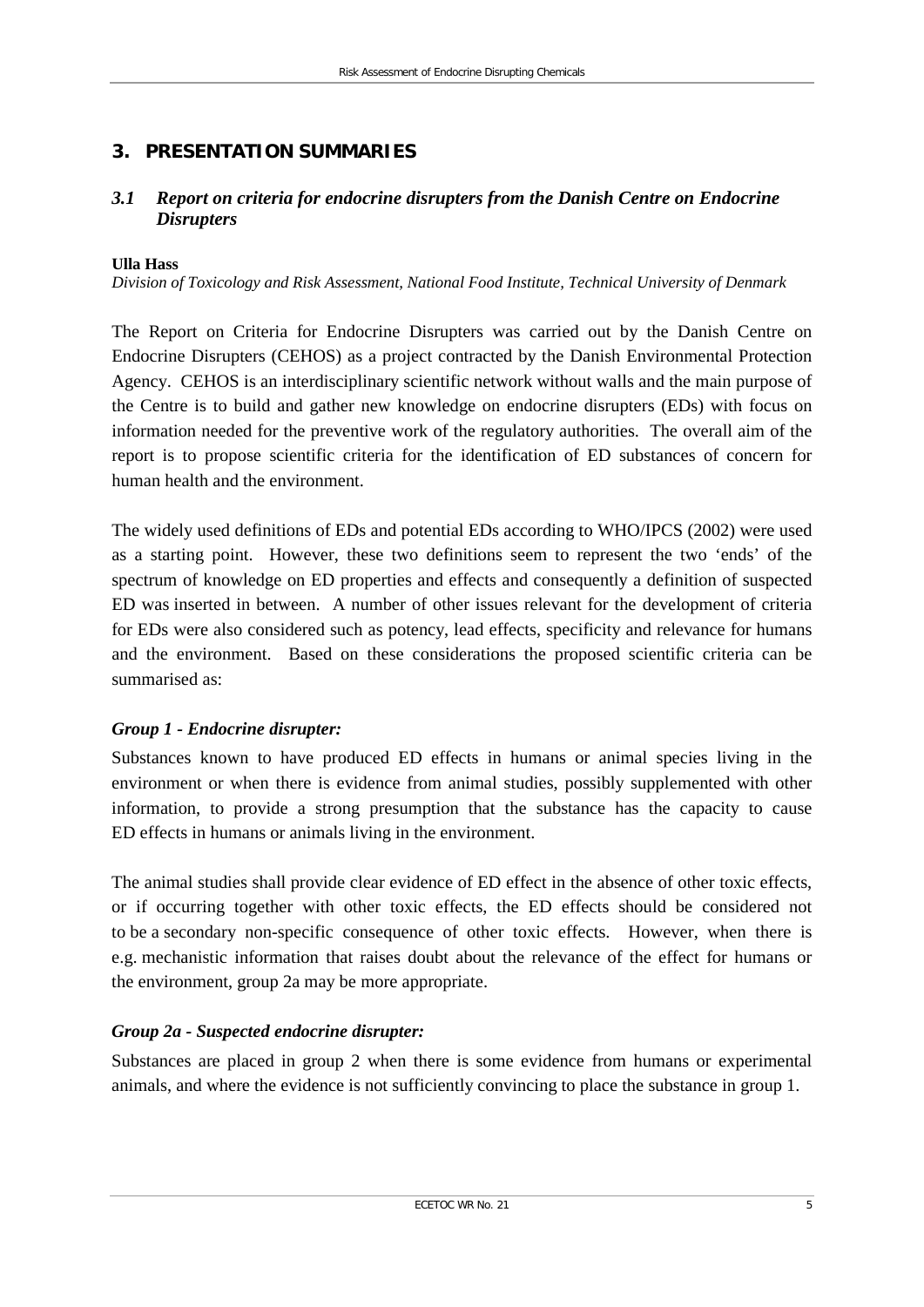If for example limitations in the study (or studies) make the quality of evidence less convincing, group 2a could be more appropriate. Such effects should be observed in the absence of other toxic effects, or if occurring together with other toxic effects, the ED effect should be considered not to be a secondary non-specific consequence of other toxic effects.

# *Group 2b - Potential ED:*

Substances are placed in group 2b when there is some *in vitro* / *in silico* evidence indicating potential for endocrine disruption in intact organisms. The evidence could also be observed effects *in vivo* that may, or may not, be ED-mediated.

It has been proposed that in cases where ED-induced effects are not the lead toxic effects but are seen at dose levels significantly higher than those causing other toxic effects, the substance is not an ED of regulatory concern. Also, potency has been proposed as part of the criteria for identifying EDs, i.e. defining an effect level below which a substance can be identified as an ED substance (and consequently above which it would not be identified as an ED). These approaches are not considered relevant for ED identification. They are clearly in contrast to the CLP criteria for classification of (CM)Rs, where only specificity of effects is required and such substances are considered of regulatory concern. Also, the WHO definition of EDs does not include considerations of this. Furthermore, dismissing the ED properties in a regulatory context, if there are other more sensitive toxic effects for the individual chemical, or based on potency, would invalidate the evaluation of mixtures of chemicals with similar types of ED effects, but differences in lead toxic effect or potency.

The report describes the scientific evidence needed for fulfilling these criteria based on the OECD Conceptual Framework for endocrine testing and assessment and considers non-test methods, test methods, epidemiology and field studies. This can be summarised as:

# *Evidence for ED (group 1)*

- *In vivo* assays providing data on adverse effects clearly linked to endocrine mechanisms (OECD, level 5).
- Reliable and good quality evidence from human cases or epidemiological studies.
- On a case-by-case basis, *in vivo* assays providing data about single or multiple endocrine mechanisms and effects (OECD, level  $3 \& 4$ ) combined with other relevant information.
- In special cases, categorisation or QSAR approaches may provide the necessary data in combination with ADME *in vivo* information and *in vitro* data.

# *Evidence for suspected ED (group 2a)*

• *In vivo* assays providing data on adverse effects linked to endocrine or other mechanisms (OECD, level 5), but where ED mode is suspected.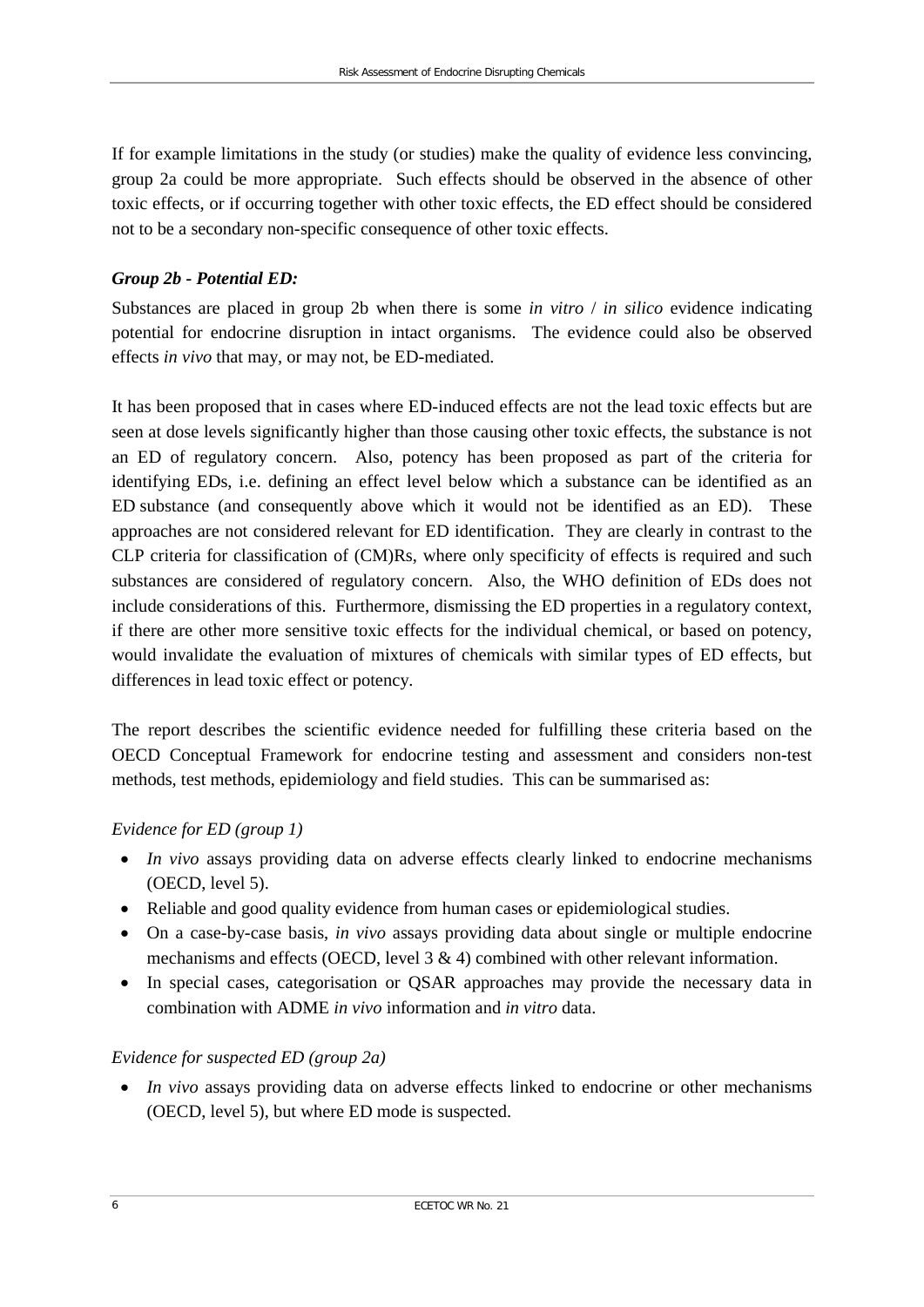- Good quality epidemiological studies showing associations between exposure and adverse human health effects related to endocrine systems.
- *In vivo* assays providing data about single or multiple endocrine mechanisms and effects (OECD, level 3).
- In some cases, read across, chemical categorisation and/or QSAR approaches may provide the necessary data in combination with ADME information and *in vitro* data.

# *Evidence for indicated ED (group 2b)*

- *In vitro* assays providing mechanistic data (OECD, level 2).
- QSAR, read-across, chemical categorisation, ADME information (OECD, level 2).
- System biology methods indicating association between the substance and adverse human health effects related to endocrine systems.

The regulatory use of these ED criteria in relation to REACH article 57(f) and the new PPP regulation is also considered. It is proposed that EDs in group 1 should be identified as SVHC in REACH article 57(f) and as ED substances under PPP. For suspected and potential EDs (group 2a and 2b), further data may be necessary to evaluate whether the substances is an ED (group 1).

As such, the overall purpose of the report is to provide scientific background for Danish input to the ongoing EU work within this field.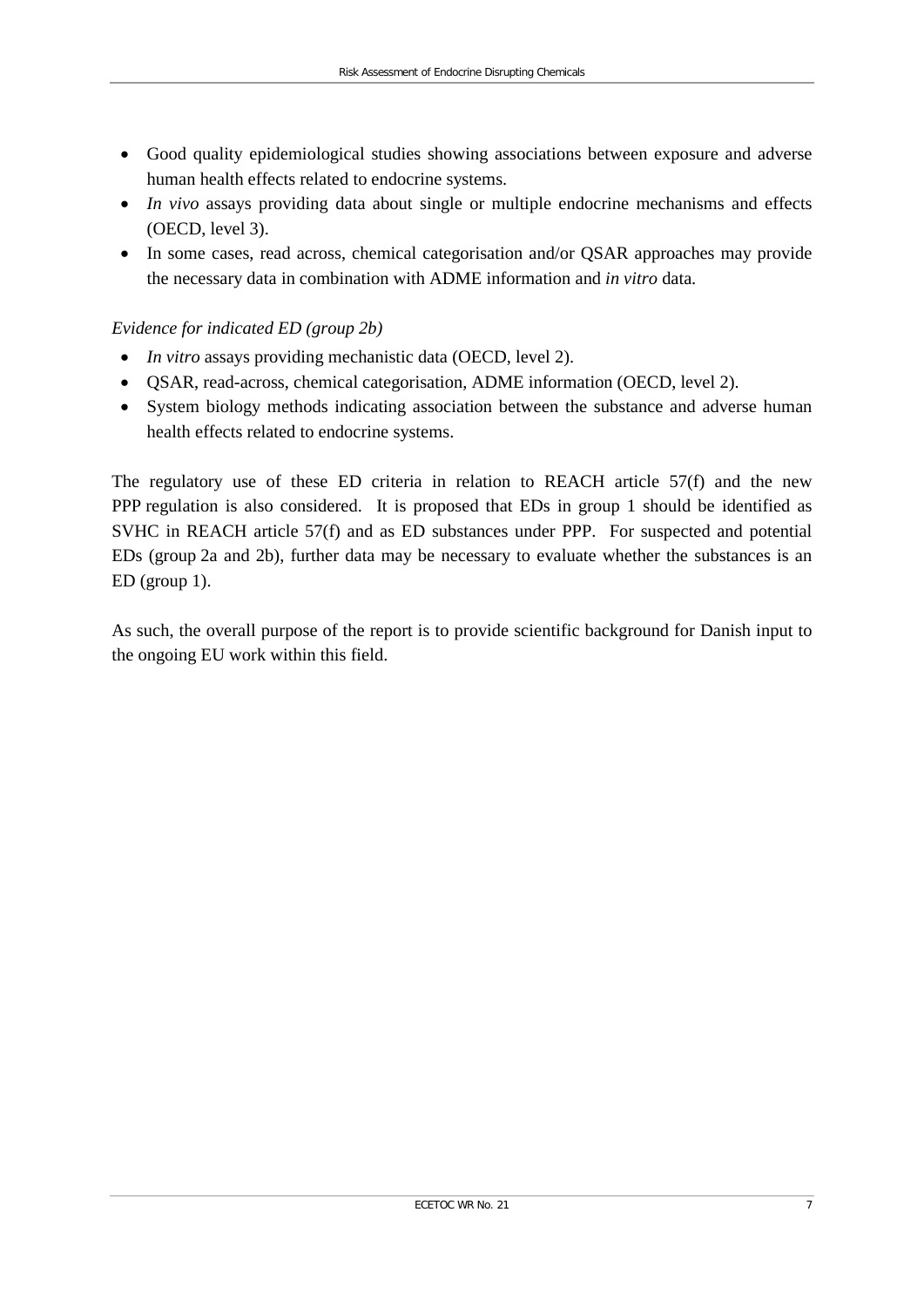# <span id="page-13-0"></span>*3.2 Joint UK-DE proposal for a regulatory definition of an endocrine disrupter in relation to human health*

#### **Susy Brescia**

*Chemicals Regulation Directorate, Health & Safety Executive, UK*

This is a proposal for a definition of an endocrine disrupter (ED) in relation to human health that can be applied in a regulatory context. The stimulus for this work was the introduction into the new European Union Plant Protection Products (PPP) Regulation (1107/2009 [EC, 2009a]) of an exclusion criterion for non-approval *(IF: Exclusion for non-approval: double negative makes a positive???)*, which explicitly indicates that any active substance, safener and synergist with endocrine disrupting properties cannot be approved for marketing and use, unless exposure is negligible. A similar non-approval exclusion criterion has been introduced in the proposed new EU Biocidal Products Regulation (COM(2009)267 [EC, 2009b]). Substances with endocrine disrupting properties are also targeted within the REACH Regulation (1907/2006 [EC, 2006]). Identification of substances as EDs may lead to their inclusion in the list of substances subject to the Authorisation requirements of REACH. Hence, the regulatory consequences of identifying a substance as an ED are severe – these provisions are stringent, hazard-based criteria that should be reserved only for those substances genuinely posing a potential real threat to human health and/or the environment. With such considerations in mind, it is problematic that at the present time there is no definition and/or set of criteria within regulations, by which to identify EDs.

The widely accepted scientific definition of ED by WHO/IPCS is proposed as a starting point for characterising an ED for regulatory purposes. This is a well-established and widely recognised definition produced by a global, authoritative organisation through a world-wide initiative of high scientific rigour (WHO/IPCS, 2002):

"An endocrine disrupter is an exogenous substance or mixture that alters function(s) of the endocrine system and consequently causes adverse effects in an intact organism, or its progeny, or (sub)populations."

The WHO/IPCS definition is still a very broad description, which does not have the power to discriminate between substances meriting regulatory action for their ability to harm health because of disruption to the endocrine system, and substances that justify lesser concern in relation to any endocrine-disrupting ability and for which such severe regulatory action is not justified. Therefore, the aim is to use the WHO definition as the starting point to arrive at a regulatory definition of an ED by adding a number of criteria that need to be satisfied before an ED requiring regulatory action can be identified. These are as follows:

<span id="page-13-1"></span><sup>&</sup>lt;sup>1</sup> The joint DE-UK proposal is available on the CRD website at: [http://www.pesticides.gov.uk/approvals.asp?id=3034] and on the BfR website at:

<sup>[</sup>http://www.bfr.bund.de/cm/349/regulatory\_definition\_of\_an\_endocrine\_disrupter\_in\_relation\_to\_potential\_threat\_to\_huma n\_health.pdf].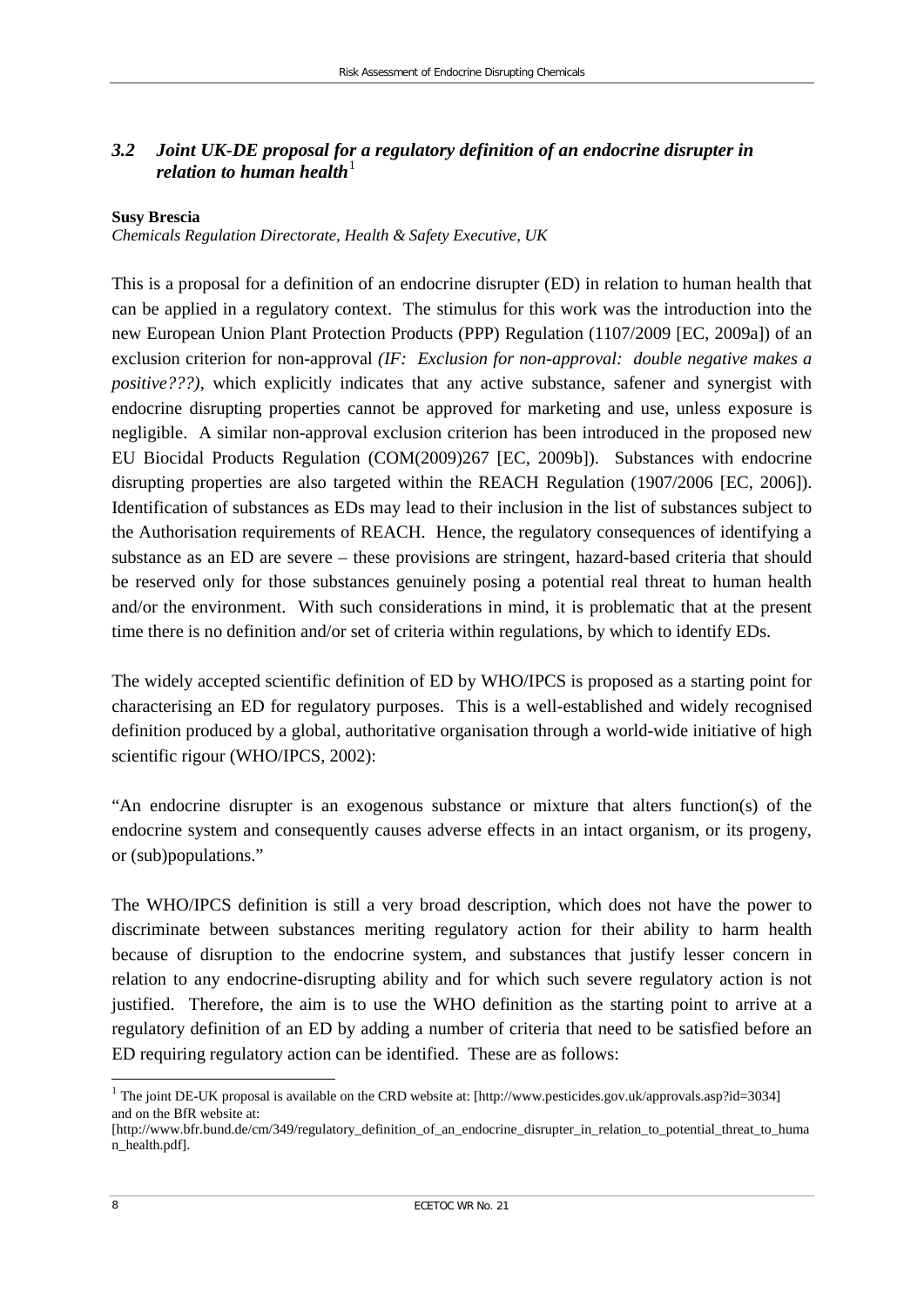Adverse consequences during testing: Adverse effects potentially related to endocrine disruption to have been seen in one or more toxicity studies conducted in intact animals and to be of acceptable quality, in which the substance was administered by a route relevant for human exposure.

ED mode of action: A mode of action link between the toxic effects of concern and endocrine disruption to have been established.

Test results relevant to humans: The effects seen in experimental animals to be judged to be of potential relevance to human health.

Potency of the effect: The adverse effect(s) related to endocrine disruption to have been produced at a dose at or below the relevant guidance value for the application of Category 1 'Specific Target Organ Toxicity - Repeated Exposure, STOT-RE' classification & labelling (CLP Regulation).

These proposed criteria were tested in a number of case studies and showed that they are able to discriminate between genuine EDs of regulatory concern and substances for which regulatory action is not justified.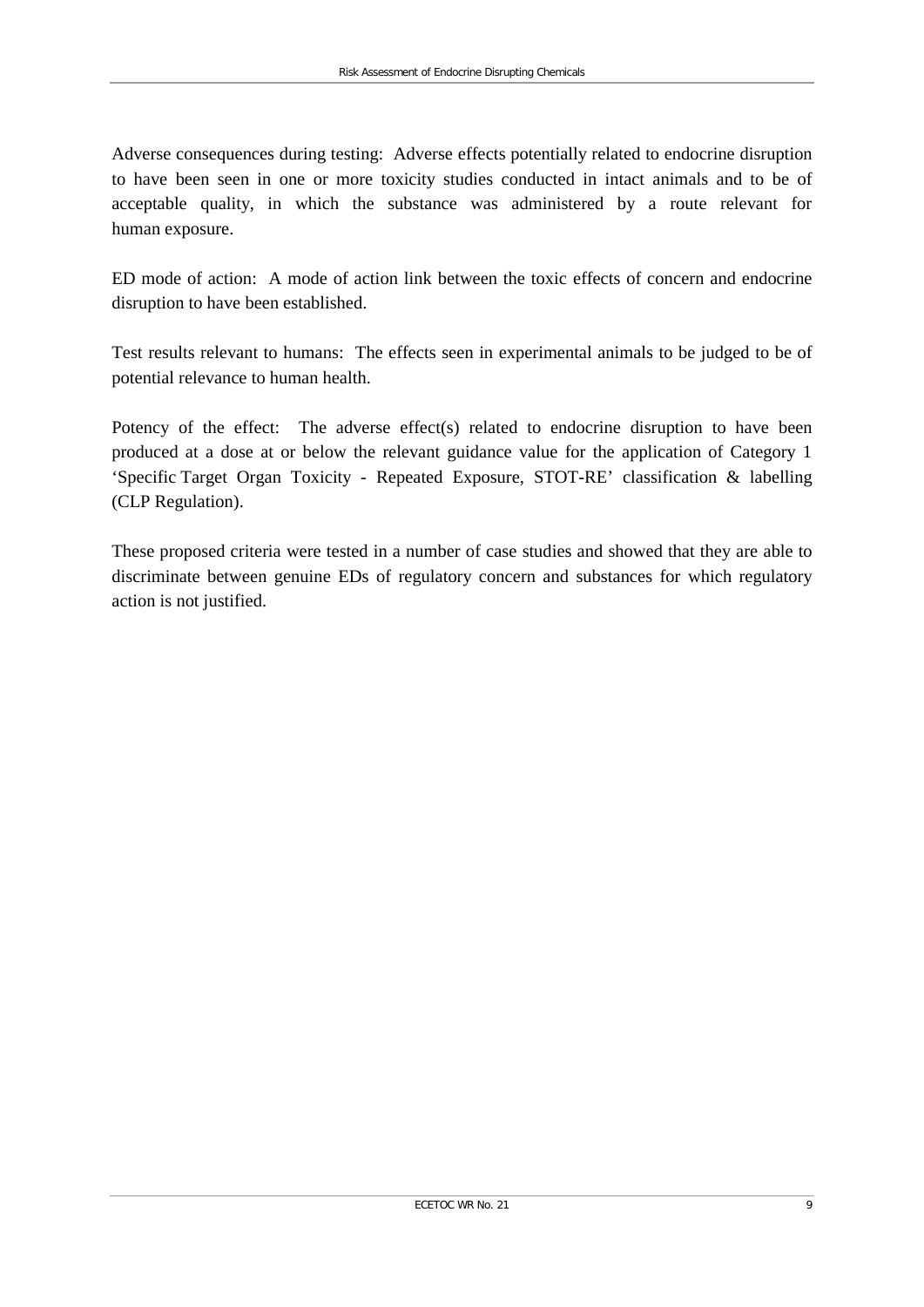# <span id="page-15-0"></span>*3.3 Impact project on proposed decision criteria for substances with endocrine disrupting properties*

# **Philip Marx-Stölting and Roland Solecki**

*Federal Institute for Risk assessment, Berlin, Germany*

The new plant protection products (PPP) regulation, Reg. (EC) 1107/2009 (EC, 2009a), introduces endocrine disrupting properties as one of a number of new cut-off criteria for the approval of PPP. Since no specific science-based measures for the assessment of substances with endocrine disrupting properties have been agreed upon and a draft of specific measures is to be presented by the European Commission only at the end of 2013, the development of assessment and decision criteria represents a key challenge concerning the implementation of this new legislation. These criteria should also be applicable for other substances with endocrine disrupting properties within the European legislation, such as REACH-chemicals and biocides.

A science-based proposal for specific decision criteria for substances with potential endocrine disrupting properties in human health risk assessment has been developed by the German Federal Institute for Risk Assessment (BfR). The proposed conceptual framework includes assessment of adversity of effects, establishment of a mode / mechanism of action in animals, considerations concerning the relevance of effects to humans and regulatory decision criteria which are exposure-based (option 1) or categorisation-based (option 2).

Option 1 and option 2 of these decision criteria were tested upon 36 active substances in PPP for their applicability and also to analyse the potential impact of the new PPP regulation on active substances currently approved for use. The collection of the substances evaluated in this impact study was based on their classification (i.e. carcinogenicity, reproductive toxicity) and on random selection, respectively. Furthermore, the outcome of the conceptual framework was compared to the interim criteria of Regulation (EC) 1107/2009 (option 3). The first results of this impact study are presented here and illustrate the application of the BfR framework.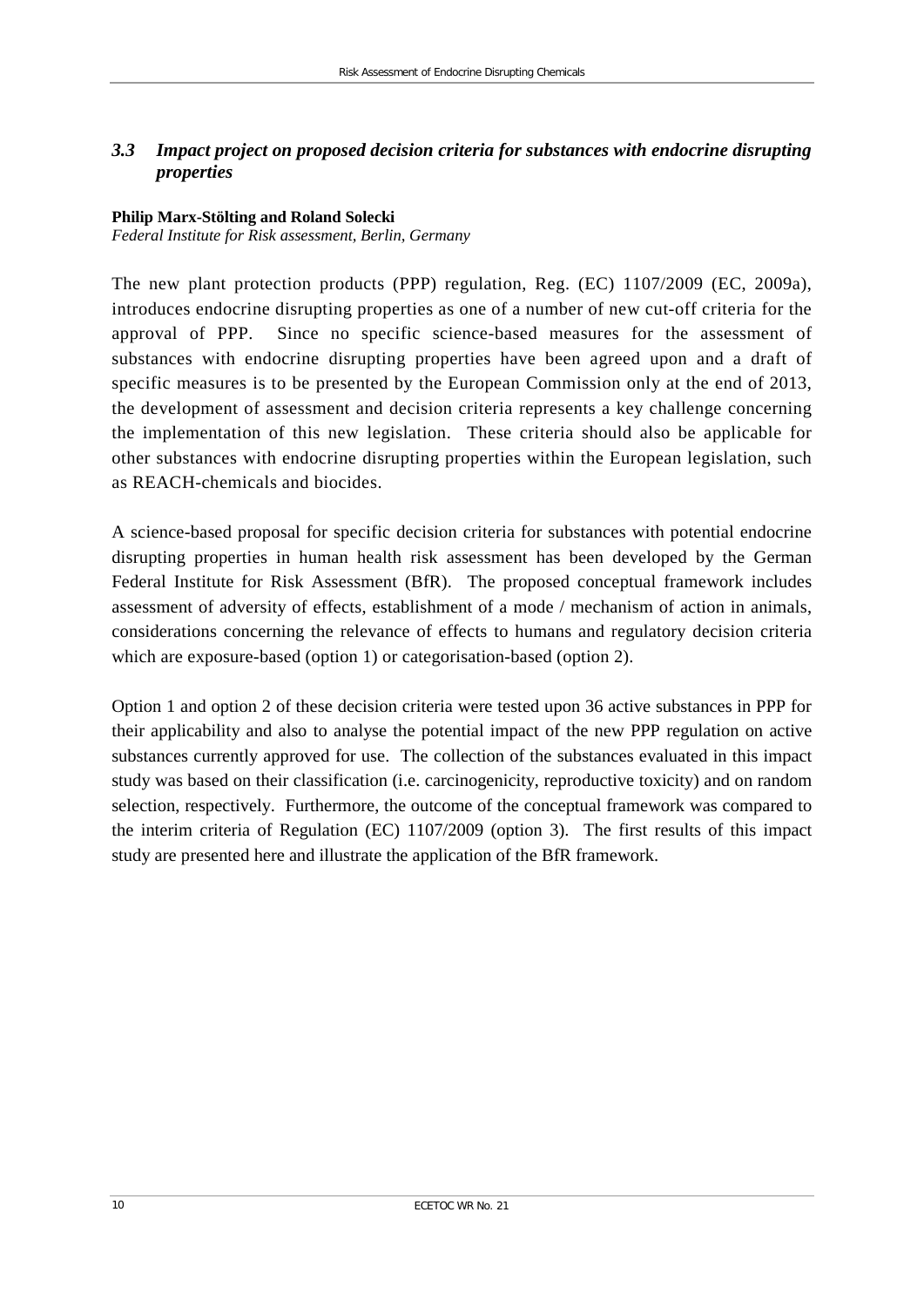# <span id="page-16-0"></span>*3.4 ECETOC proposal to identify endocrine disrupting chemicals of regulatory concern for human health*

# $R$ émi Bars<sup>1</sup>, Ivana Fegert<sup>2</sup> and Dick Lewis<sup>3</sup>

*<sup>1</sup> Bayer CropScience, Sophia Antipolis, France*

*<sup>2</sup> BASF SE, Limburgerhof, Germany*

*<sup>3</sup> Syngenta Ltd, Jealott's Hill, Bracknell, Berkshire, United Kingdom*

In June 2009 an ECETOC workshop was organised in Barcelona, Spain, to discuss a proposal of scientific criteria to be used to identify endocrine disrupting chemicals.

The criteria proposed by the ECETOC Endocrine Task Force were based on the two requisite elements contained in the endocrine disrupting chemical definitions from WHO/IPCS, EC, Weybridge and Japan i.e. the necessity to observe adverse effects and the demonstration that these effects are indeed caused by an endocrine mechanism of action. It was proposed that while the detection of adverse effects is best addressed by the regulatory toxicity studies (apical and supporting studies), the demonstration of the mechanism of action is best addressed by the recently validated *in vitro* / *in vivo* screening mechanistic studies illustrated in the US EPA Tier 1 endocrine test battery or the OECD level 2-4 of the conceptual framework for the testing and assessment of endocrine disrupting chemical chemicals.

Evidence for endocrine disrupting properties was considered to be met when the adverse effects that raised concern from regulatory toxicity studies could eventually be explained by the screening / mechanistic studies or vice versa i.e. when the indication of endocrine activity from the screening / mechanistic studies could eventually be confirmed through the manifestation of adverse effects in the supporting and/or apical regulatory toxicity studies. However, since all endocrine disrupting chemicals may not represent the same hazard for humans a number of criteria were proposed to discriminate chemicals of high concern from those of lower concern.

An illustration of the fact that not all endocrine disrupting chemicals represent the same hazard to humans is given by the evaluation of a number of common chemicals that humans are exposed to on a routine basis. This evaluation was performed in the *in vitro* screening assay for steroidogenesis using the H295R adrenal cells. The results of these evaluations indicate that six chemicals (caffeine, gingerol, paracetamol, vitamin C, vitamin B6, vitamin B3) out of ten tested are capable of interfering with steroidogenesis<sup>[2](#page-16-1)</sup>. For caffeine this endocrine activity, which is manifested by an activation of steroidogenesis (increased oestradiol formation) may be the cause for the adverse effects observed in endocrine tissues in apical toxicity studies (increased incidence of pituitary and mammary gland tumours in rat and mouse chronic studies respectively

<span id="page-16-1"></span><sup>&</sup>lt;sup>2</sup> Tinwell H. Colombel S. Bars R. 2011. Evaluation of substances routinely taken in everyday life in the H295R steroidogenesis assay. Poster (abstract no. 2351). Society of Toxicology, Washington, USA, March 2011.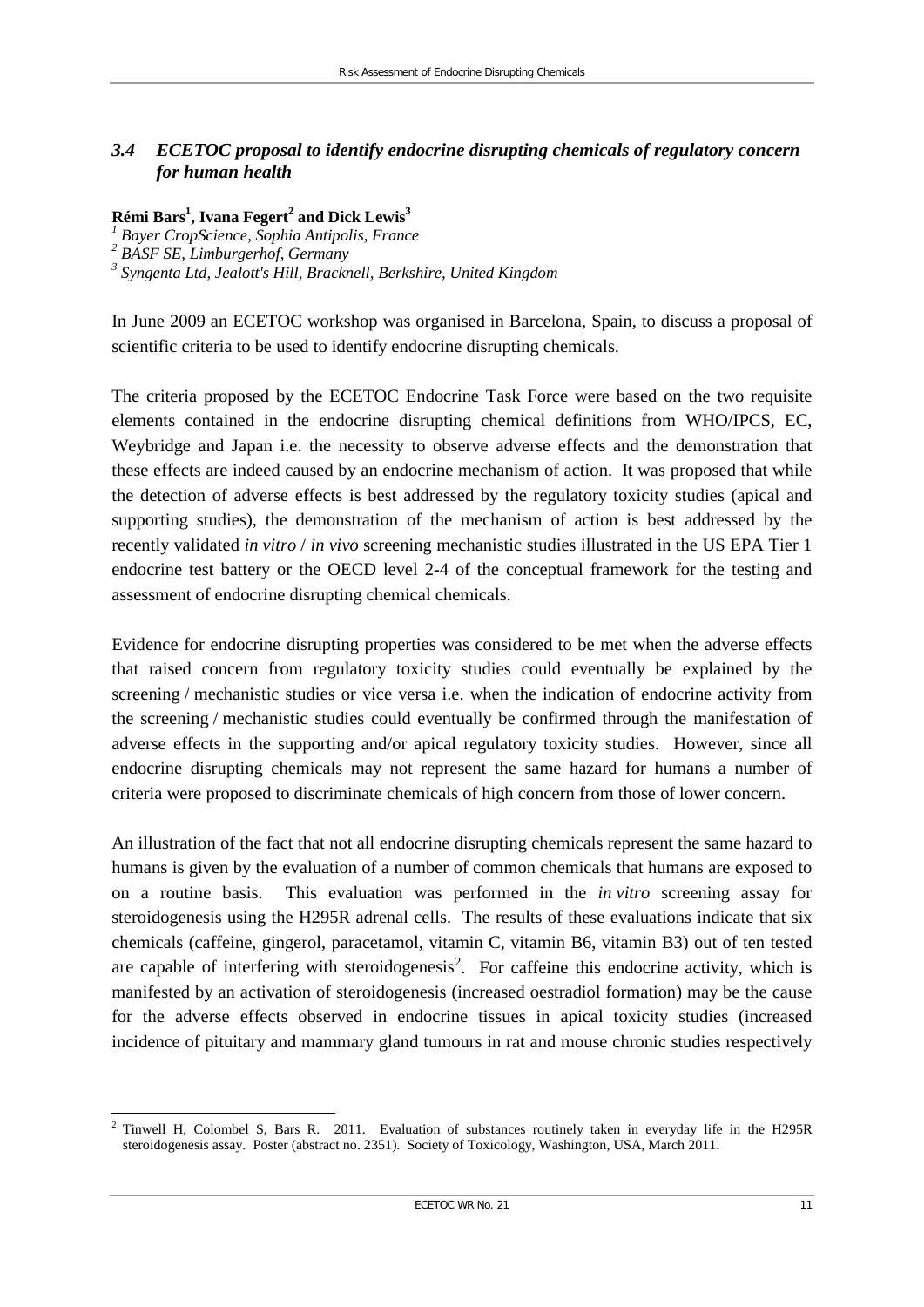and ovarian and sperm changes in rat and mouse reproduction studies respectively)<sup>[3](#page-17-0),[4](#page-17-1),[5](#page-17-2),[6](#page-17-3)</sup>. Consequently, a set of clear criteria is needed to discriminate chemicals of high concern from those of lower concern. If these criteria are not put in place the possibility exists that, by using specific and sensitive endocrine screens in combination with apical studies, numerous chemicals (both natural, like caffeine, and man-made) will eventually be considered as endocrine disrupting chemicals and could therefore be subjected to exclusion criteria whilst posing no harm to humans.

When considering the criteria first developed by ECETOC as well as those elaborated by national regulatory authorities (HSE-CRD and BfR), it appears that some criteria are essential for discrimination of chemicals. Such key criteria include the relevance of the mode of action of toxicity to humans, the specificity/lead effect, the potency of the chemicals and some exposure considerations whereby a margin of exposure greater than 1000 should be sufficient to protect humans from any potential adverse effects.

For the relevance of the mode of action (MoA) to humans, it is reasonable to assume that, in the absence of appropriate data, the MoA is relevant to humans. There are not many examples where an MoA of endocrine toxicity detected in animals has been demonstrated not to be relevant to humans; however, rodent thyroid toxicity mediated by liver enzyme induction is one of them and has been extensively investigated.

The criterion of specificity/lead effect applies to chemicals that have multiple target tissues (e.g. liver, kidney, blood as well as endocrine tissues) and for which serious adverse effects on non-endocrine tissues are found at much lower dose level than the endocrine effects. However there is a need to agree within the scientific and regulatory community on an acceptable degree of separation between the non-endocrine lead effect and the endocrine effect.

The potency criterion is also very important, since a chemical such as zearalenone that has endocrine activity and induces adverse endocrine effects at 200 µg/kg/day should be considered differently to caffeine, which has also endocrine activity but only produces adverse endocrine effects from 50 mg/kg/day. Although the difference between zearalenone and caffeine in terms of potential harm to humans is obvious it is difficult to establish, at a scientific level, a clear set of cut-off values. A pragmatic approach could, however, be as recommended by HSE-CRD and BfR, to use the guidance values of the CLP regulation for serious adverse effects (Specific Target Organ Toxicity following Repeated Exposure [STOT-RE]).

<span id="page-17-0"></span><sup>&</sup>lt;sup>3</sup> Yamagami T, Handa H, Juji T, Munemitsu H, Aoki M, Kato Y. 1983. Rat pituitary adenoma and hyperplasia induced by caffeine administration. Surg Neurol 20:323-331.

<span id="page-17-1"></span><sup>4</sup> Welsch CW, DeHoog JV, O'Connor DH. 1988. Influence of caffeine consumption on carcinomatous and normal mammary gland development in mice. Cancer Res 48:2078-2082.

<span id="page-17-2"></span><sup>5</sup> Bradford JC, Caldwell JA, Barbolt TA, Drobeck HP. 1983. Chronic administration of caffeine to two generations of rats. Teratology 27:32A.

<span id="page-17-3"></span><sup>6</sup> Gulati *et al*. 1984. NTP-85-097.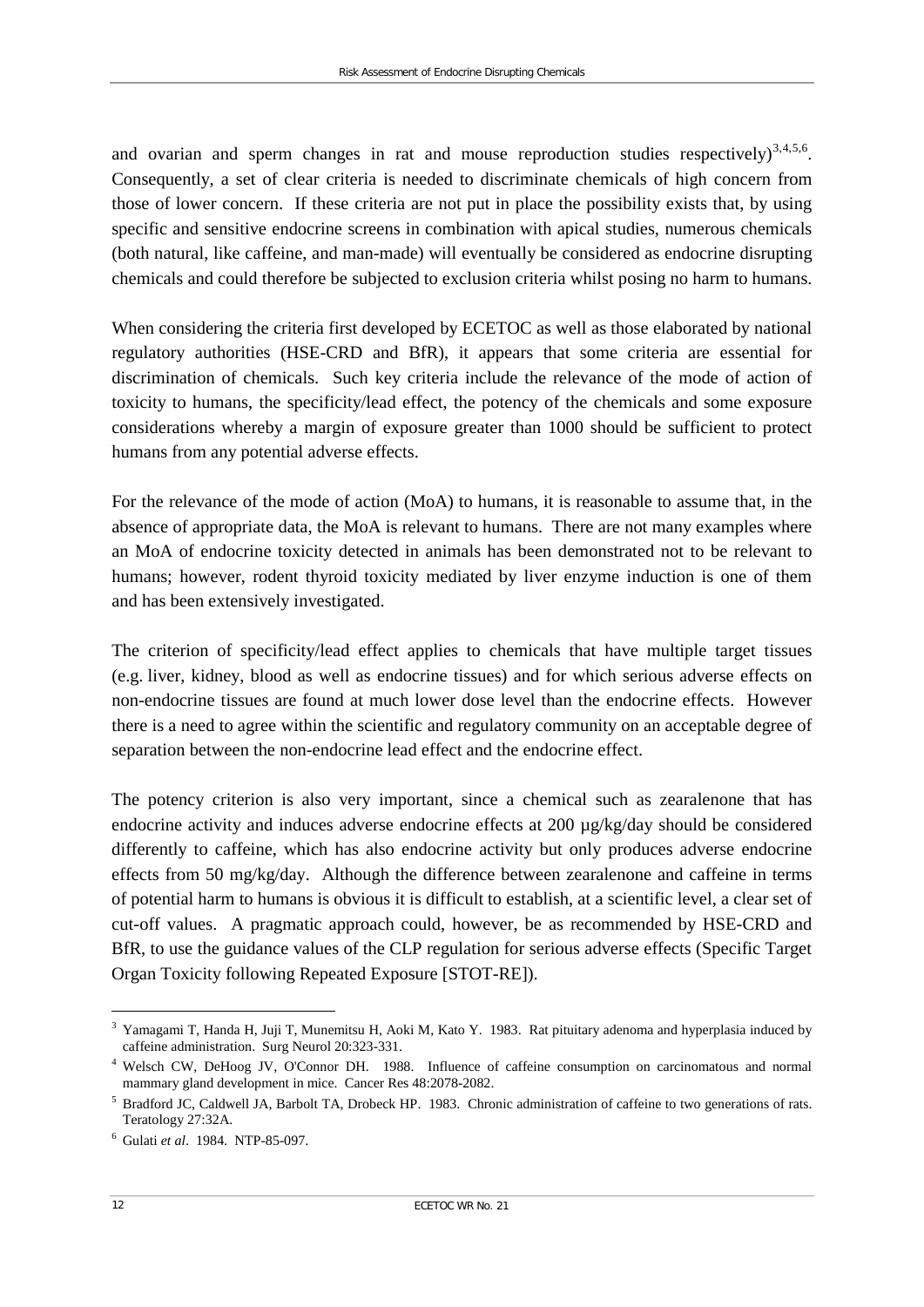Finally, for chemicals which have endocrine toxicity but for which the exposure level in humans is very limited (margin of exposure more than a factor of 1000), it should be considered that the risk for humans is so low that these chemicals are not of regulatory concern and should not therefore be affected by exclusion criteria.

Overall, these different criteria need to be reviewed and discussed in the light of concrete examples in order to move the debate from concept to pragmatism so that a fair, scientific and realistic regulation can be implemented.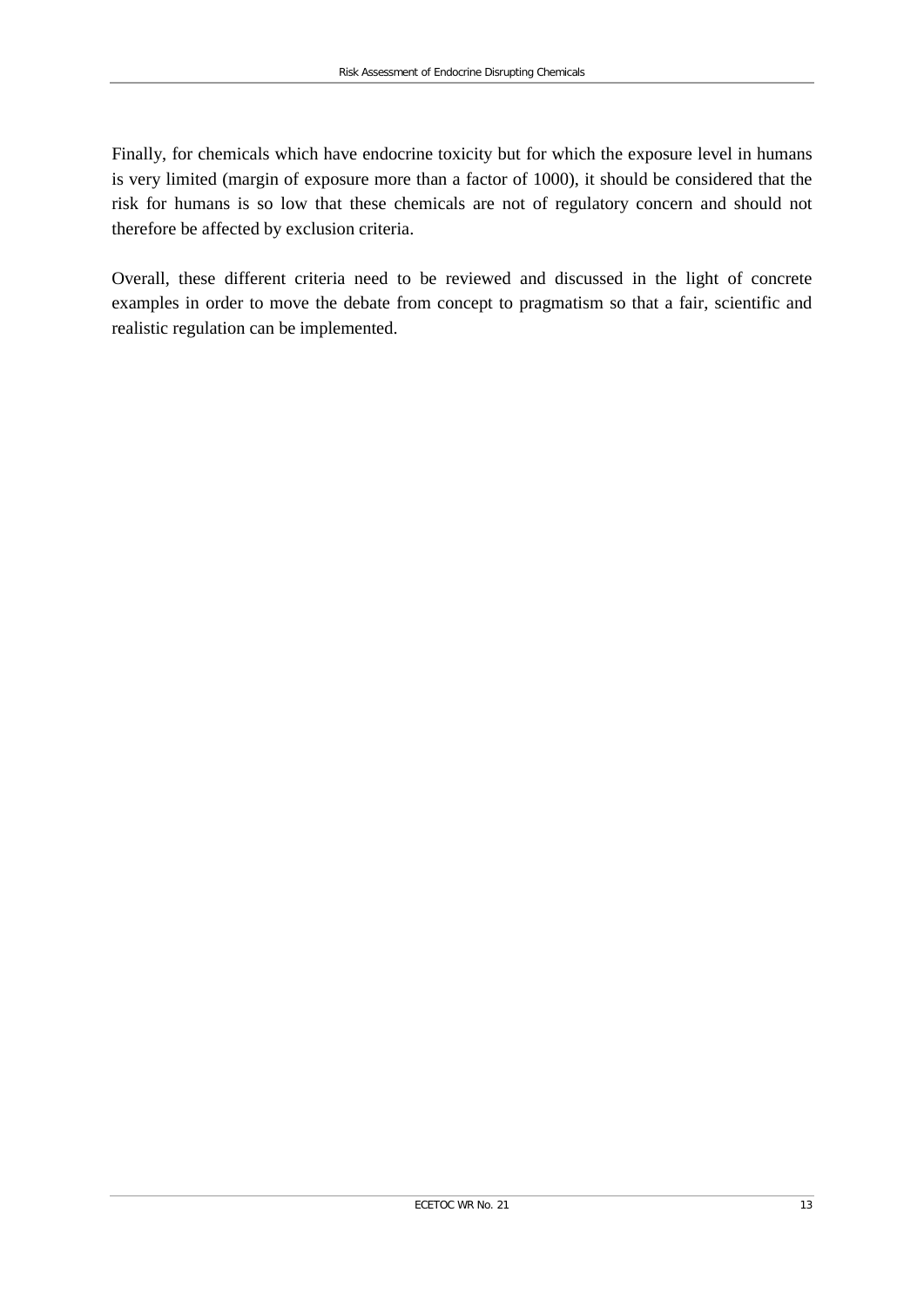# <span id="page-19-0"></span>*3.5 Endocrine Disruption - German Approach to pesticide assessment*

#### **Christoph Schäfers**

*Fraunhofer IME, Schmallenberg, Germany*

In the Regulation (EC) No 1107/2009, plant protection products (PPP) and their active ingredients that cause endocrine disruption in man and wildlife receive specific attention (EC, 2009a).

Annex II, 3.8.2: *"An active substance, safener or synergist shall only be approved if, on the basis of the assessment of Community or internationally agreed test guidelines, it is not considered to have endocrine disrupting properties that may cause adverse effects on non-target organisms unless the exposure of non-target organisms to that active substance in a plant protection product under realistic proposed conditions of use is negligible."*

The most common definition for Endocrine Disruptors (ED) applies for the human hazard assessment, as the protection goal is the individual organism (Weybridge, 1996).

*"An endocrine disrupter is an exogenous substance that causes adverse health effects in an intact organism, or its progeny, secondary (consequent) to changes in endocrine function. A potential endocrine disrupter is a substance that possesses properties that might be expected to lead to endocrine disruption in an intact organism."*

However, for environmental hazard assessment, the protection goal is the (sub)population of a potentially affected species. Thus, the scale of adverse health effects was extended (WHO/IPCS, 2002).

*"… adverse health effects in an intact organism, or its progeny, or (sub-)populations"*

# *Population-relevance and focus of environmental hazard assessment of ED*

Population-relevant effects influence the intrinsic rate of population increase by affecting growth and development time, sex ratio, fecundity, fertility or stage specific survival. These endpoints are decisive for environmental hazard assessment, but not necessarily related to endocrine disruption: Sex ratio and fertility are clearly better indicators of endocrine effects than mortality or growth. However, even mortality may be a hint of highly specific effects on regulatory systems such as the sexual-endocrine system, if it occurs at very high acute-chronic ratios (e.g.  $EC50<sub>96h</sub>/EC50<sub>28d</sub> > 10000$  for ethinyloestradiol).

More specific indicators of endocrine effects such as biomarkers (e.g. concentrations of hormones, hormone synthesis enzymes or indicator proteins like vitellogenin) do not affect population growth or maintenance by themselves, but may be linked to effects on population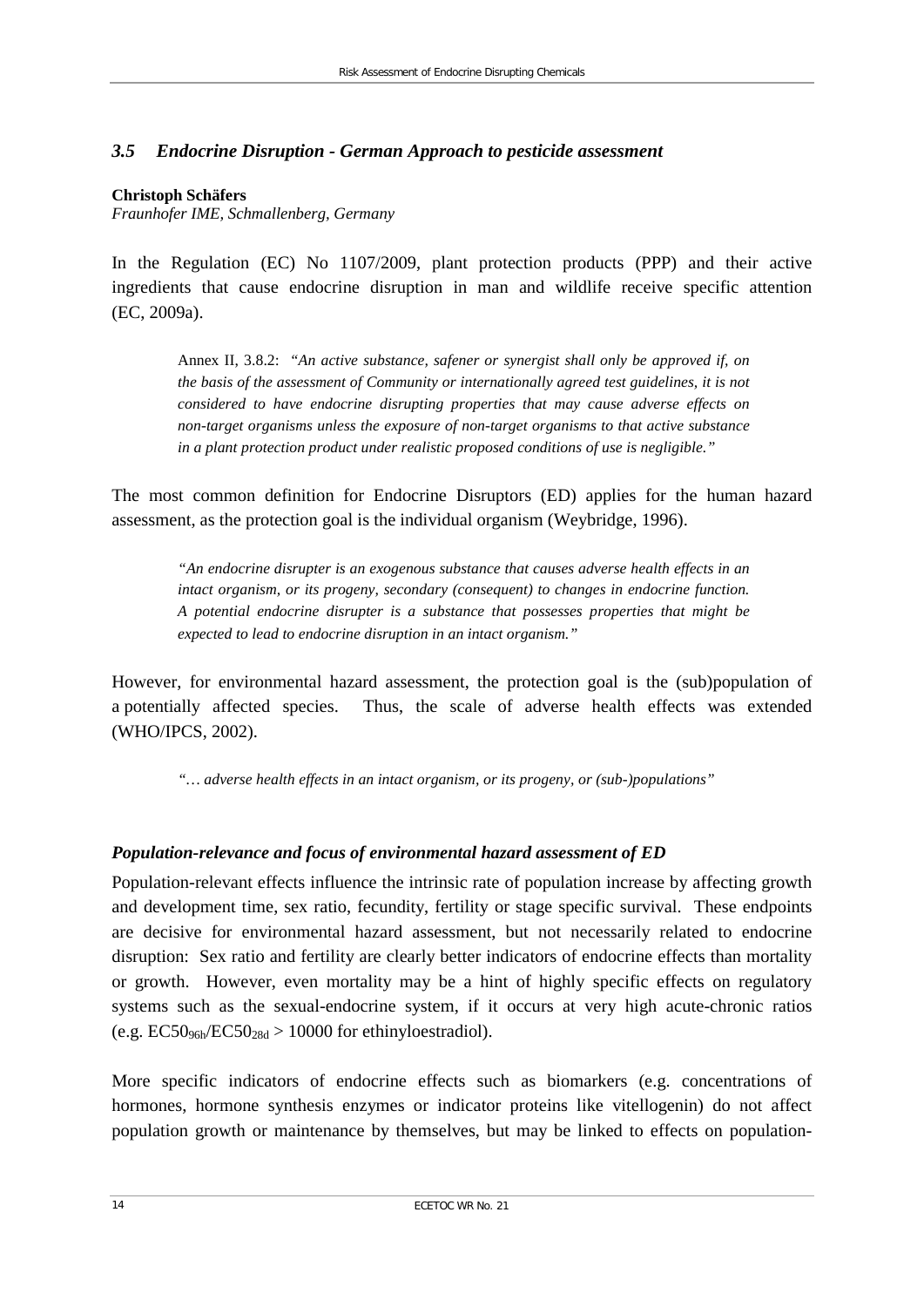relevant parameters. Consequently, they can be used for causal analysis of population-relevant effects. Strong indicators directly affecting population relevant endpoints are secondary sex characteristics, mating behaviour and gonad histopathological findings. However, for quantitative risk assessment, the apical population-relevant parameters are relevant.

To date, the main focus of environmental hazard assessment is on aquatic vertebrates. In the scope of priority setting this is justified. As life processes depend on physiological aqueous solutions, properties of endocrine active substances have to enable transport in aqueous solutions supported by lipoproteins. Beside via ingestion, aquatic organisms are exposed via the respiration media. This especially applies for high metabolic performers such as fish. Thus, exposure to endocrine disrupting chemicals is most problematic in the aquatic compartment.

As ecologically adverse effects occur at limited recovery and recolonisation potential, organisms with long generation time and relatively low fecundity are at particular risk, especially when accessibility of freshwater habitats is limited, which again applies for aquatic vertebrates (fish, amphibians).

For these taxonomic groups, several testing protocols are available (see OECD-EDTA). The main focus is on disruption of sex hormone production and signalling in fish with the testing and risk assessment strategy being available (Knacker *et al*, 2010; OECD, 2011), followed by thyroid hormone interactions in amphibians. There are still assessment gaps for birds and molluscs that are shown to be sensitive to sexual ED. To date there is a severe shortcoming concerning the ways to come to the initial suspicion for ED in wildlife. Moreover, most EU substance regulations mostly lack ED-specific data requirements as well as clear guidance for ED-specific assessment and decision making.

# *Specific Situation for Pesticides*

Whereas the development of harmonised approaches for all groups of substances is advantageous and required, specific conditions for PPPs should be considered:

- For PPPs, large data packages are available, containing extended toxicological and ecotoxicological information due to the testing requirements and information on mode of action (MoA) due to intended use.
- For PPPs, authorisation is a condition for use. Before authorisation, the benefits of use have to be proven and the risk has to be assessed. Risk management measures are part of the authorisation.
- For several groups of active substances, the endocrine system is target organ and basis for very specific effects on target organisms. Thus, the ED activity is intended, especially in invertebrates and plants. The high selectivity of ED mechanisms is usually more appropriate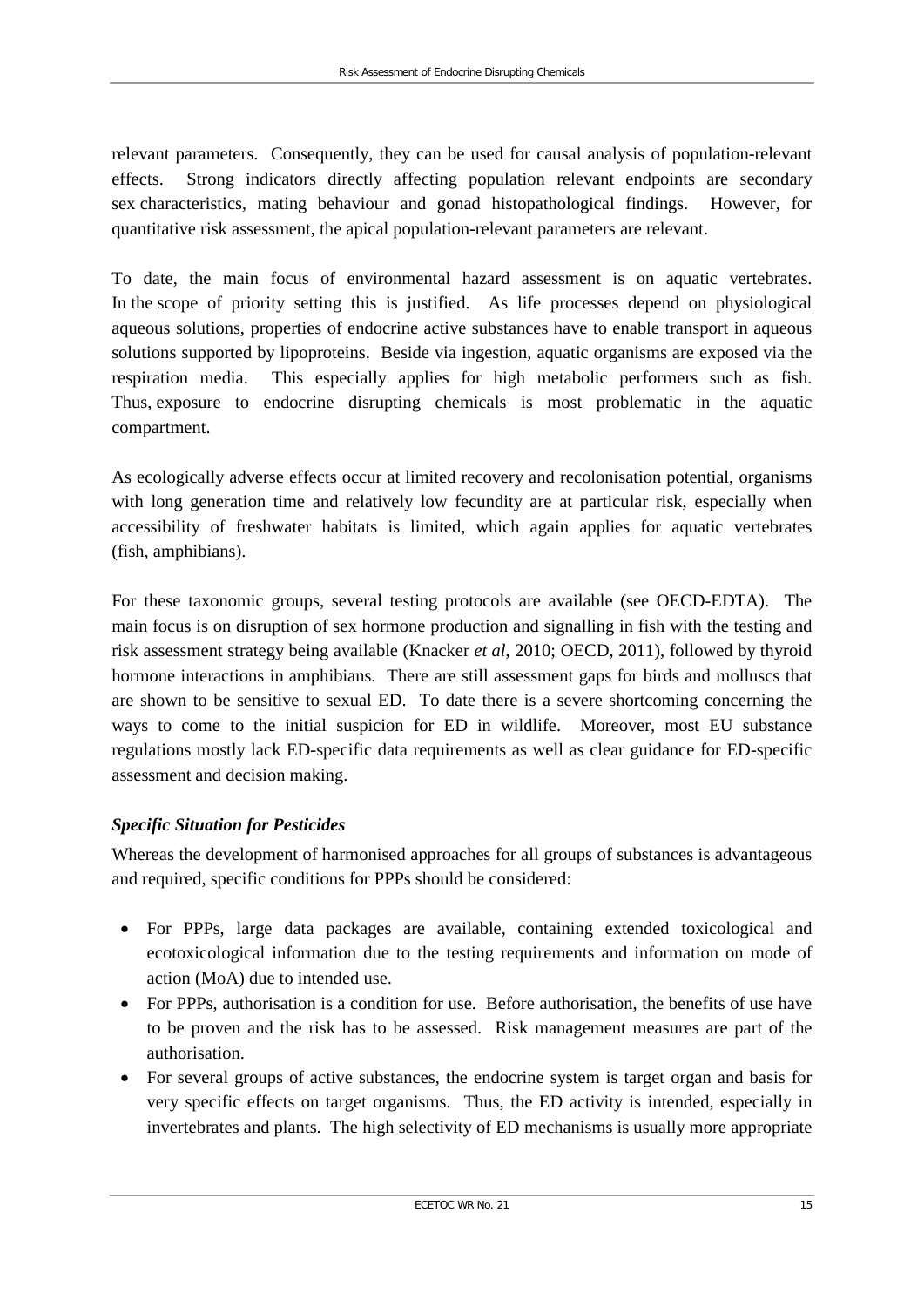for the environment than other MoA, provided a thorough and comprehensive environmental risk assessment is conducted.

Endocrine acting pesticides that adversely affect non-target organisms are to be labelled as such by hazard-based cut-off-criteria and excluded from use, regardless of their exposure-related risk. This view is transferred from the REACH process, where however, endocrine disrupting properties result in the need for product authorisation, which includes risk estimation. As pesticides aim to specifically affect target organisms at low environmental concentrations, 'low-dose-effects' are intended and common. Consequently, the established risk assessment concepts are also valid for endocrine disrupting PPPs, as long as the test strategy is able to detect threshold concentrations for endocrine-mediated adverse effects in non-target organisms potentially at risk. There is a need for differentiation to account for the specific situation in pesticides as well as for the political intention to ban EDs in the EU. The presented German approach differentiates endocrine disrupting pesticides by grouping them in 1) PPPs with intended endocrine effects in target organisms (only plants and invertebrates), 2) PPPs with relevant endocrine side-effect potential (effects on non-target organisms), and 3) PPPs with non-relevant endocrine side-effect potential.

# *When ED properties are the basis of the biological activity in target organisms (only invertebrates and plants), PPPs should be regulated based on environmental risk assessment (ERA) and risk management.*

The risk-related properties of active substances with such MoA are characterised by high risk for taxonomically and physiologically related non-target organisms, which has to be assessed and managed properly, but very low hazard and risk potential for vertebrates including humans. Consequently, selectivity has to be clearly demonstrated to exclude not intended endocrine side-effects. The pesticide effect classes with intended ED-effects consist of plant growth stimulators (synthetic auxins) and inhibitors, and of insecticides / acaricides interfering with growth and moulting regulation or acting as pheromones.

# *When comparison of appropriate ecotoxicological effect data reveals that not intended ED-effects of PPPs are most sensitive and thus drive the authorisation process they should not be approved.*

The legal requirement to replace ED is based on political rather than scientific reasons. Specific and potent endocrine disrupting properties causing side-effects are generally undesirable and the use and development of less critical pesticides will be promoted.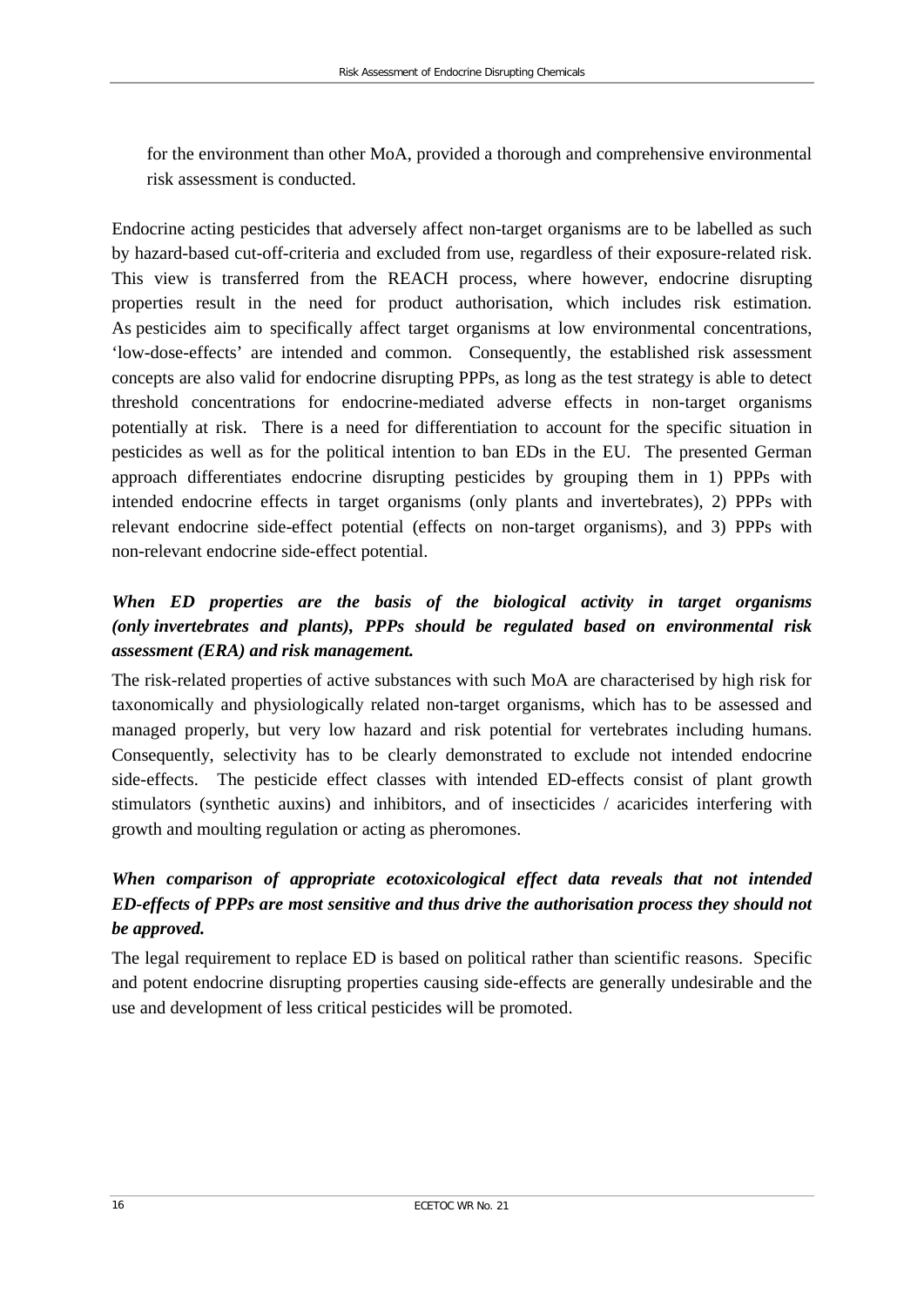*When comparison of appropriate ecotoxicological effect data reveals that non-endocrine endpoints are clearly more sensitive than endocrine endpoints and thus relevant for risk assessment and risk mitigation, ED-relevant exposure is unlikely (is negligible).* 

This means, ED-effects are not specific and potent according to the definition and the established risk assessment and management should be applied.

# *Discussed PPP effect classes*

**Neuronal effects**. Pyrethroids, pyrethrins, carbamates, organophosphates and neonicotinoids dominantly act trough their neuronal toxicity especially in arthropods. The regulatory decisive lethal endpoints should be by far more sensitive than the endocrine disrupting ones in unrelated species. For pyrethroids, due to their physico-chemical properties several chronic fish tests have been performed. So far there are no hints of endocrine disruption in fish full life cycle tests according to the extended Weybridge definition.

**Modulation of signal transduction, e.g. MAP/histidine-kinase (dicarboximides), quinolines.** The dicarboximide Vinclozolin exhibits anti-androgenic side-effects and is regarded as a potential endocrine disruptor in mammals, birds and fish, e.g. by US EPA (2000). Anti-androgenic effects in zebrafish full life cycle tests with flutamide were shown on reproduction (mating behaviour) (Knacker *et al*, 2010). Different to other endocrine mechanisms of action this effect seems to be reversible. Regarding pesticide use and exposure patterns, population relevance and relation to non-endocrine endpoints should be discussed.

**DMI Fungicides (triazoles, imidazoles or pyrimidines) inhibit ergosterol synthesis in fungi cells.** The target enzyme is partly analogous to the aromatase and demethylases in steroid synthesis pathway of e.g. vertebrates. Endocrine effects by aromatase inhibition were shown in chronic fish studies providing a comparably data rich situation. Aromatase inhibition exhibits a clear concentration-response relationship. The testing strategy to identify relevant ED effects is available (Knacker *et al*, 2010) and there is high experience in performance, evaluation and interpretation of appropriate studies. Aromatase inhibition is particularly adverse when causing irreversible effects during sexual maturation. Other endocrine-mediated endpoints (egg quality) may recover and can be discussed regarding population relevance.

The approach is summarised by the wildlife-related presentation by Tobias Frische (UBA) at the DG ENV ad hoc meeting on ED activities on  $26<sup>th</sup>$  November 2010 in Brussels (6 figures follow).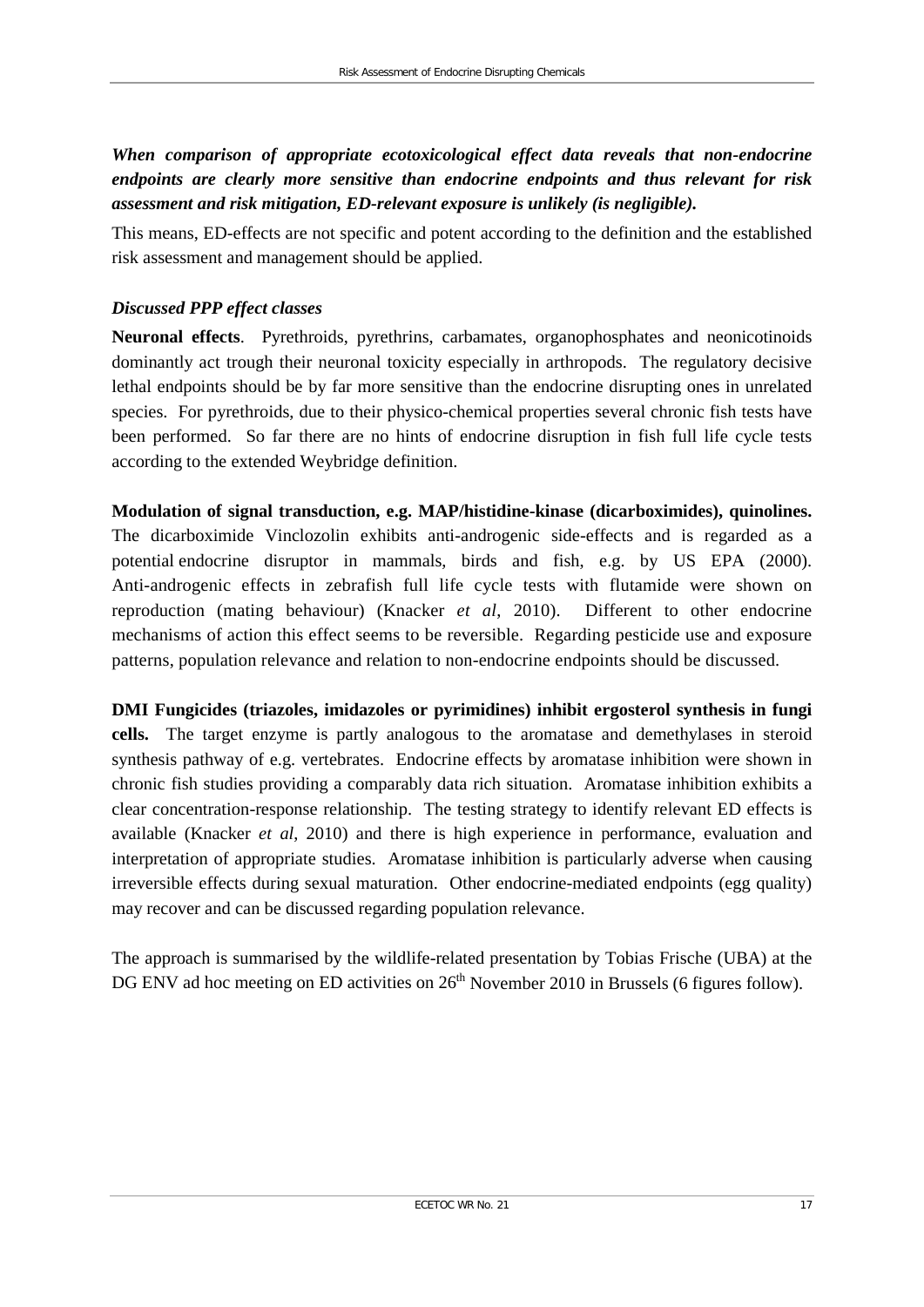# Figure 1

**ED in Wildlife: Targeted regulatory action is needed!**

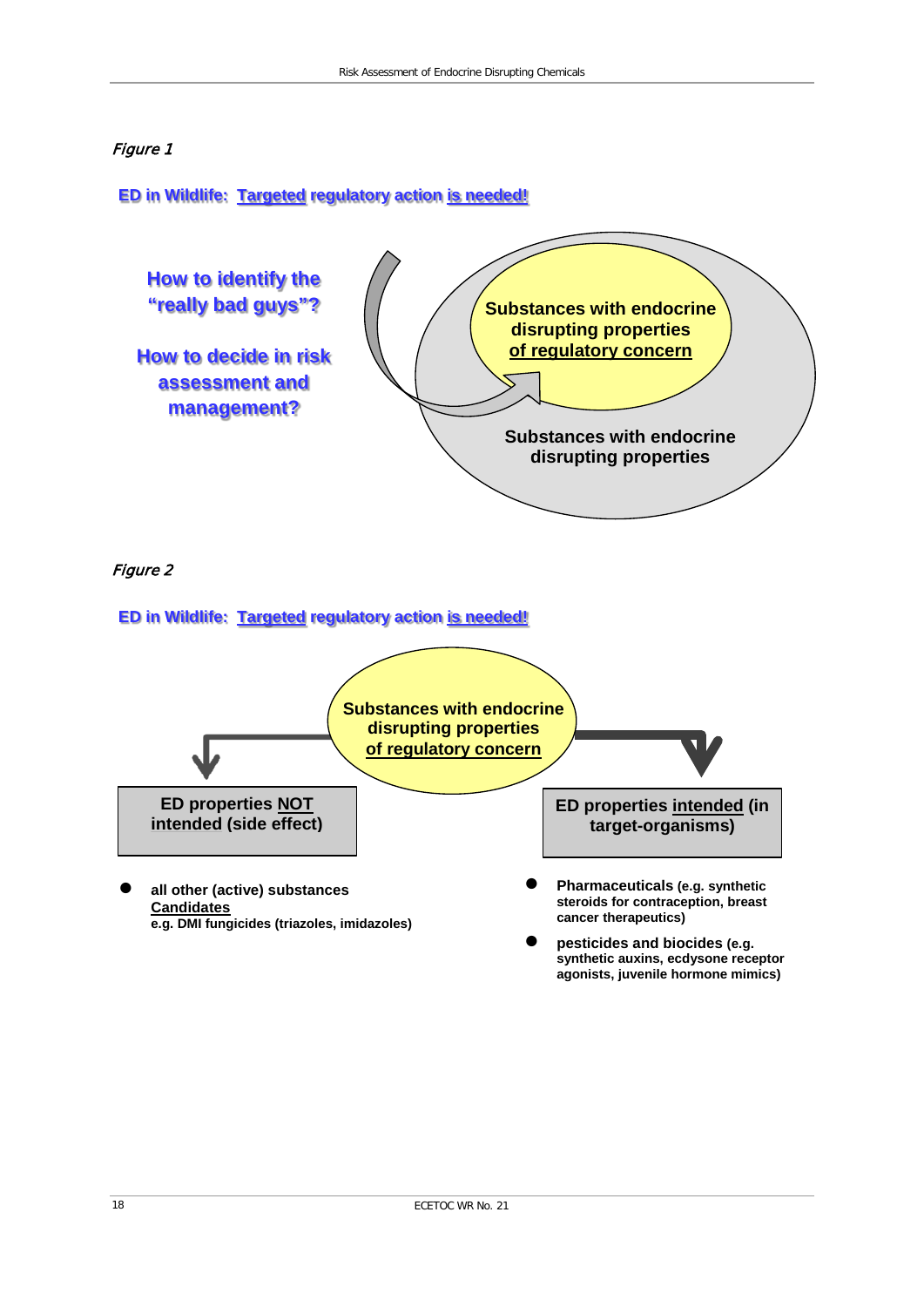# Figure 3

# **Regulation 1107/2009 – Proposal for differentiated decision making (1)**



### Figure 4

### **Regulation 1107/2009 – Proposal for differentiated decision making (2)**



● **usage and development of less critical pesticides will be promoted** 

**(i.e. no authorisation)**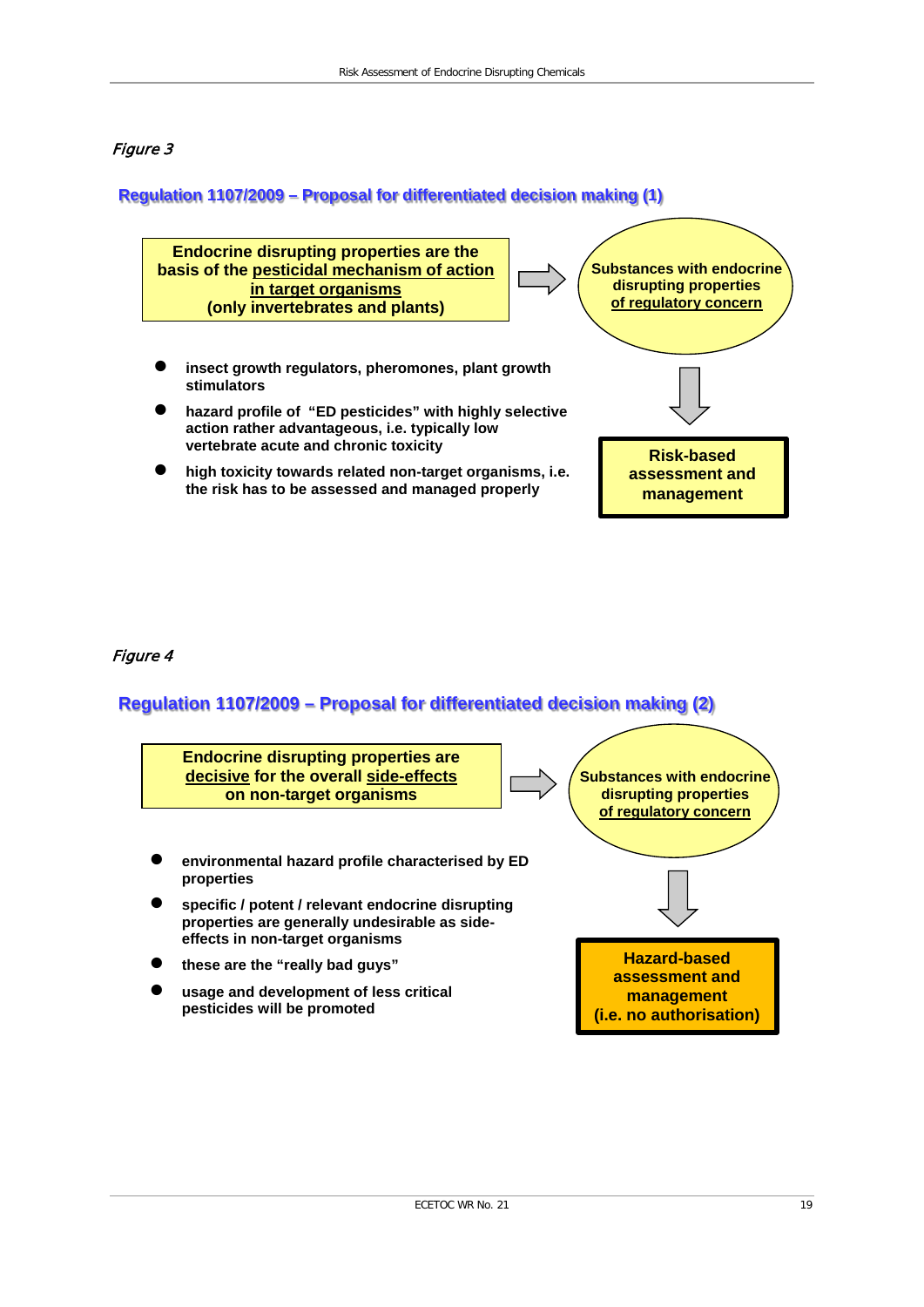# Figure 5

#### **Regulation 1107/2009 – Proposal for differentiated decision making (3)**

**The endocrine disrupting properties are NOT decisive for the overall side-effects on non-target organisms**

**Substances with endocrine disrupting properties (of no regulatory concern)**

- environmental hazard profile not characterised by ED **properties**
	- **no specific / potent / relevant endocrine disrupting properties in non-target organisms**
	- other than endocrine-mediated effects are **relevant for risk assessment with the respective risk-based decision making being protective also for possible endocrinemediated effects**

| Risk-based<br>assessment and<br>management |  |
|--------------------------------------------|--|

Figure 6

# **And – Action…ED in Wildlife: Regulatory action is needed!**

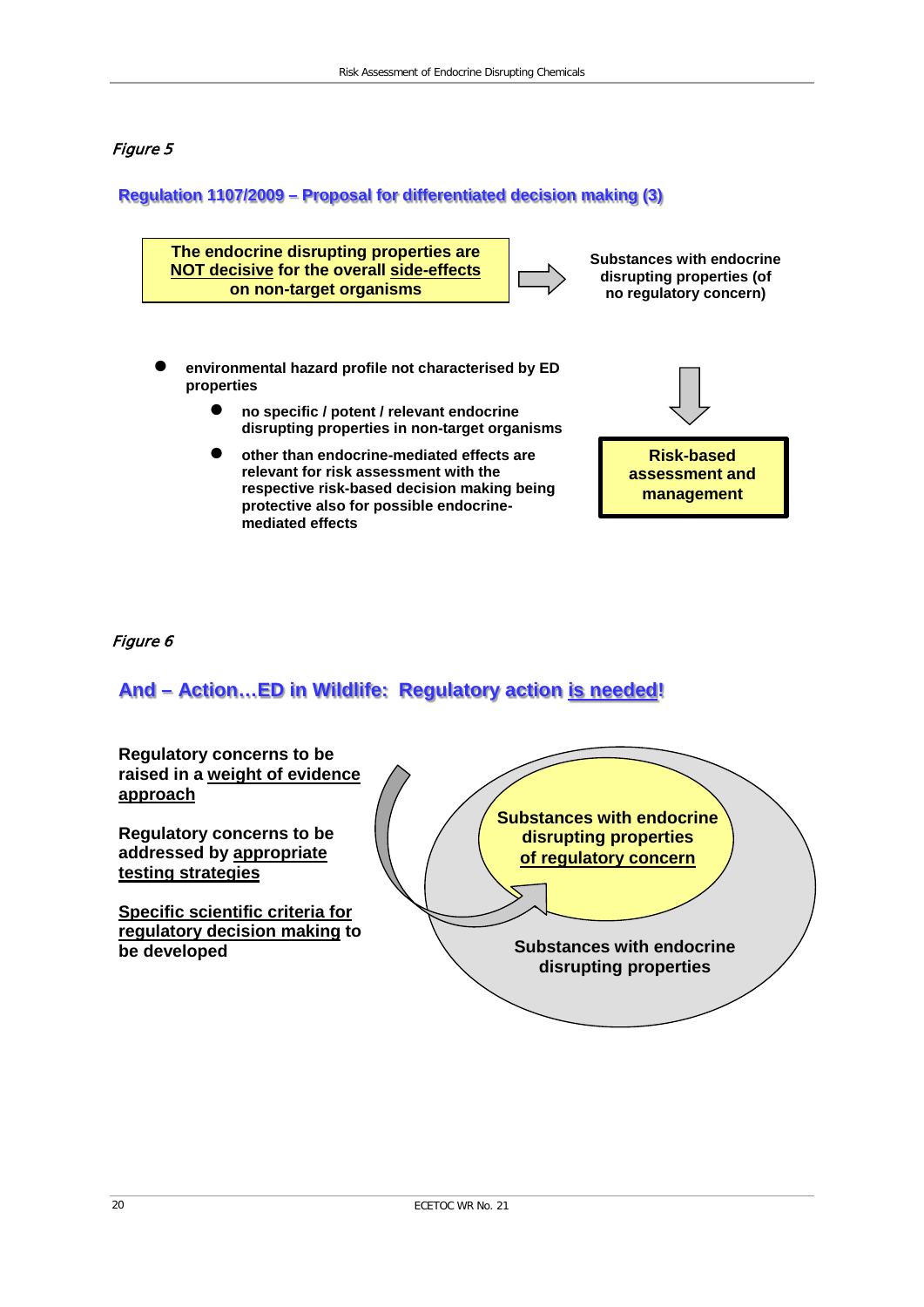# <span id="page-26-0"></span>*3.6 UK CRD proposal for a regulatory definition of an ecotoxicological endocrine disrupter*

# **Catherine Pepper**

*Chemicals Regulation Directorate, Health & Safety Executive, UK*

Under new and draft regulations, chemicals with endocrine disrupting properties are to be subject to approval exclusion criteria. Despite these stipulations, at the present time there is no definition and/or set of criteria within these pieces of legislation, by which to identify substances that are endocrine disrupters (EDs), in relation to potential effects on human health and/or other species in the environment.

The aim of this work is to propose a definition and associated interpretative criteria that can be applied to identify EDs, specifically focusing on ecotoxicological EDs. The proposal aims to identify EDs of concern for which regulatory action can be taken within the provisions of the current legislative framework and has been developed in the context of the needs and characteristics of EC Plant Protection Products (pesticides) legislation, in terms of availability of data and regulatory consequences. As such, the proposal stipulates that in addition to the internationally recognised definition of an endocrine disrupter (as adopted by the WHO/IPCS in 2004) the following additional criteria should be observed:

- a) Evidence of an endocrine mode of action and an adverse effect on population stability or recruitment in an intact organism;
- b) prominence of the endocrine effect with respect to the lead toxic effect on the target organism.

These proposals could also be relevant to the way in which endocrine disruption is intended to be a focus of attention under forthcoming EC biocides legislation; and to the requirements of identifying industrial chemicals as EDs and thereby potentially subject to authorisation under REACH. In these cases it might be that some adjustment in the criteria by which EDs are identified is necessary to accommodate the characteristics of these pieces of legislation and the substances and situations they cover.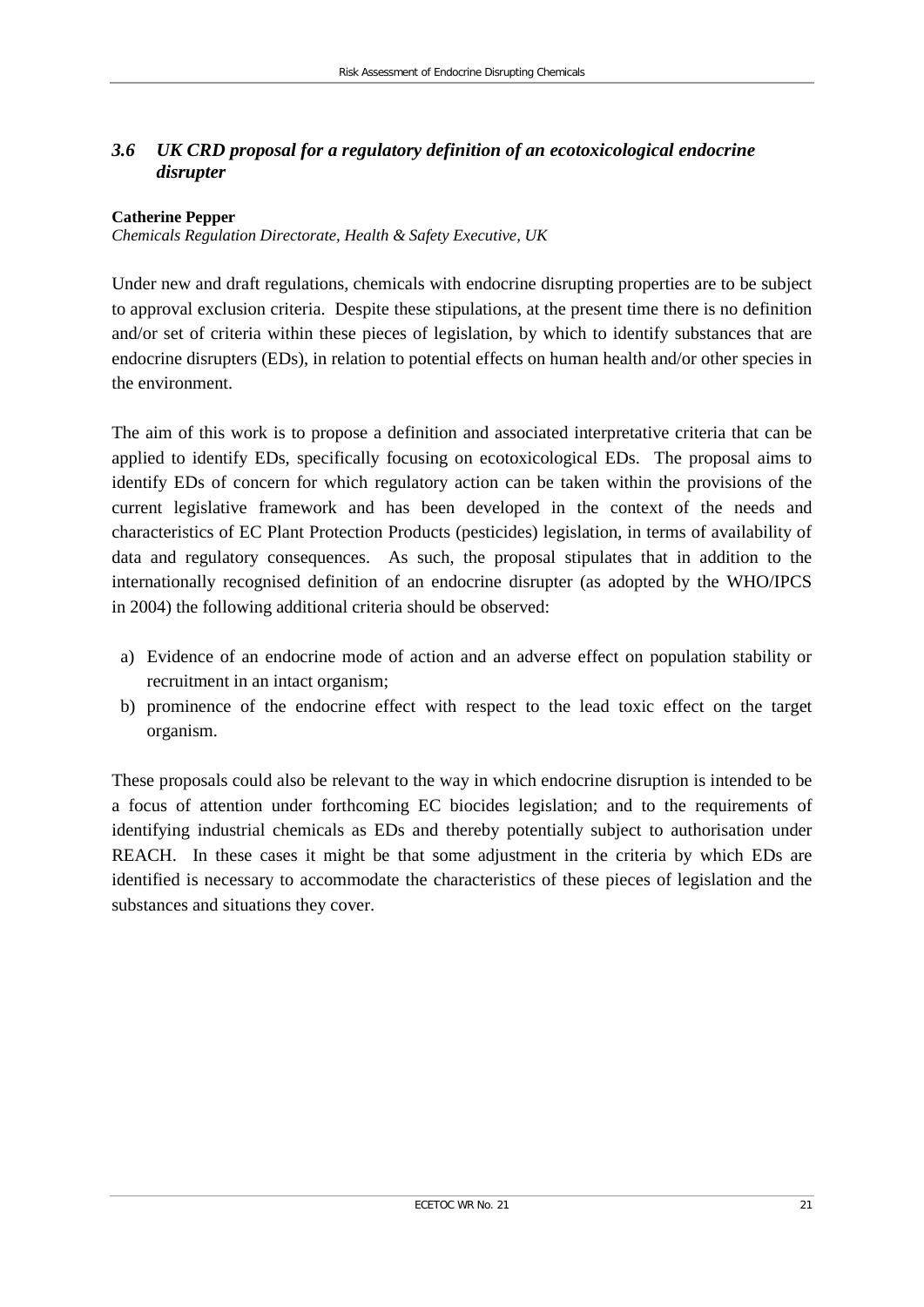# <span id="page-27-0"></span>*3.7 Refinement of the ECETOC approach to identify endocrine disrupting properties of chemicals in ecotoxicology*

Lennart Weltje<sup>1</sup>, James R. Wheeler<sup>2</sup>, Arnd Weyers<sup>3</sup> and Malyka Galay Burgos<sup>4</sup>

<sup>1</sup> *BASF, Limburgerhof, Germany*

² *Syngenta, Bracknell, Berkshire, United Kingdom*

³ *Bayer CropScience, Monheim, Germany*

<sup>4</sup> *ECETOC, Brussels, Belgium*

The first ECETOC technical report (ECETOC, 2009a) and associated workshop (ECETOC, 2009b) presented a science-based proposal on how to identify endocrine disrupting properties of chemicals for both human health and the environment. The synthesis of the technical report and the workshop report was published by Bars *et al* (2011). However, to be able to discriminate chemicals with endocrine disrupting properties of low concern from those of higher concern (for regulatory purposes), it was recognised that the concept needed further refinement.

This paper elaborates various aspects that are deemed critical for the ecotoxicological assessment. The following aspects were discussed: Adversity, population relevance, specificity, potency and negligible exposure. While some aspects are common also to toxicology, i.e. adversity, specificity and potency, other aspects are specific to ecotoxicology. One of the main differences is the aim to protect populations instead of individuals. This allows ecotoxicologists to accept some individual level effects as long as the population is not impacted. Common definitions for what constitutes an adverse effect (e.g. ECETOC, 2002), but also the definition for what constitutes an endocrine disruptor (e.g. Weybridge, 1996), are at present defined for toxicology (i.e. for individuals) and need to be adapted to populations to reflect the protection goal of ecotoxicological risk assessments. This implies that an endocrine disruptor in toxicology is not necessarily an endocrine disruptor in ecotoxicology. It is therefore crucial to determine which endpoints are population relevant and also what level of effect on these endpoints may impact a population. Thus, both statistical and biological relevance should be considered in this assessment. A detailed inspection of endpoints from chronic studies with fish, amphibians, birds and mammals has started to determine their relevance for populations and also their relation with endocrine mechanisms.

Another significant difference is the consideration of all species (except humans) in an ecotoxicological assessment. This obviously increases the complexity of the assessment, and it should also be recognised that mechanistic insight in the toxic mode of action (including a possible endocrine-mediated one) for each taxonomic group deemed relevant in the risk assessment is presently not available. However, when considering specificity (i.e. is the endocrine-mediated effect occurring at the lowest concentration and thus driving the risk assessment?), other species may come into play as they could have more sensitive (lower) non-endocrine-mediated endpoints. Therefore, the endocrine-mediated NOEC/NOEL is first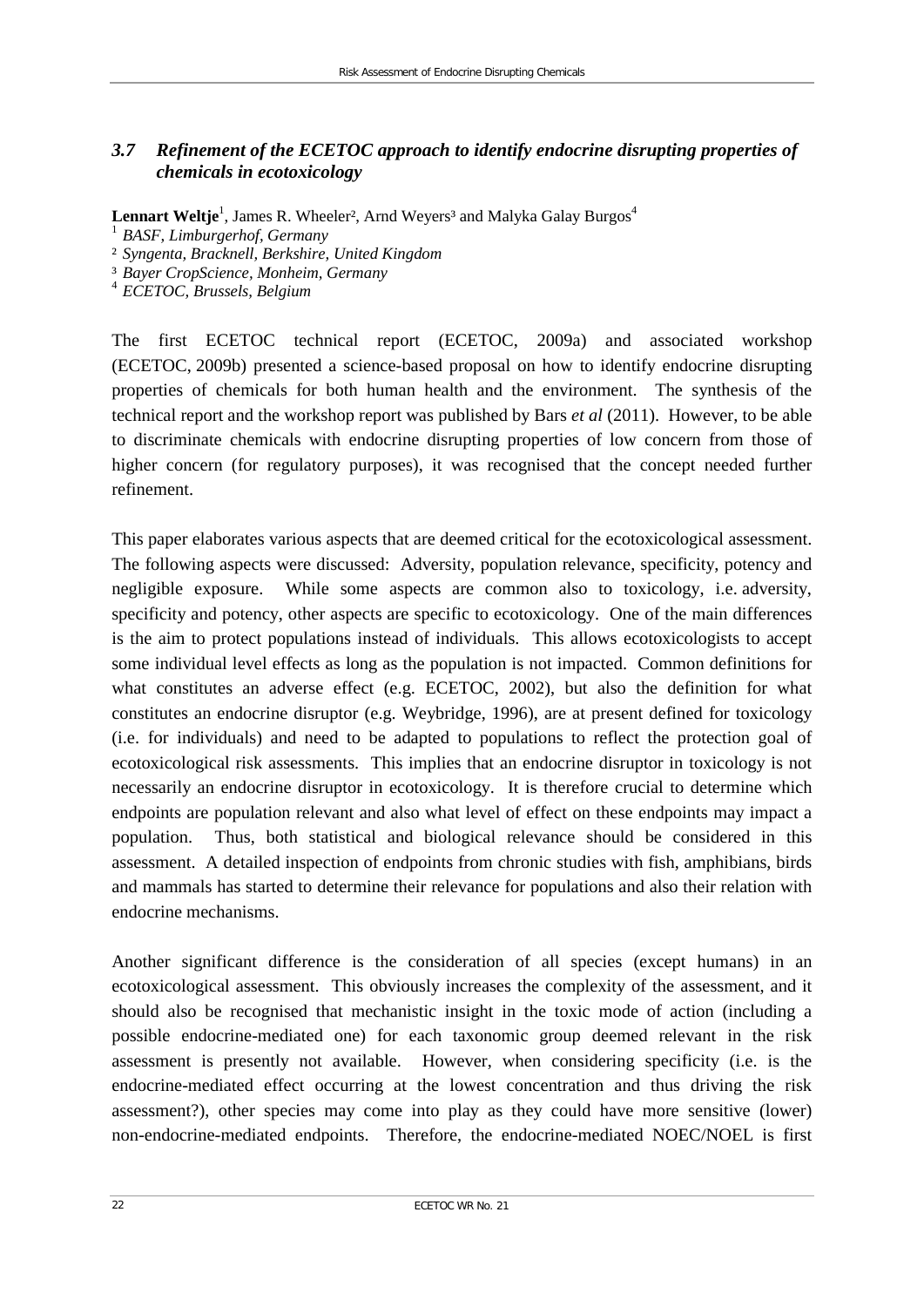compared with other NOECs/NOELs within the same species group to determine if it is indeed the lowest endpoint. If it does constitute the lowest endpoint, then the endocrine NOEC/NOEL is compared with those of other species within the same compartment (e.g. aquatic) to determine if there are lower endpoints. For example, an endocrine-mediated effect in fish with a NOEC, which is higher than the NOEC for *Daphnia*, is considered of less regulatory concern as the endocrine-mediated NOEC is not driving the aquatic risk assessment. The concern is obviously lower as there is an extra margin of safety. The size of the margin is likely to differ between aquatic organisms and terrestrial vertebrates and may also depend on the specific regulation by which the chemical is regulated.

Another aspect is the consideration of 'negligible exposure' that is part of the regulatory context for plant protection products and biocides. As negligibility is not defined, it is implied to lie somewhere between zero and a regulatory acceptable concentration as determined through an appropriate risk assessment. The introduction of the words 'negligible exposure' into a paragraph describing an otherwise hazard-based cut-off criterion implies that exposure does play a role. After all, negligibility can only be determined when both hazard and exposure are known.

Finally, the potency of a chemical should be taken into account by using various measures such as the acute-to-chronic (endocrine) ratio, the exposure duration necessary to cause an effect and a comparison of no-effect concentrations between the test chemical and a reference chemical. The most practical aspect is the acute-to-chronic (endocrine) ratio for aquatic organisms for which a trigger of 10 can be set below which effects are not considered specific and thus of no special concern. Knacker *et al* (2010) suggested a trigger of 20 appropriate. For terrestrial organisms the acute-to-chronic ratio concept needs to be developed. Another aspect of potency is to consider if endocrine-mediated effects already occur after a short exposure duration (in contrast to sustained exposure in worst-case laboratory studies). As short or pulsed exposures are realistic exposure scenarios it is important to determine if there is reversibility or even a lack of endocrine effects after such exposures. If that is the case, then the chemical is of lower concern.

Further, as some chemicals are made to interfere with hormone systems of their target pests (e.g. insect growth regulators such as juvenile hormone analogues and ecdysone receptor agonists or plant growth regulators such as synthetic auxins) special consideration should be given to such chemistries. It is proposed that chemicals targeting non-vertebrates undergo a normal risk assessment, but that chemicals targeting vertebrate endocrine systems should undergo an assessment such as the ECETOC approach.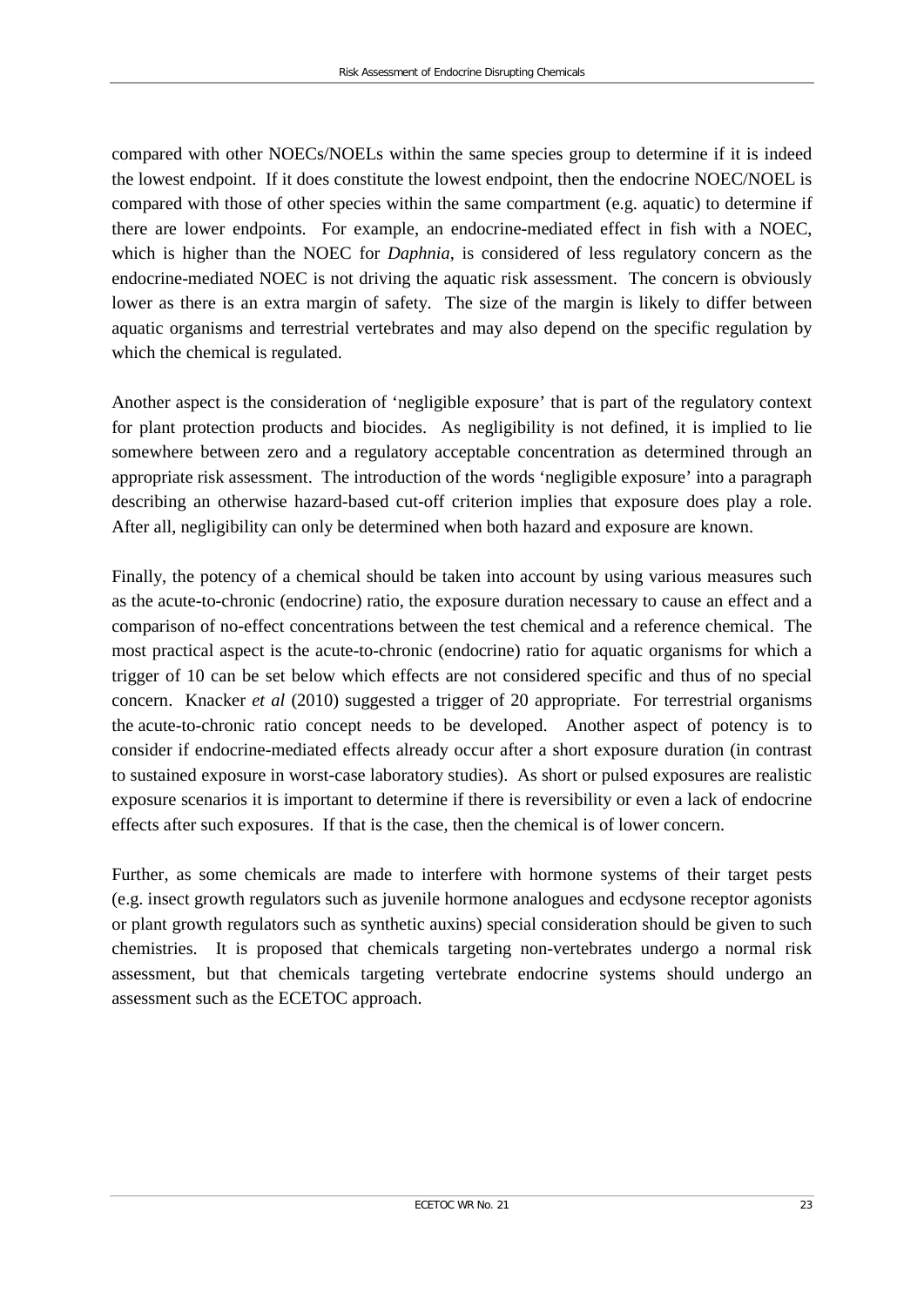# <span id="page-29-0"></span>**4. REPORTS FROM THE SYNDICATE SESSIONS**

# <span id="page-29-1"></span>*4.1 Syndicate A (Toxicology)*

Moderator: Paul Foster (*Theme I*) *Rapporteur*: Sharon Munn (*Theme I*)

Moderator: Roland Solecki (*Theme II*) *Rapporteur*: Nina Hallmark (*Theme II*)

Rémi Bars Mohamed Benahmed Bernard Bottex Ivana Fegert Aldert Piersma Petra Winkler

# **Theme I: Use of weight of evidence (WoE) for decision making**

# *What constitutes a sufficient WoE to identify a chemical as an endocrine disrupting chemical?*

It was the view of this group that the WoE required to identify a chemical as an endocrine disrupting chemical should be evaluated on a case-by-case basis, and that the application of expert judgment was required. A WoE should not consist simply of the number of positive studies versus the number of negative studies. WoE evaluations require that consideration is given to the full spectrum of available data and not just isolated incidences of a change in a single parameter (such as ano-genital distance). For the identification of an endocrine disrupting chemical an adverse health effect needs to be established in *intact* organisms (or their progeny) and then the biological plausibility of an ED-related mode of action needs to be established.

Effects normally measured in standard toxicology studies should be evaluated to determine if ED-related endpoints are affected. Where this is the case, additional information may be required to decide whether the substance is an endocrine disrupting chemical. (This is central to the concept of WoE – our clear position is that adverse effects in apical studies in the absence of clear compelling MoA evidence are insufficient to regard a chemical as an endocrine disrupting chemical.) The submitter should then be asked for additional mechanistic information to fulfil this need, and the assays required should be selected based on the potentially ED-related endpoints observed in the apical studies.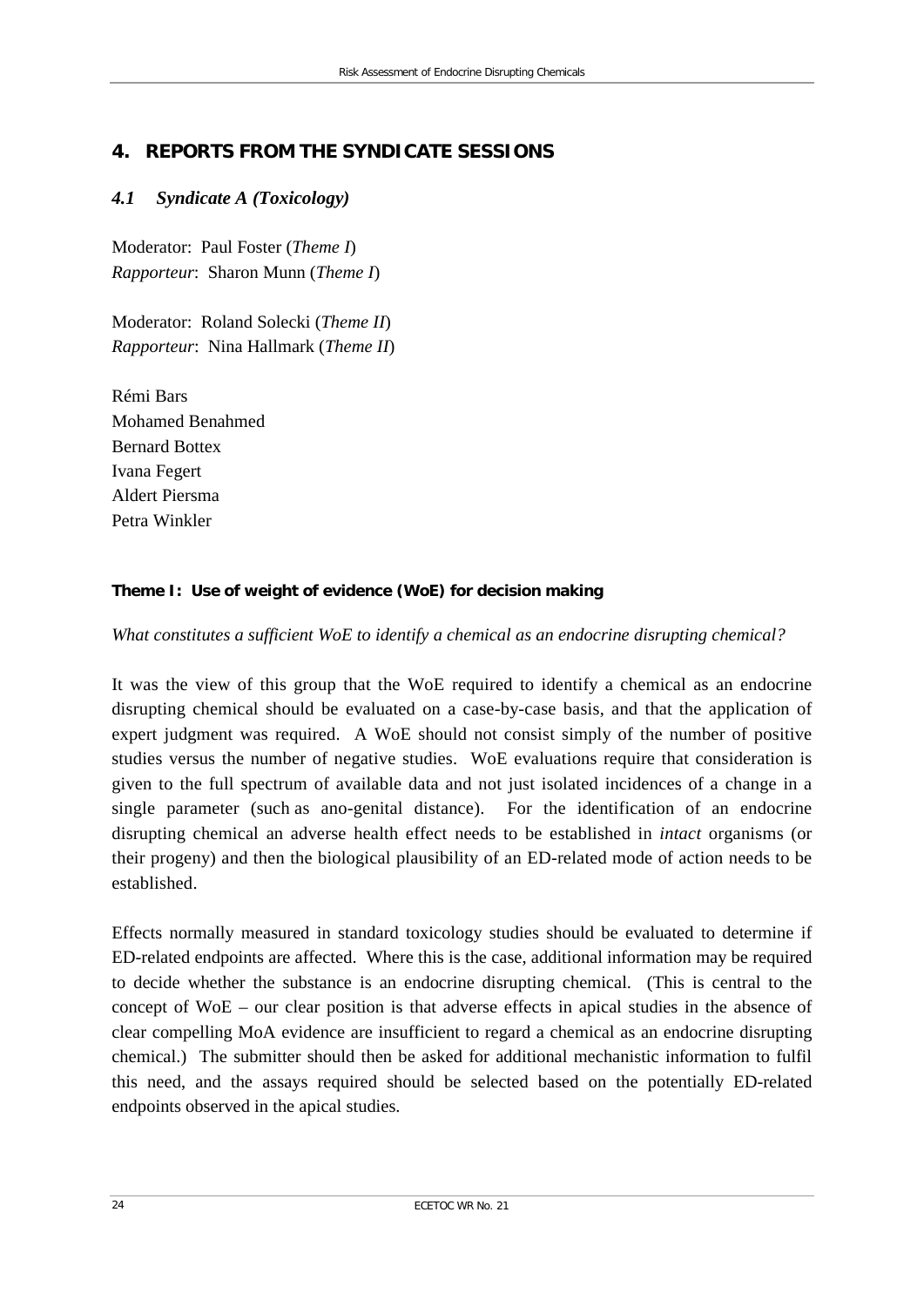# *How do we deal with data poor situations in a WoE approach?*

EDs can be identified in standard toxicology tests that are routinely performed to fulfil the requirements of various regulatory programmes. In particular, ED-mediated toxicity can be detected in repeated-dose, reproductive and developmental toxicity, and carcinogenicity studies required by pesticides and biocides regulatory programmes. However for lower tonnage substances under REACH endocrine screening data are currently not part of regulatory packages for chemicals, biocides or pesticides. In case of data poor substances, the starting point for endocrine disrupting chemical assessment would be alerts from any available information, including SAR or QSAR data, as well as (at 10 tonnes) data from 28 day toxicity studies. The function of mechanistic studies is to give pointers to the potential significance of *in vivo* effects and not to discount those findings, as well as providing the link to endocrine disrupting mode of action and/or relevance to humans. However, the group discussion did not resolve whether the next step would normally be the generation of *in vitro* mechanistic data or whether to go directly to further investigations *in vivo*. In case of data rich substance endocrine-mediated toxicity is usually suspected by analysing the data from *in vivo* apical studies (reproductive / developmental, chronic and carcinogenicity studies).

For chemicals regulated under REACH, the group discussed what the next steps should be in the case of positive Herschberger or uterotrophic assays, i.e. could the results from such screening assays be used directly in risk assessment or would further *in vivo* investigations be required? The group agreed that the results from such screening assays were not sufficient by themselves, since they would not fulfil the agreed definition for endocrine disrupting chemicals (causing *adverse effects* in *intact* organisms). In such cases, further *in vivo* investigations would usually be required. However, in the plenary session the Herschberger protocol with the non-castrated male was referred to as one that may be useful in the risk assessment as this would be an intact organism.

The group debated on the existence of a threshold for endocrine disrupting effects. Any substance that enters the body will have a physiological effect and homeostatic mechanisms exist to deal with this. The question is at what level of response does this become *adverse*? The threshold would be at the point where the effect becomes adverse. The consensus conclusion from this group was that endocrine disrupting effects do have a threshold although it was acknowledged that thresholds are not easy to identify and may require specific study designs that are different from current testing approaches.

The sensitivity of *in vivo* studies to detect ED-related effects was discussed. Some *in vivo* regulatory protocols have been updated to encompass enhancements which include ED-sensitive parameters. However, the question arose as to whether further enhancements are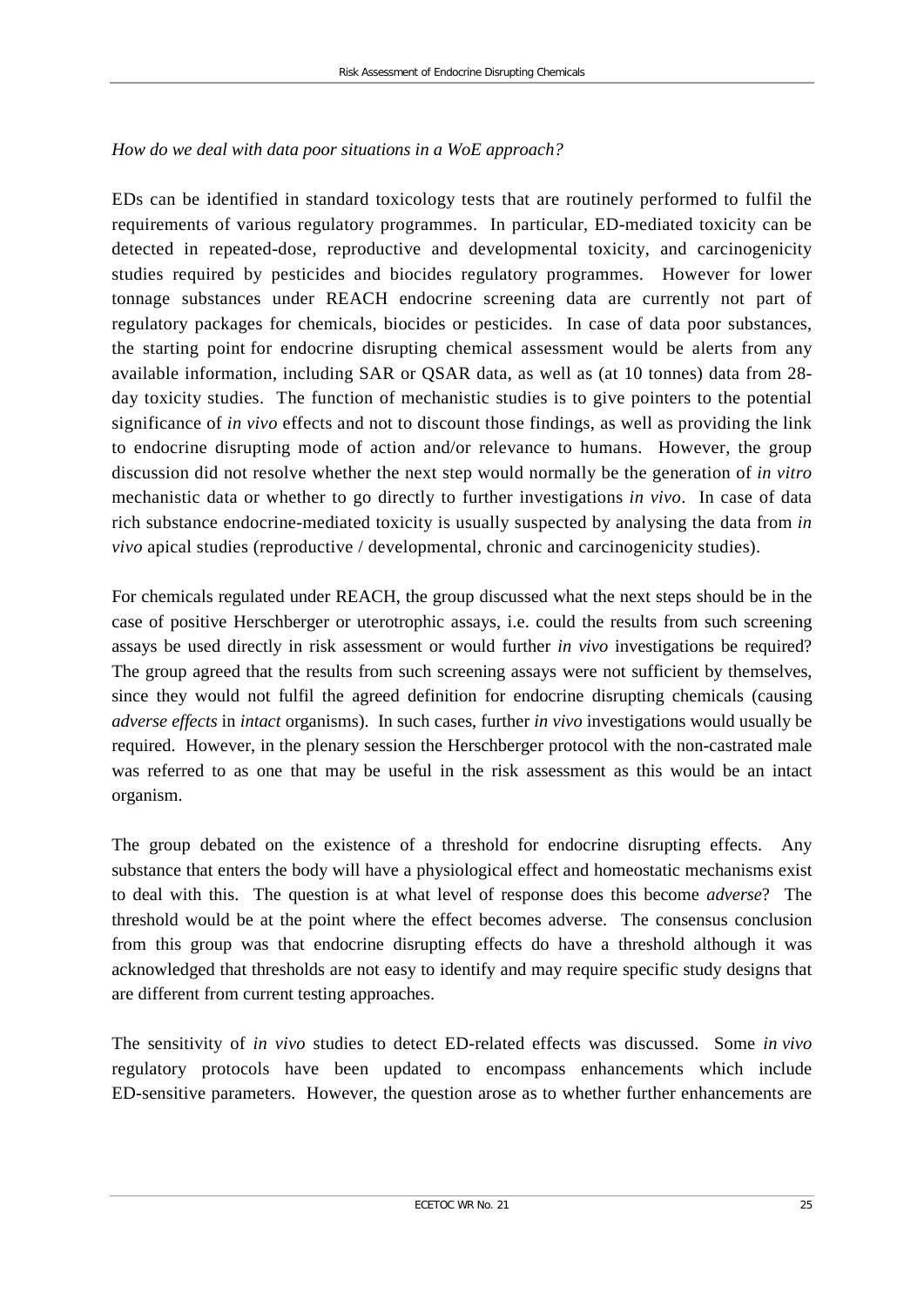needed, e.g. by starting dosing earlier *in utero* or juvenile stages in cancer bioassays, to cover potentially sensitive life stages.

Group A also gave consideration to the following issues in relation to WoE assessments:

- How many endocrine disrupting chemicals-related mechanisms should be included? Endocrine disruption is not just limited to oestrogen, androgen and thyroid (EAT) targets. However, since most assays currently available are limited to these modalities, focus could be on these first.
- How should reversibility of effects be dealt with in relation to determining whether an effect is adverse or not? For example, are effects on ano-genital distance transient? If a transient effect is not considered adverse, would a substance that caused a transient effect on ano-genital distance not be determined as an endocrine disrupting chemical? Conversely, an agent may cause a delay in puberty. Puberty still occurs (i.e. this is not a permanent effect), but such an effect is still considered adverse and indicative of endocrine disruption. This issue is also related to exposure duration, e.g. does continuous exposure lead to a 'continuous reversible / transient' effect, which by nature of the exposure duration becomes effectively constant and 'irreversible'.
- One mode of action may be manifest in different ways across species (e.g. interference in progesterone production is manifest in the rat in the form of dystocia, but could manifest in different adverse outcomes in other species).

### *How do we implement a consistent approach to WoE assessment?*

It is important and desirable to have a consistent approach, particularly across different regulatory regimes. The aim should be for consistent tools, which will increase the likelihood that the same conclusions will be reached. This can be achieved by developing guidance which is shared across the various regulatory programmes. The IPCS MoA framework (WHO/IPCS, 2007) was supported as a way of presenting the evidence in a WoE assessment. Examples of using this approach for endocrine disrupting chemicals are available in the literature (e.g. Boobis *et al*, 2008; WHO/IPCS, 2002<sup>[7](#page-31-0)</sup>).

<span id="page-31-0"></span> $\frac{7}{7}$  Chapter 7: Causal criteria for assessing endocrine disruptors – A proposed framework. [http://www.who.int/ipcs/publications/en/ch7.pdf].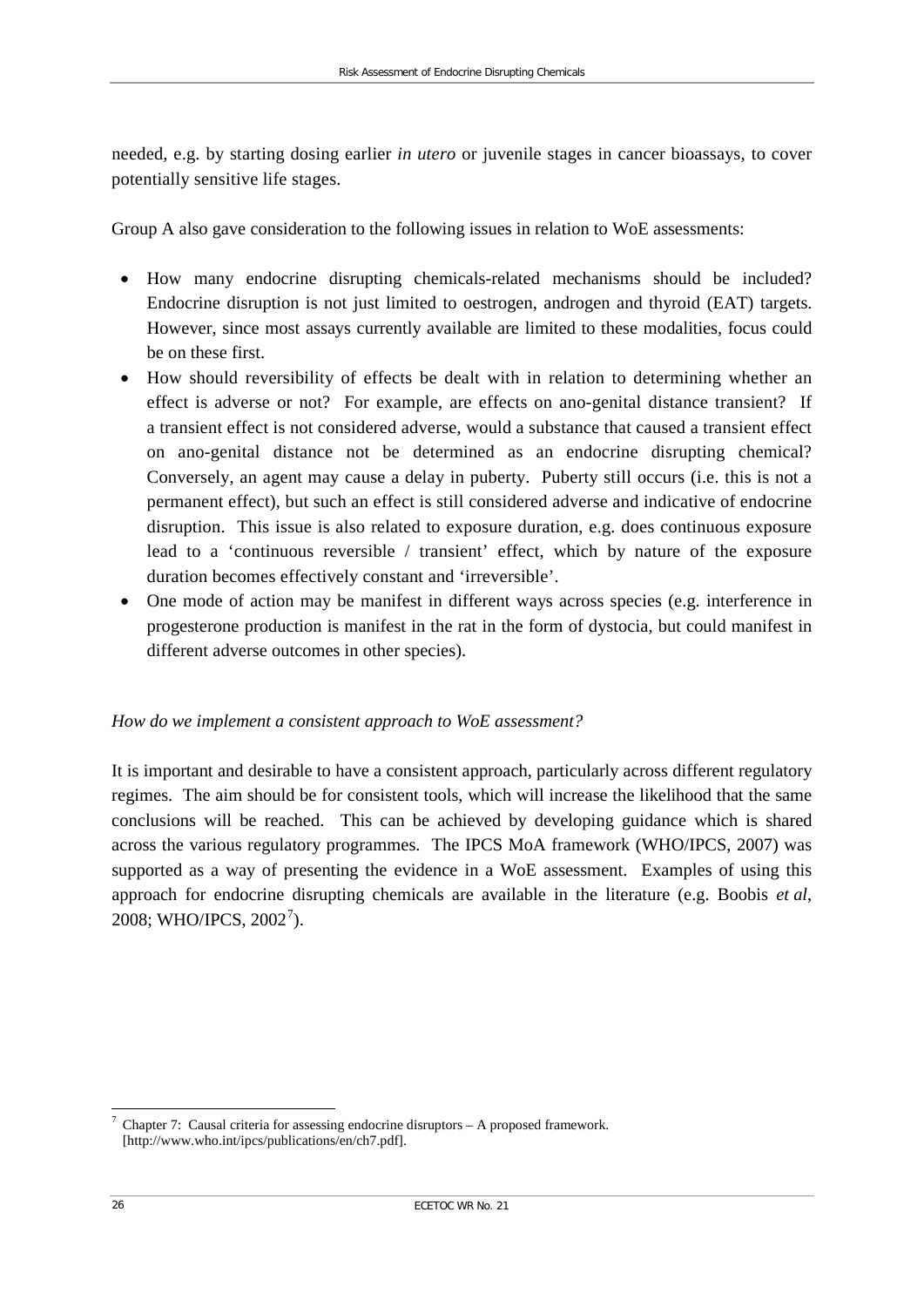# **Theme II: Human and population relevance**

# *What are the general accepted MoAs for non-relevance to Humans?*

It was considered that there are a few cases where adverse effects observed in rodent studies have been concluded not to be relevant to humans (e.g. some thyroid tumours in rodents). New tools may expand the knowledge base for non-relevance to humans, but these are not ready yet.

Both IPCS MoA approaches for the assessment of human relevance of cancer and non-cancer endpoints, provide a framework to address this issue.

It was suggested that case studies should be used to investigate non-relevance cases for endocrine disruption, because the situation is different to the normal assessment undertaken for reproductive and developmental toxicity. For example, progestin-mediated dystocia in rodents may be an alert for progestin effects in humans although the endpoint itself may differ. In other words, the same mechanism may be of relevance but it may translate into a different health effect in humans. The assessment should begin with the weight of evidence for MoA in the test species from the available test data and then the human relevance should be considered. In doing so, the applicability of the test species would be taken into consideration.

A number of open questions were presented:

- Is the rat the best default model for reproductive toxicology? If not, what are the alternative options?
- Are we expecting or hoping for programmes like ToxCast to support a move away from default models to more human relevant models? However it is difficult to see how, in the near future, isolated cell systems can replace the integrated biology of the endocrine system.
- What about alternative species and *in vitro* tools? How will these tools be used within predictive approaches to risk assessment or are they only useful for prioritisation?
- What will be the role of a QSAR approach with class-specific testing paradigms?
- It was considered that there was still a long way to go before such approaches were commonly used in risk assessments rather than as tools for prioritisation of chemicals for further assessment.

# *What evidence is needed to support non-relevance cases?*

Whilst respecting that the participants agreed that we would need (in many cases) more than just findings from (routine) apical studies, as exemplified in the thyroid case above, to support non-relevance cases for endocrine disrupting chemical, the extent and nature of additional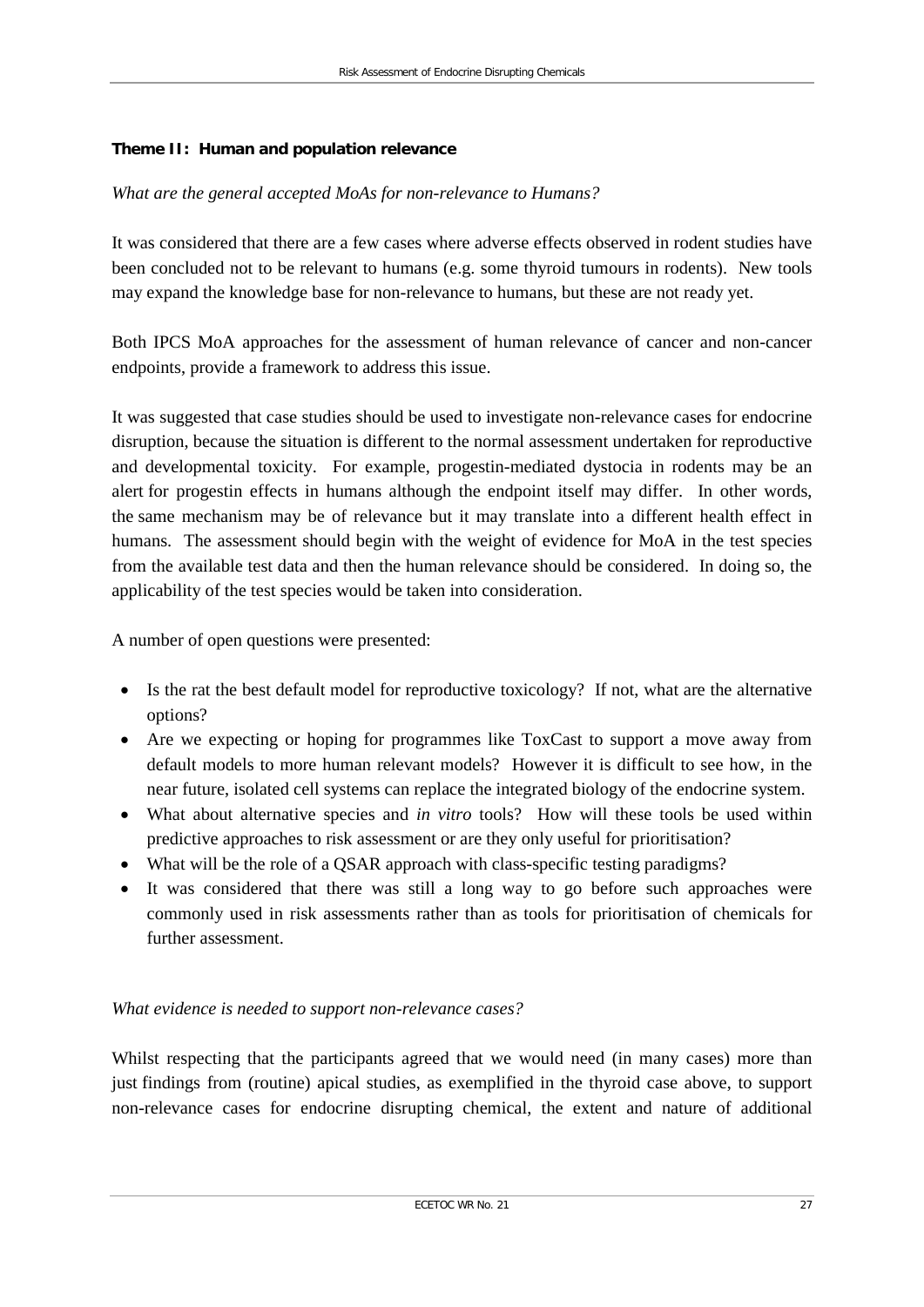mechanistic data required was unclear. In any case the demonstration of a non-relevance case is the responsibility of the submitter (Industry).

The assessment of comparative metabolism was raised as a question. Would an evaluation of differences in comparative metabolism be sufficient to decide on a non-relevant case? Should or could such an assessment be based on toxicokinetics? Would this have to be on a qualitative (e.g. an active metabolite is not formed in the human compared to the rodent) versus quantitative (the level of the active metabolite in humans is only 20% of the rodent levels) basis? What would the role of assessment factors be? (WHO/IPCS, 2005)

The participants respected that in the absence of convincing evidence, in accordance with the IPCS mode of action and human relevancy framework, the default was to assume human relevancy.

# *Overarching issues:*

In addition to the specific questions set by the organising committee, the group also discussed some overarching issues, which are bulleted below.

- The importance of understanding differences in susceptibilities during key life stages.
- The need for international harmonisation of test guidelines, definitions, identification criteria and WoE approaches.
- Is the situation more difficult or different for endocrine disrupting chemicals due to high public concern level?
- What is the role of targeted research and education? For example, one task could be to apply the IPCS framework to endocrine disrupting chemicals in a broader context and then analyse for human relevance.
- BfR (German Federal Institute for Risk Assessment) and CRD (Chemicals Regulation Directorate) have plans for an evaluation of chemicals to test the criteria for endocrine disrupting chemical properties according to the DE/UK proposal for practicability.
- It should be considered to include all interested stakeholders e.g. COM, other EU members states, NGOs and Industry in such a project to work together through selected case studies. Several government authorities have proposals that could adopt such a way forward, but it would be improved by having multiple stakeholders involved (i.e. government, academia, industry, etc.) in the task of working through specific case studies exploring the utility of the approach.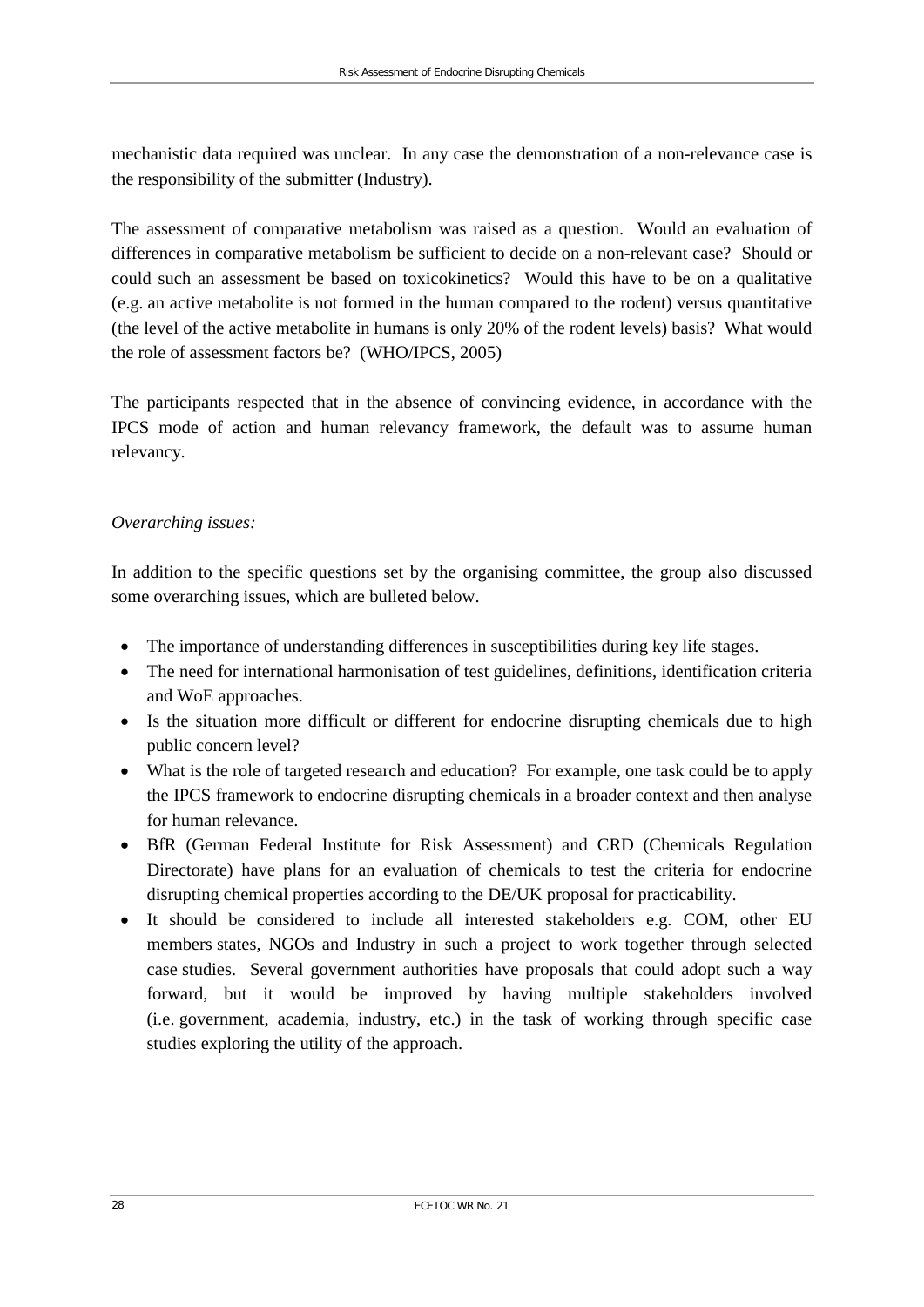# <span id="page-34-0"></span>*4.2 Syndicate B (Toxicology)*

Moderator: Susy Brescia (*Theme III*) *Rapporteur*: Chris Willoughby (*Theme III*)

Moderator: Helen Håkansson (*Theme IV*) *Rapporteur*: Jenny Odum (*Theme IV*)

Neil Carmichael Pierre Crettaz Ellen Dhein Philippa Edwards Ulla Hass Dick Lewis Philipp Marx-Stölting Ben van Ravenzwaay Maurice Whelan

### **Theme III: Lead toxic effect / specificity**

*In identifying endocrine disrupting chemicals should specificity be taken into consideration?*

Group B modified this question to assess sensitivity (i.e. the lead effect) rather than specificity. The syndicate agreed that a specificity criterion was redundant because when MoA information is available showing that the underlying mechanism of the observed adverse effect(s) is endocrine, the adverse effect, by default, is deemed a specific endocrine effect and cannot be regarded as the secondary consequence of other toxic effects. The majority of participants in this group agreed that sensitivity should be taken into account, especially with reference to EDs of 'Very High Regulatory Concern', but no consensus could be reached on how to do this. As a generalisation, if a substance is regulated based on the most sensitive endpoint, then this should provide a safety margin for less sensitive effects. The main issues surrounding lead effects were:

1. Although the consideration of a lead effect is an important criterion for many compounds, for EDs the severity of lead and secondary responses need to be taken into account. A spectrum of effects may be observed at different doses, with less severe (or adverse) effects occurring at lower doses. However, these can be associated or possibly be indicative of more severe effects at higher doses. Which specific effect within the spectrum should be chosen as the lead effect? Some participants felt that to address this potential problem, there should be a factor of at least 10-fold between the lead effect (the effect occurring at the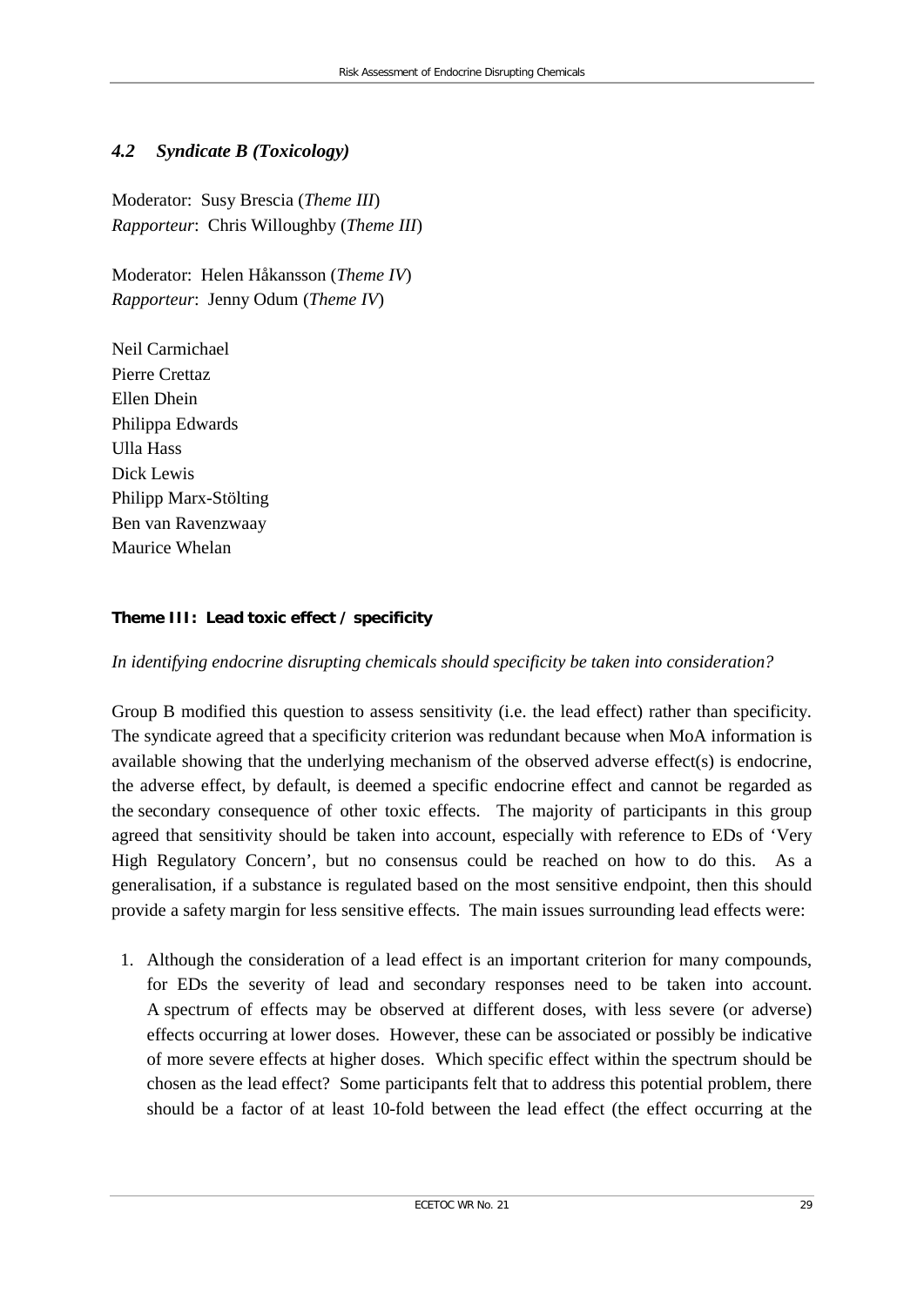lowest dose) and the endocrine effect. This would provide further reassurance that the endocrine disrupting effect is not disregarded.

- 2. The irreversibility of effects at critical time windows of effects needs to be given due consideration when assessing lead effects. Substances may exert irreversible effects during critical time windows of development and are therefore more serious than potentially reversible effects in the mature animal.
- 3. If there is exposure to a mixture of EDs acting with a similar MoA, the lead effect criterion might lead to insufficient human health protection. However, some participants noted that even if some substances were not to be identified as EDs on the basis of these hazard-based criteria, these substances would still undergo the standard risk assessment and risk management methodologies, including combined risk assessment if at the present time this is mainly applicable to PPPs and biocides.
- 4. In practice, the lead effect has no huge impact when potency is considered in the evaluation of endocrine disrupting substances of 'Very High Regulatory Concern'.

# *What degree of separation between the lead effect and an endocrine effect is required?*

A factor of 10-fold degree of separation between the lead effect and an endocrine effect was mentioned in the group discussion as a conservative starting point. However, each substance would have to be assessed on a case-by-case basis, taking into account the nature and severity of both the primary lead effect and the endocrine effects.

# **Theme IV: Using potency to differentiate endocrine disrupting properties**

# *What is the basis for the proposed potency concept?*

Two opinions were voiced in the group discussions:

**Option 1:** EDs that require severe regulatory action (prohibition under PPPR and draft BPR and authorisation under REACH) should be defined by a series of criteria that include potency considerations. The basis for this is two-fold: 1) Toxic endocrine effects that occur at excessively high dose levels tend to represent the unspecific and generalised response of the body to the chemical insult; 2) Stringent regulatory measures such as prohibition under PPPR and draft BPR and authorisation under REACH should be reserved to the more potent EDs. These same stringent regulatory measures apply to CMR cat 1A or 1B substances (but not to CMR cat 2) under these regulations. CMR cat 1A or 1B substances possess serious, well-established and specific hazard properties. Therefore, only the more potent EDs can be considered of equivalent concern to CMR 1A or 1B substances. It was also noted that the less potent EDs are not completely disregarded as these substances would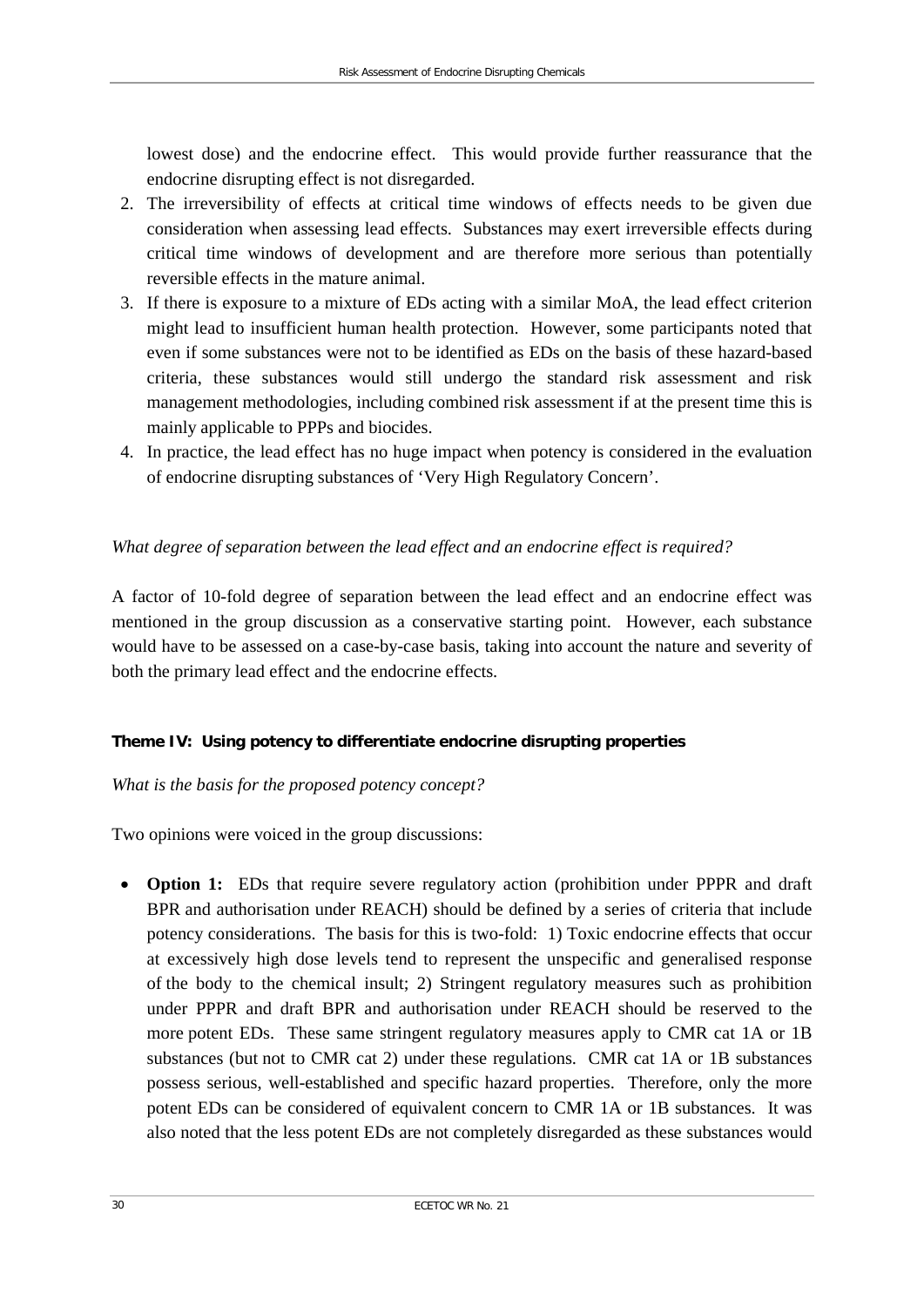still undergo standard risk assessment and risk management (risk evaluation under PPPR and BPR and Chemical Safety Assessment under REACH) for chemicals of more than 10 tonnes CSA if classified.

• **Option 2:** EDs that result in clear adverse effects should be considered to be of 'Very High Regulatory Concern' regardless of the dose at which this occurred. This is because there are no dose cut-off values in the criteria for CMR substances. An additional category of 'E' was proposed for EDs.

The majority of the group considered that the use of the CLP STOT-RE guidance values to take potency into account is a pragmatic way of making the new legislation not only more workable and more proportional but also more in line with scientific principles of risk assessment (i.e. option 1). They considered potency to be important to distinguish between chemicals of very high concern and those of lesser concern, although some concern was expressed that potency had no place in identifying endocrine disrupting chemicals.

# *How should the studies and their exposure durations be integrated into the potency concept?*

To start the evaluation, sufficient data are needed to assess whether a chemical is an endocrine disrupting chemical. The studies included in the evaluation have to be reproducible and robust; the data quality needs to be assessed. Non-guideline studies or studies not performed according to GLP should only be included in the assessment if the data are of sufficient quality. The point was also made that although guideline studies conducted under GLP would be desirable to ensure confidence in the data produced, it was yet to be fully established that the design of current guidelines is sufficient to detect endocrine disrupting specific effects at the relevant life-stages and in the more susceptible populations.

The STOT-RE guidance values could be used to grade specific effects on endocrine organs. However, the group noted that the STOT-RE guidance values (normally used to grade toxic effects in adult animals) may not be appropriate when grading toxic effects observed in developing animals (i.e. NOAELs established in adults may be too high for young animals). In addition, the nature of specific endpoints observed and their sensitivity need to be considered within the potency concept, e.g. foetal genital malformations versus behavioural effects. However, some participants felt that this concern was not supported by the available scientific evidence and that effect and no effect levels derived in studies conducted in relevant sensitive life stages (such as foetal effects in developmental toxicity studies or post natal effects in reproduction studies) could be appropriate endpoints on which to base an assessment of potency.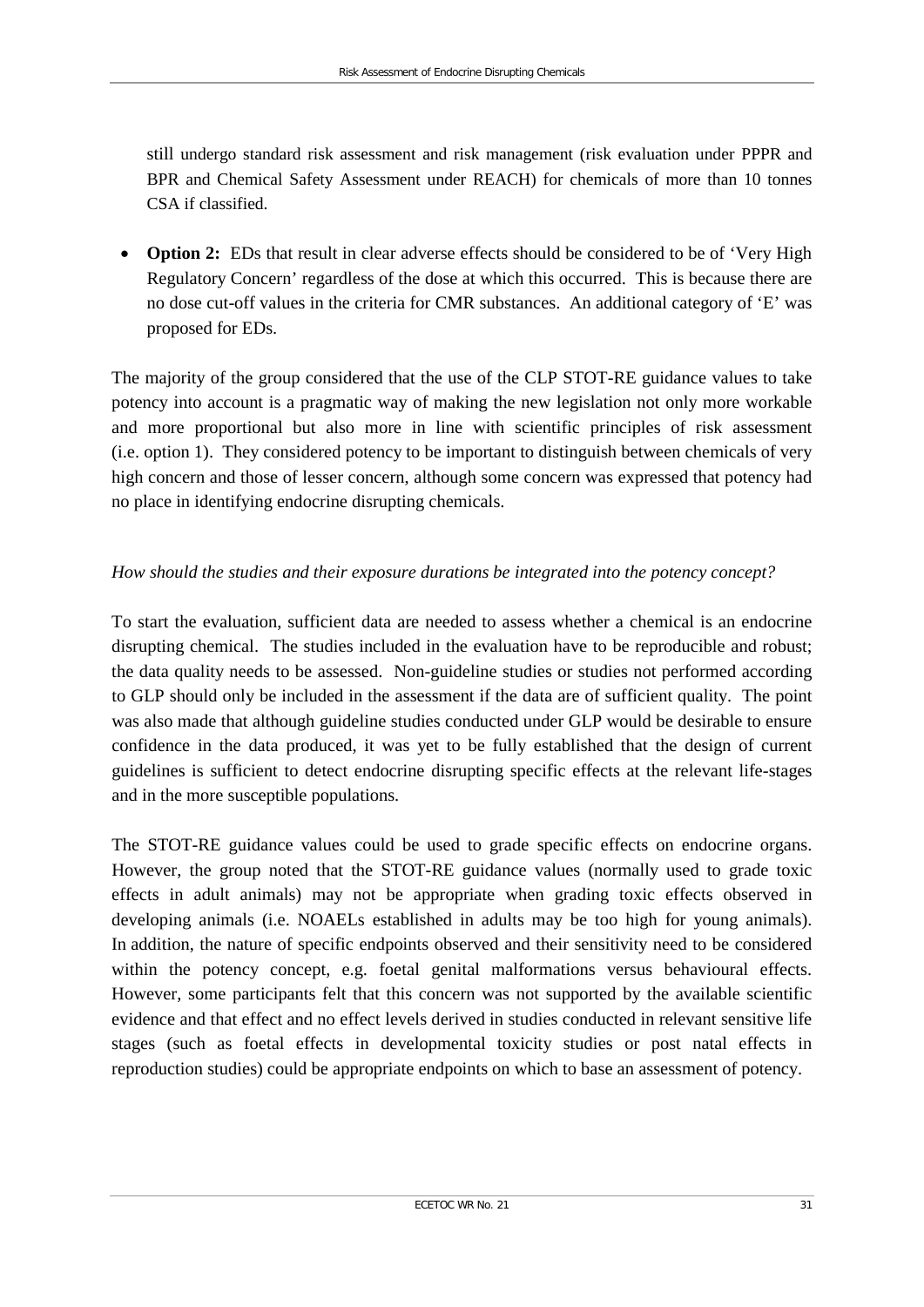*Should the dose (NOAEL/LOAEL) be compared to exposure in order to assess risk?*

The group agreed that the answer to this question was 'yes', and that the level of exposure in animal studies should be compared with the expected or known human exposure.

It was highlighted that the concept of potency has been introduced in some proposals because EU legislation had introduced hazard-based cut off-criterion for endocrine disrupting chemicals. The concept of potency could make these hazard-based criteria more in line with the scientific principles of risk assessment so that more potent EDs would be regulated more stringently than less potent EDs.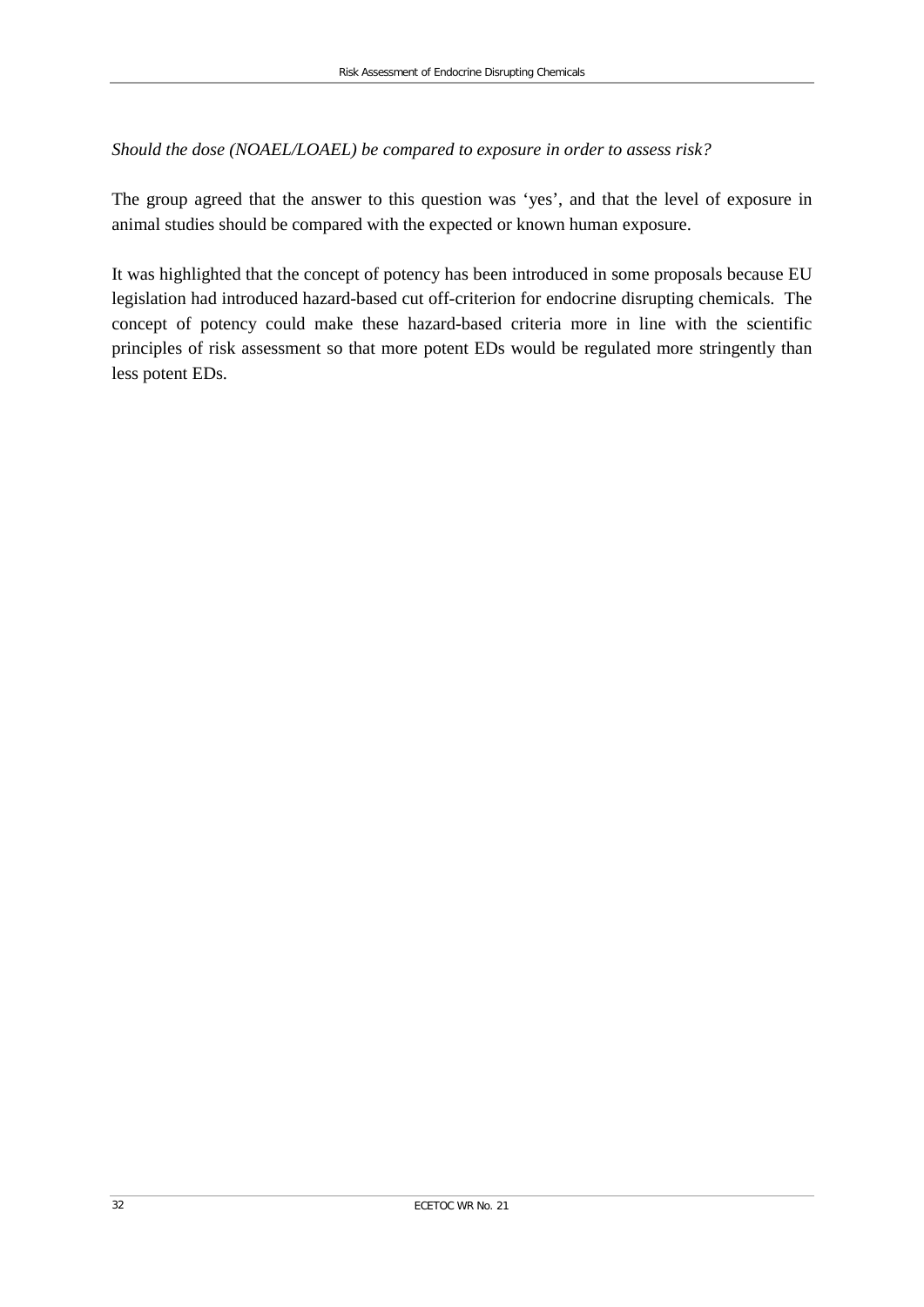# <span id="page-38-0"></span>*4.3 Syndicate C (Ecotoxicology)*

Moderator: Daniel Pickford *Rapporteur*: Melanie Gross

Malyka Galay Burgos Raimund Grau Christoph Schäfers Chris Turner James Wheeler Jochen Matthes (observer)

### **Theme I: Use of weight of evidence (WoE) for decision making**

*What constitutes a sufficient WoE to identify a chemical as an endocrine disrupting chemical?*

There was general acceptance and support of the UK proposal presented before the breakout sessions. The key points were that a) an adverse effect of population relevance for ecotoxicology needs to be observed in an intact organism in apical studies, and b) coherent evidence from screening and mechanistic studies are required to identify an endocrine mode of action. Both lines of evidence are required to determine whether a substance is defined as an endocrine disrupting chemical for regulatory purposes.

### *How do we deal with data poor situations in a WoE approach?*

The group agreed that a WoE assessment will highlight any data gaps and/or concerns. Identification of data gaps or potential concerns will then inform the development of an appropriate testing strategy.

The group also considered the situation where no information at all is available for a substance. In this instance the first steps would be to read across from other similar chemicals and initiate *in silico* and *in vitro* investigations.

### *How do we implement a consistent approach to WoE assessment?*

In order to implement a consistent approach to WoE assessment, an agreed methodology is required as a first step. Various guidances exist for WoE approaches, both general e.g. the recent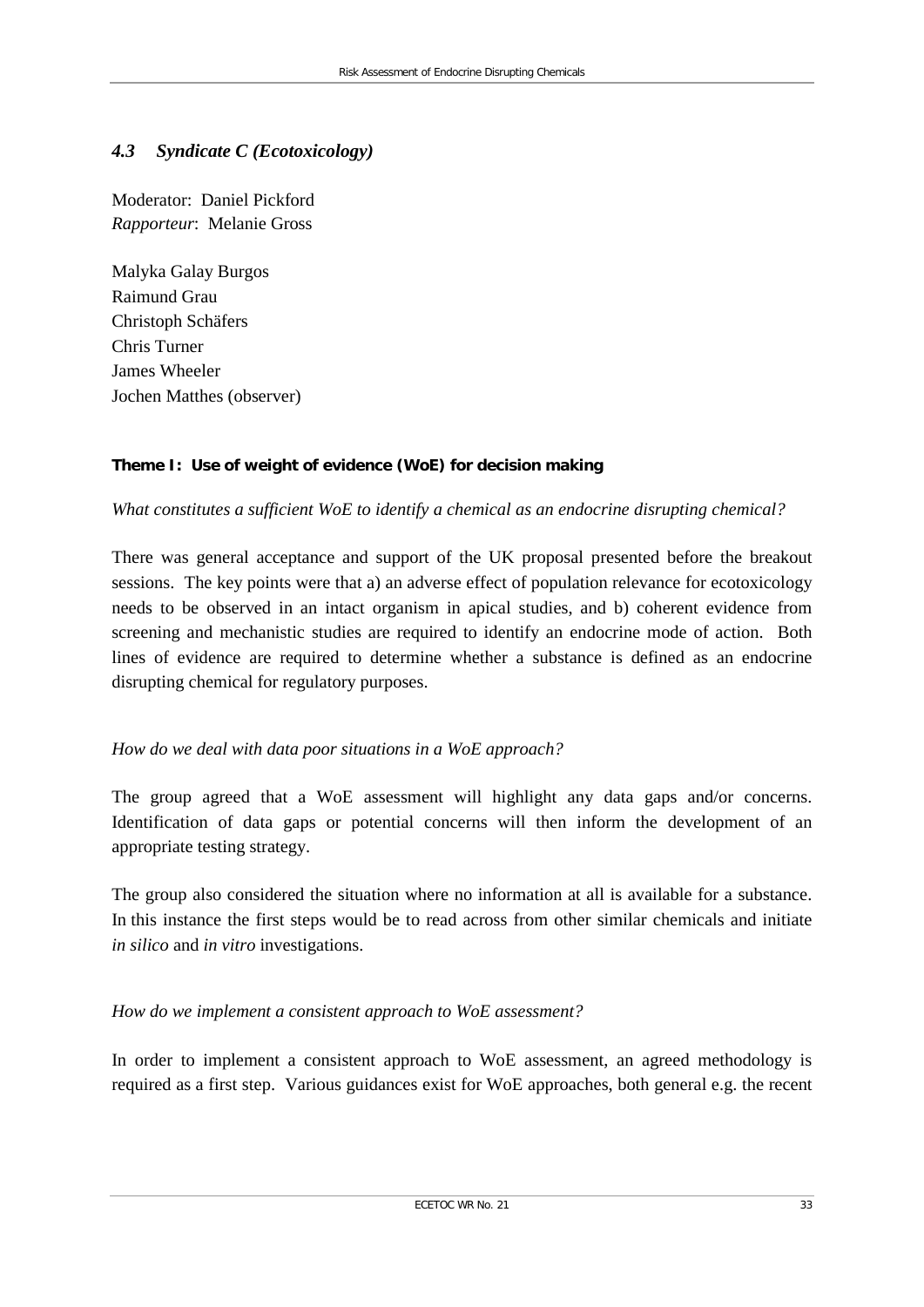ECHA guidance on reporting weight of evidence<sup>[8](#page-39-0)</sup>, and specific to endocrine disruption e.g. Brown *et al* (2001), Cefic EMSG (1999) and Borgert *et al* (2011). These existing methodologies need to be evaluated and useful elements combined for the current requirements, and this may benefit from further evaluation of other potential WoE approaches e.g. driven by Multi-Criteria Decision Analysis (MCDA). Once the Commission issues draft criteria for the identification of endocrine disrupting properties, this activity should become a priority.

Common components of the existing WoE methodologies are:

- a) Assessment of data quality, e.g. Klimisch assessment however, the Klimisch codes need to be modified and expanded to be more relevant for ecotoxicological assessments.
- b) A form of weighting based on the relevance of individual studies for the assessment of endocrine disrupting chemicals.

The group agreed that it is mainly the transparency of the WoE method that was of key importance. This could likely take the form of a logical decision tree; quantitative methods for weighting studies may not ultimately be required.

# **Theme II: Human and population relevance**

### *What evidence is needed to support non-relevance cases?*

Although this question was a human health-related question, the group discussed the point that non-relevance cases did not extend to ecotoxicological assessment. In other words, any mammalian data related to mode of action are relevant for the ecotoxicological assessment of endocrine disruption in non-human mammalian and wildlife species. For example, there might be a chemical which exhibits some thyroid-activity in a rodent model, that while not relevant to human health risk assessment owing to physiological differences between the rat and human thyroid axes, would nevertheless suggest a mode of action which could be relevant to and indicative of potential for thyroid disruption in wildlife species that might have population relevance (e.g. amphibians).

# *Which endpoints are considered population relevant?*

The group agreed that specific guidance to cover this aspect was required. Some endpoints are clearly population-relevant in their own right, whereas others may need to be considered as part of clusters of supporting endpoints. Therefore endpoints from ecotoxicological studies would ideally be weighted, in order to distinguish between endpoints with population relevance in their own right, and those providing additional supporting evidence when co-occurring in a cluster.

<span id="page-39-0"></span><sup>&</sup>lt;sup>8</sup> 2010 Practical guide 2: How to report weight of evidence (available in 22 languages). European Chemicals Agency, 2010: http://echa.europa.eu/doc/publications/practical\_guides/pg\_report\_weight\_of\_evidence.pdf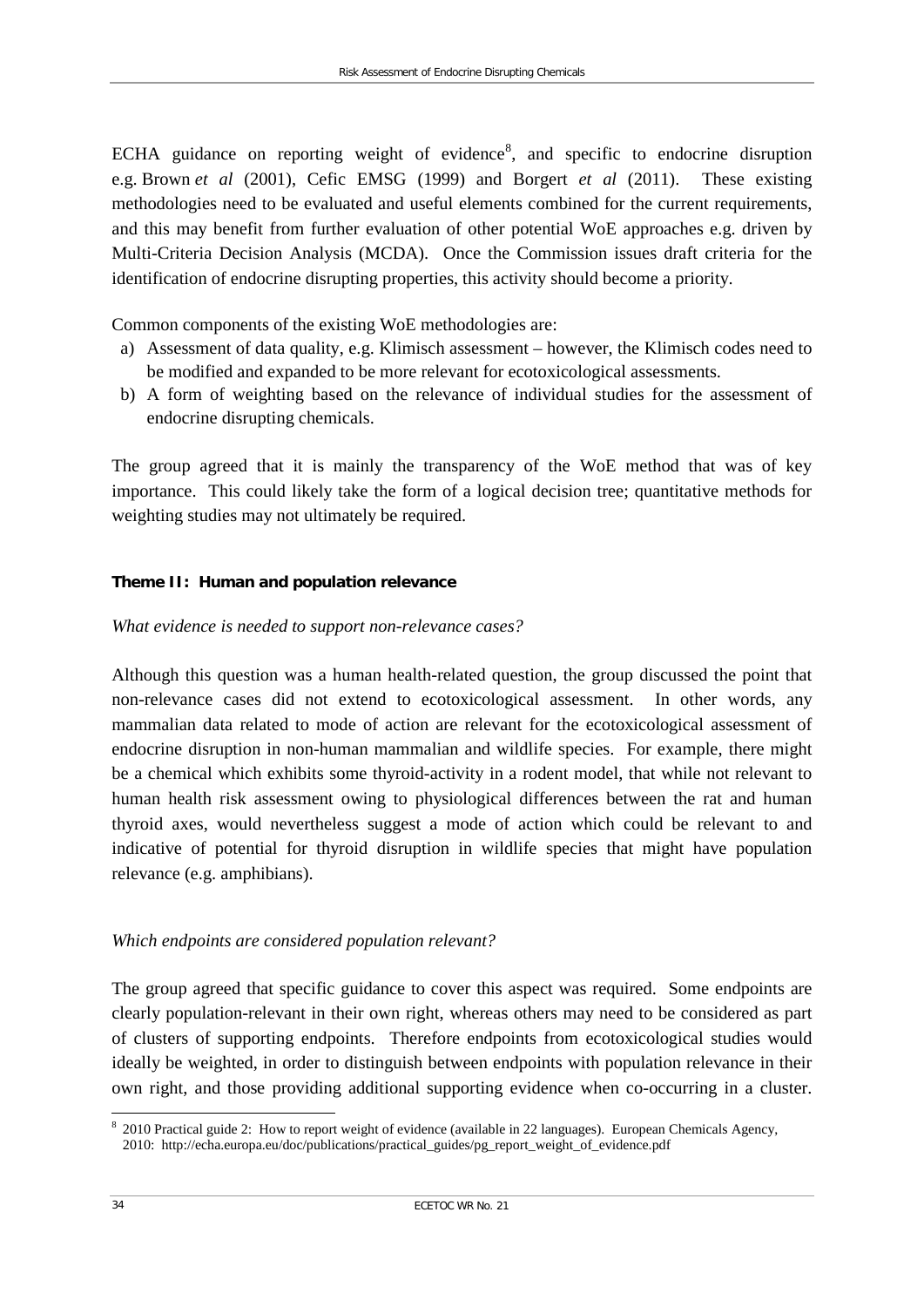For example, in fish tests there are some endpoints that are clearly population-relevant endpoints in their own right (e.g. fecundity, fertility, time to maturity and sex ratio), while others are more diagnostic in nature (e.g. secondary sexual characteristics) but that when taken together with other related endpoints (e.g. sexual behaviour) might be considered to have population relevance as a cluster.

Whether a specific endpoint is population relevant can depend on the life history and reproductive strategy of the species in question. For example, time to maturity can matter for certain fish species with defined / limited spawning periods. As we work with a limited number of species in ecotoxicology studies, there needs to be consideration of extrapolation for these endpoints to life history strategies relevant for species in the wild.

It was also highlighted that some clearly population-relevant endpoints, such as sex ratio, can be affected for reasons other than endocrine disruption (e.g. sex specific mortality) and that such other reasons should be considered.

The amphibian assay was discussed. Limitations of a higher-tier, apical frog test with respect to reproductive endpoints (inability for Xenopus / Silurana to breed spontaneously in standard laboratory test conditions) means that it may be hard to definitely confirm population relevance of changes in reproduction-related endpoints in supporting *in vivo* studies (e.g. the amphibian metamorphosis assay - AMA) or in mechanistically diagnosing *in vivo* or *in vitro* studies. Equally, it is not clear what additional population-relevant endpoints concerning development would be incorporated in a higher tier definitive amphibian test, that are not already embedded in the AMA (i.e. developmental stage progression through larval development).

# *What levels of change in population relevant endpoints are considered significant?*

The level of change in a population relevant endpoint that should be considered significant will be different for the various endpoints (and life history strategies of the species in question). The group agreed, however, that this assessment should be based on the *biological* significance and not only on the statistical significance of a specific effect. This is particularly crucial in the case of data coming from toxicology used for assessing effects on terrestrial mammals. Because of the excessive homogeneity of the animals used in these studies extremely small changes often become statistically significant. Current ongoing work on modelling population-relevant endpoints was touched upon in this discussion group, i.e. studies in which endpoints are fed into models together with life history information to determine whether population stability is affected. The group agreed that modelling approaches may help to tease out what level of change is biologically significant. Eco-epidemiology may be beneficial in supporting the extrapolation of modelling approaches to wild species with various life histories; however, causal analysis will be difficult in nearly any case.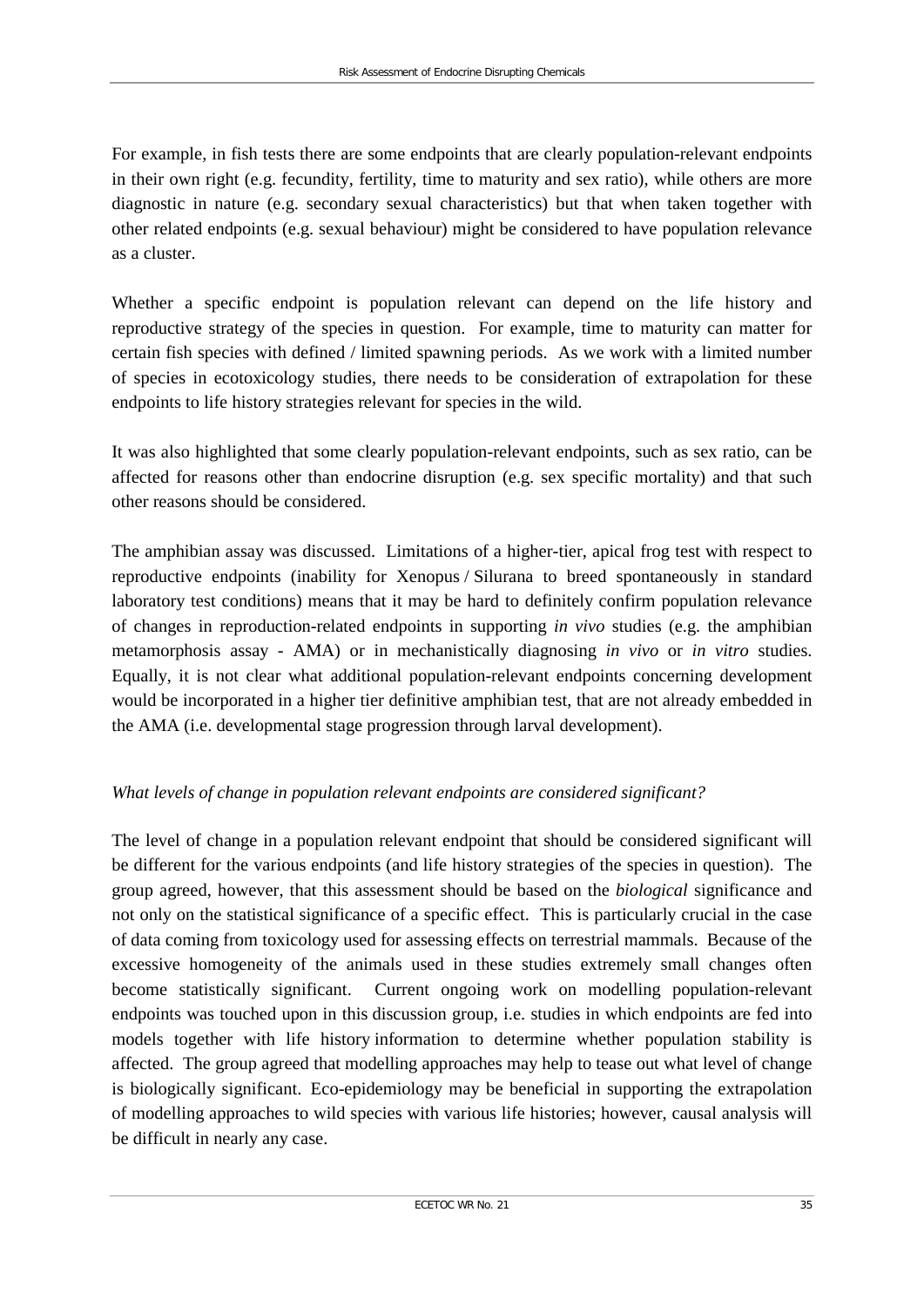# <span id="page-41-0"></span>*4.4 Syndicate D (Ecotoxicology)*

Moderator: Peter Day *Rapporteur*: Mike Roberts

Larry Frey Ionna Katsiadaki Catherine Pepper Lennart Weltje Arnd Weyers

### **Theme III: Lead toxic effect / specificity**

*In identifying endocrine disrupting chemicals should specificity be taken into consideration?*

The group agreed that specificity of endocrine effects should be taken into consideration, but that the details of how this should be done in practice still needed further discussion. When evaluating a data set for a specific compound, specificity should be considered within species first, and then between species.

### *How is a real difference in specificity within a study and a database recognised?*

The group reviewed and discussed the Weyers *et al* (2011) poster presented during the poster session of the workshop (Guidance in identifying endocrine disrupting effects: Specificity of environmental species) (see Appendix A). This was considered to be a valid approach. In the poster, a hypothetical example of a data set for a plant protection product was presented. The lowest non endocrine endpoint (aquatic plants) was 30 fold lower than the endocrine-mediated endpoint in fish and there was general consensus that this margin was protective to ensure that no endocrine effects would occur in the field under conditions of safe use<sup>[9](#page-41-1)</sup>.

#### *What degree of separation between the lead effect and an endocrine effect is required?*

The group felt that an absolute value could not be recommended. However, there was agreement that a higher degree of separation between the lead and an endocrine effect was needed for aquatic species than terrestrial species. This is due to several factors: (a) The greater diversity of species (vertebrates and invertebrates) considered in the aquatic risk assessment compared to the

<span id="page-41-1"></span><sup>&</sup>lt;sup>9</sup> Please note that the draft CRD paper "Definition of an ecotoxicological endocrine disruptor for regulatory purposes" (2011) refers to "orders of magnitude" for such cases.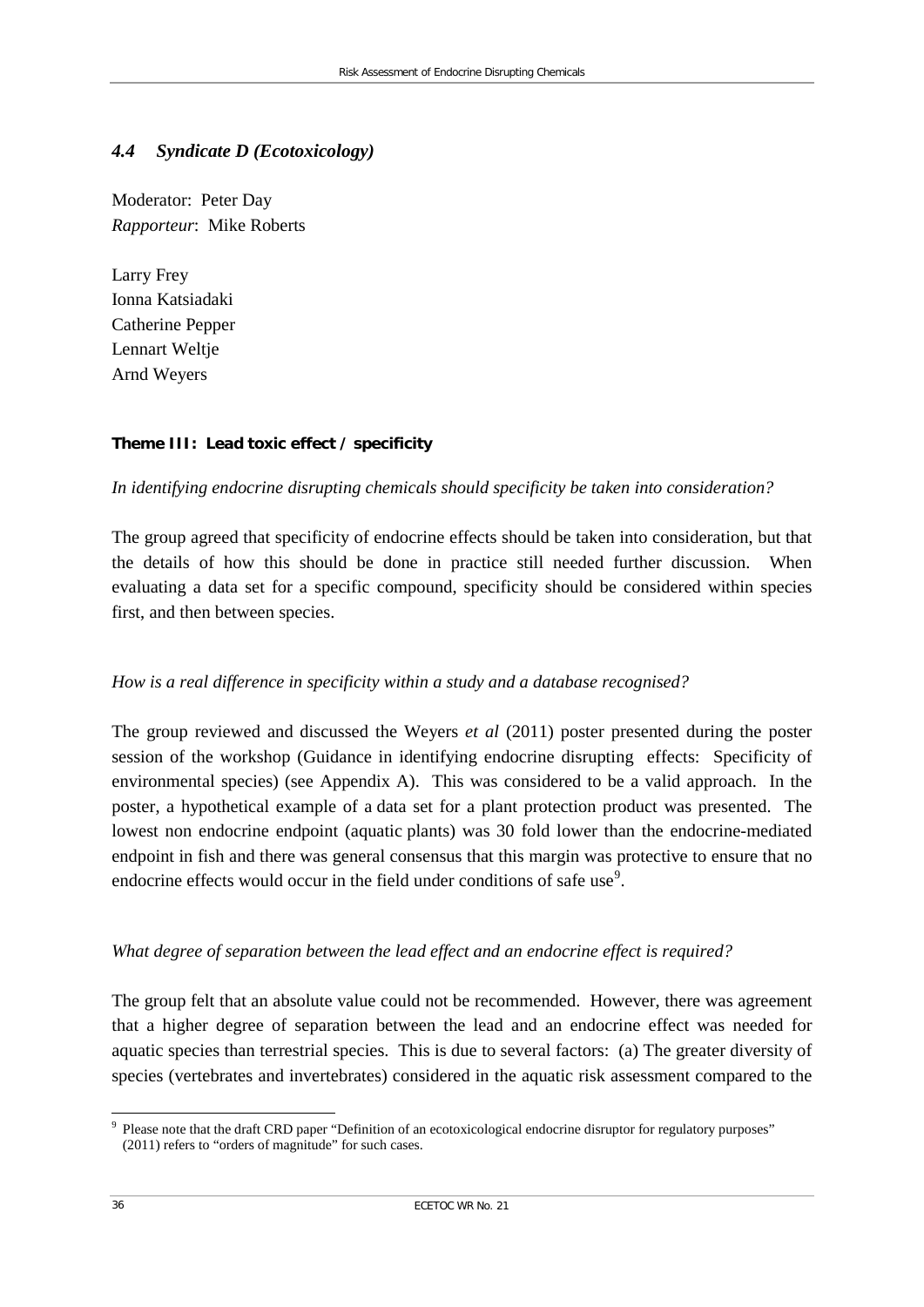taxonomically less diverse group of birds and mammals in the terrestrial risk assessment, and (b) for mammals (and birds) there are usually reproduction data available. The difference in test designs (fewer dose groups with a larger spacing factor for birds and mammals) needs to be taken into account in deciding on the required degree of separation. The above argument is also reflected in the currently used assessment factors in acute and chronic PPP risk assessment for aquatic organisms (100 and 10) and terrestrial vertebrates (10 and 5) respectively.

# **Theme IV: Using potency to differentiate endocrine disrupting properties**

# *What is the basis for the proposed potency concept?*

There was agreement amongst the group that potency should be used to differentiate between substances of high and low endocrine disrupting concern, but that potency should not be used to *define* whether a substance was an endocrine disrupting chemical. It was stressed that the discussion of using a potency assessment in this way was only in relation to the endocrine disruption approval criterion for plant protection products under Regulation 1107/2009 (EC, 2009a). It was also highlighted that less potent substances passing this approval criterion would still need to undergo a normal risk assessment.

# *Should potency be compared with exposure in order to assess risk?*

Yes, potency should be compared with exposure. Two examples were briefly discussed to illustrate the importance of comparing potency with exposure to assess risk: a) A low potency compound with high exposure could be of concern, whereas b) a high potency compound with very low exposure could be of no concern. In the plenary feedback session, the majority of the participants expressed their preference for a risk assessment over a hazard-based cut off criterion. There was no ad-hoc proposal how to achieve this, given the current wording of the PPP regulation 1107/2009 (EC, 2009a).

# *How should the studies and their exposure durations be integrated into the potency concept? For ecotoxicology how can potency be measured?*

These two questions were grouped together for the discussion and feedback sessions. The group discussed the concepts of: a) ACR (acute-to-chronic ratio), b) duration of exposure before effects are observed, c) using a potent reference substance for comparison and d) the number of species affected.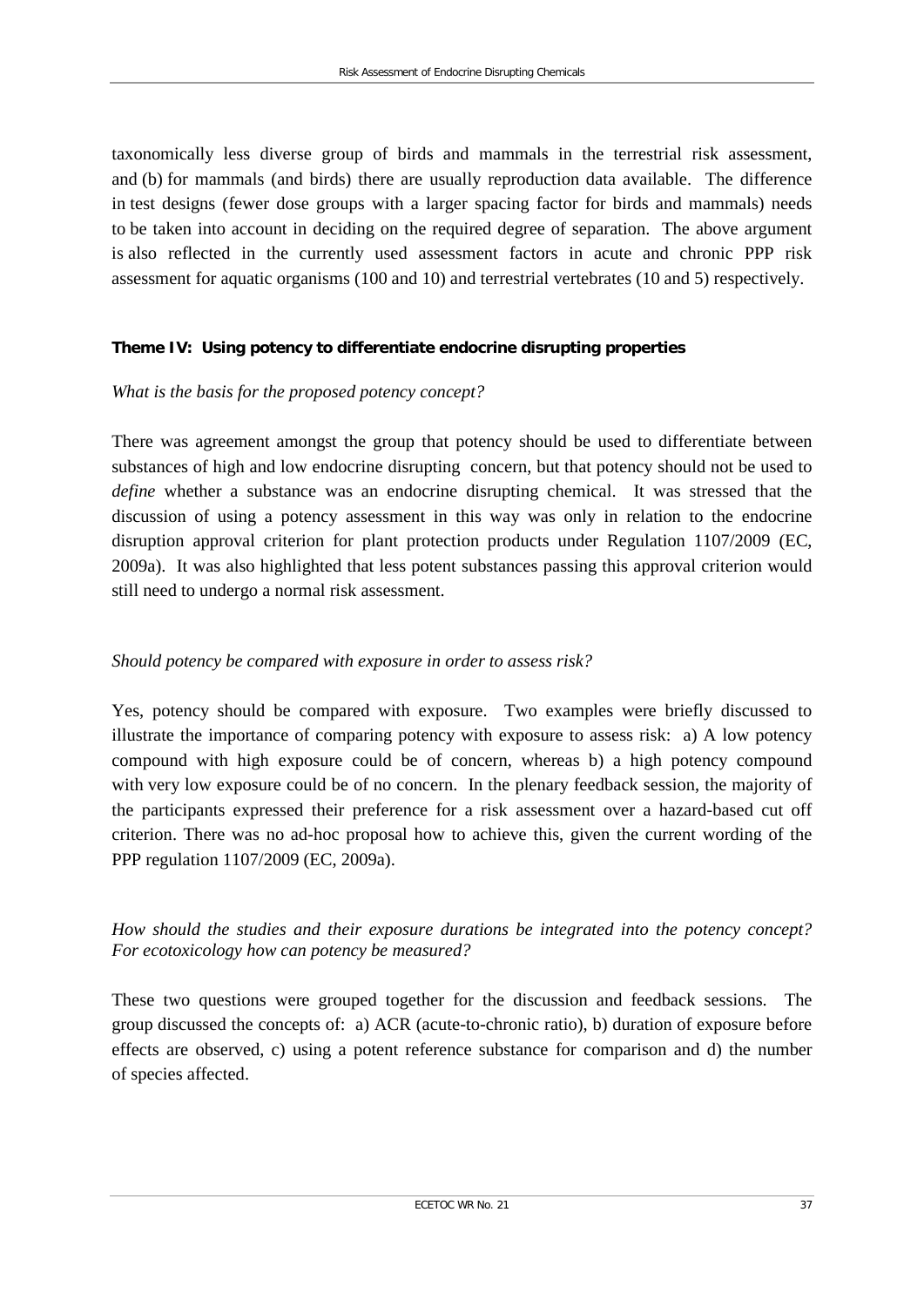There was agreement in the group that ACR and duration until effects are observed are likely to be better differentiators of potency, while comparisons with a reference compound and the number of species affected were considered less helpful. It was noted that aquatic ACR data were currently available, and that further data for terrestrial species (mammalian and avian) could be collated.

During the plenary feedback session the ACR concept was discussed further. It was commented that generally an ACR of 15 would indicate that a substance is not acting via a specific mode of action (MoA). If a specific MoA (such as an endocrine MoA) is involved, then the ACR for a substance would be larger. Therefore the ACR could be used as an indication of a specific MoA and as a trigger for further evaluation to be conducted. This raised the question in the plenary session as to whether the ACR was actually more related to specificity of a compound rather than potency. For considerations of potency, the dimensionless ACR would need to be combined with information on the concentration or dose level (NOEC/NOEL) for endocrine-mediated effects. It was further suggested that an equivalent of the STOT-RE values proposed for the potency assessment in human health, be developed for ecotoxicology.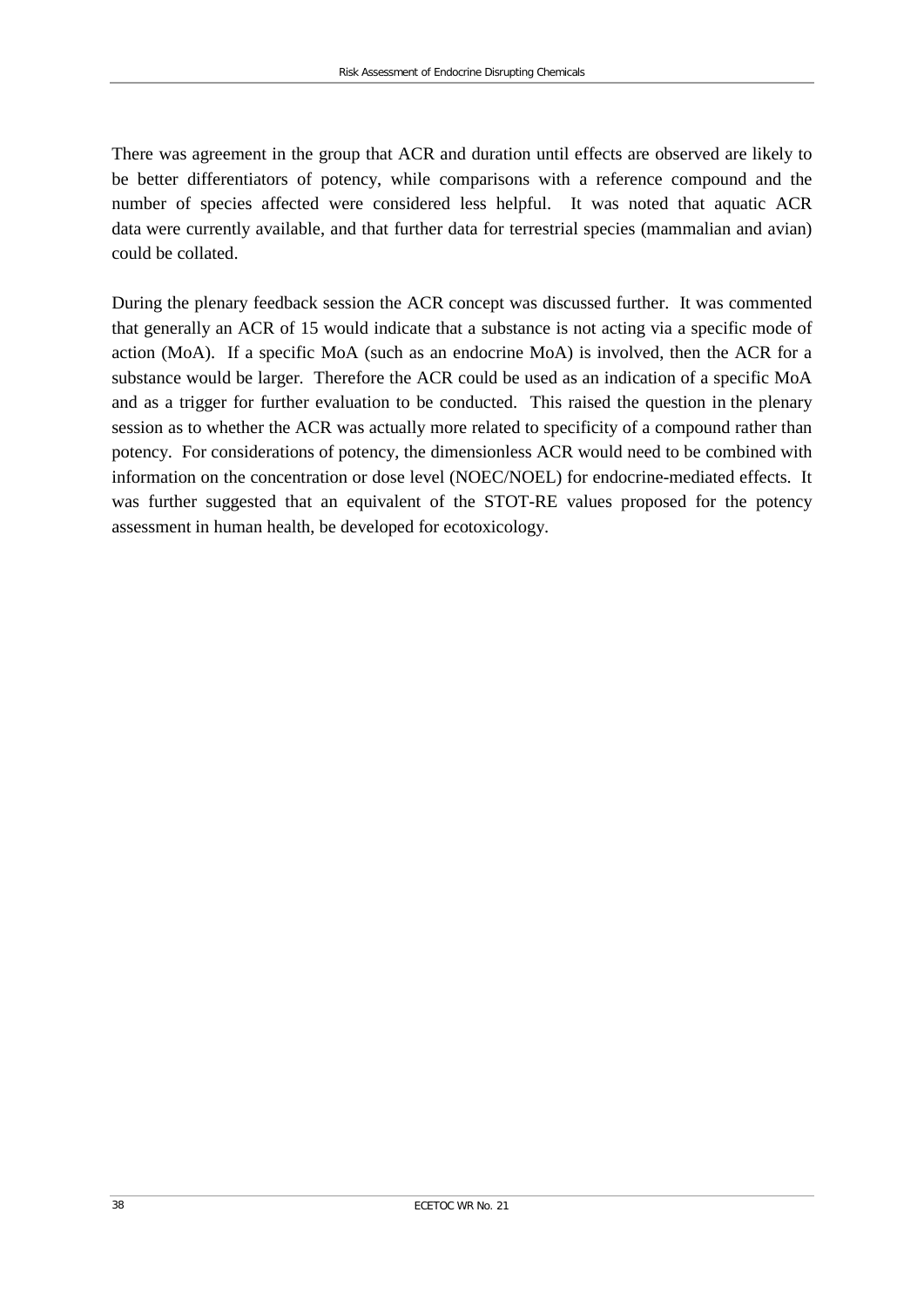# <span id="page-44-0"></span>**5. CONCLUSIONS AND RECOMMENDATIONS**

Several key conclusions and recommendations arose from the breakout sessions and these are summarised below under their respective themes.

#### **Theme I: Use of weight of evidence (WoE) for decision making**

The participants of the breakout groups recommended that the full spectrum of available data be evaluated in a WoE assessment of endocrine disrupting properties. The WoE should be conducted on a case-by-case basis, and the application of expert judgement for the interpretation of the data set as a whole is required. The joint UK-DE position, as well as the Danish and ECETOC approaches presented during the workshop, provided an excellent platform for the discussions. The key point highlighted was the requirement for more than one line of evidence. The data need to demonstrate:

- 1. An adverse effect in an intact organism.
- 2. Evidence from mechanistic studies showing a biologically plausible endocrine mode of action conducted and assessed according to internationally accepted criteria.
- 3. In the absence of convincing evidence, in accordance with the IPCS mode of action and human relevancy framework, the default was to assume human relevancy.
- 4. For ecotoxicological assessments, there is a further requirement that the adverse effect also needs to be of population relevance.

In data poor situations the WoE assessment will highlight the data gaps and direct the development of a testing strategy. If no data are available at all, then the first steps would be to consider read-across from other similar chemicals and *in silico* and *in vitro* investigations. For low volume chemicals under REACH the starting point would be (Q)SAR and (at 10 tonnes) 28 day study data to look for possible alerts, as well as read-across. It was stressed that risk assessments should be performed using the results from apical studies. There was also general agreement that endocrine disruption has a threshold of toxicity, i.e. this would be the point at which the effect becomes an adverse effect. However, it was recognised that threshold of endocrine toxicity may require appropriate study designs to be identified.

The participants concluded that a consistent approach for WoE assessments was required, which would be applicable under each regulatory regime. For human health assessments there was general support for using the WHO/IPCS mode of action framework (WHO/IPCS, 2007). A recommendation was made to run a few case studies through this framework. For ecotoxicological assessments it was acknowledged that there was no direct equivalent to the WHO/IPCS mode of action framework. However, specific WoE frameworks for endocrine disruption have been published, and these should be evaluated and combined for the requirements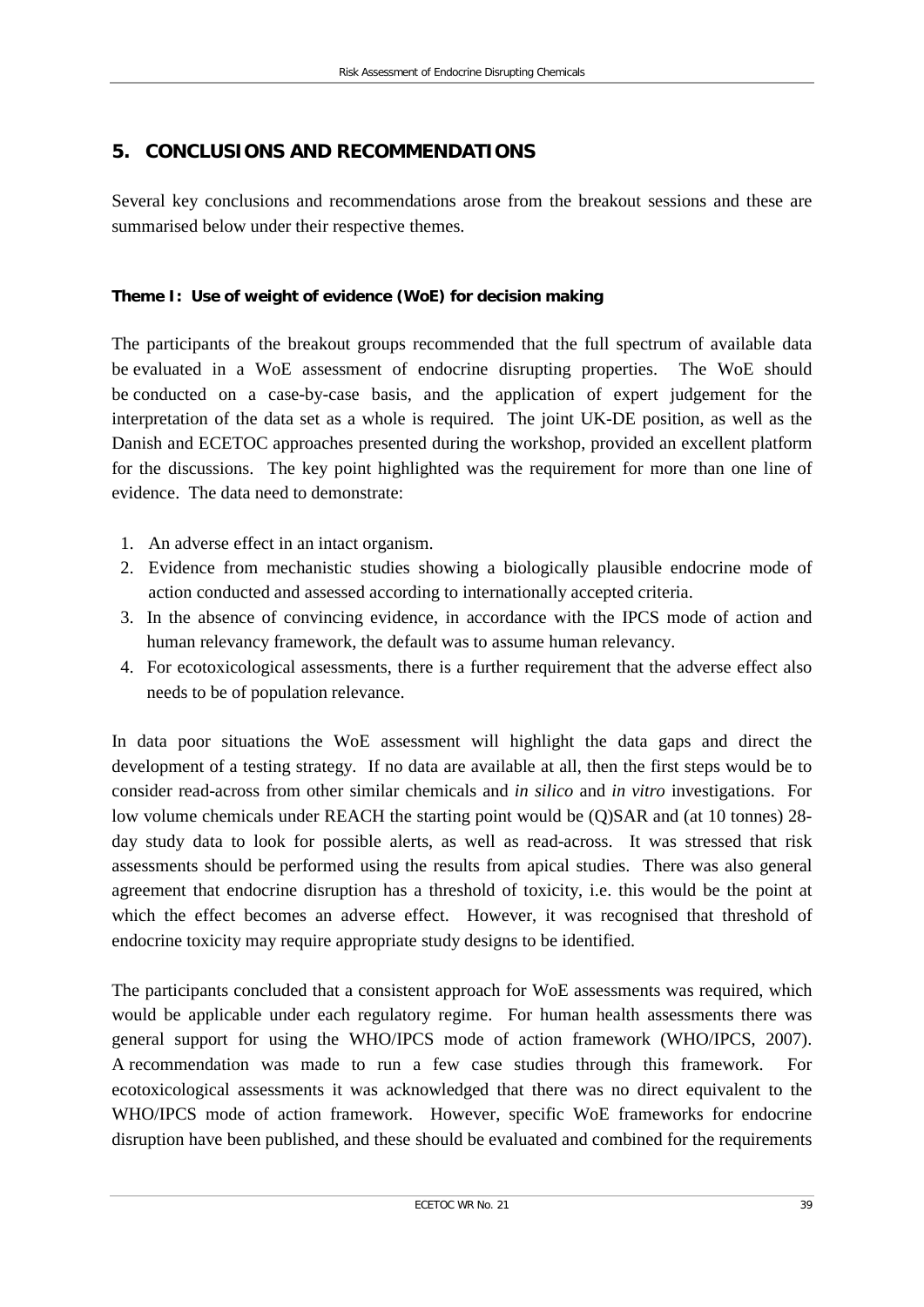under current legislation. Key aspects that need to be included are the assessment of data quality and relevance weighting of each study type for the evaluation of endocrine disruption.

# **Theme II: Human and population relevance**

In relation to human relevance the participants concluded that there are only few cases where effects observed in rodent studies are considered not to be relevant to humans. The only example mentioned was the rodent thyroid hyperplasia and tumours caused by increased hepatic metabolism and clearance of thyroid hormones following exposure to some substances that do not occur in humans under similar exposure. It was highlighted that the default position is to assume human relevance unless good data demonstrate otherwise. A recommendation was made that the IPCS framework be applied to endocrine disrupting chemicals specifically to evaluate human relevance as case studies.

The participants agreed that specific guidance was required to aid in the identification of endpoints in ecotoxicological studies that are of population relevance. Some endpoints are clearly population related on their own, whereas others are more diagnostic in nature and are needed as part of clusters of endpoints to infer population relevance. Some endpoints fulfil both these aspects. There was a consensus amongst the participants, that the level of change in population-relevant endpoints that should be considered significant should be based on biological significance, not statistical significance alone. Current and future work in the area of population modelling and eco-epidemiology may help to define the significance levels further.

# **Theme III: Lead toxic effect / specificity**

There was broad support in the discussion groups for the concept of taking into account the lead toxic effect *versus* specificity of endocrine-mediated effects. However, it was noted that this would depend on the degree of separation between the lead effect and the endocrine-mediated effect. The acceptable degree of separation should be assessed on a case-by-case basis, and endocrine disrupting chemical chemicals of very high concern would need a larger safety margin.

For toxicological assessments, a factor of 10 was suggested i.e. if the degree of separation is >10X the substance should not be considered an endocrine disrupting chemical of concern but if the degree of separation is <10X then the substance should be considered as endocrine disrupting chemicals of concern.

For ecotoxicological assessments, it was recommended that specificity should first be evaluated within species, and then between species. The participants felt that further work in ecotoxicology was required before a concrete value for the degree of separation could be recommended.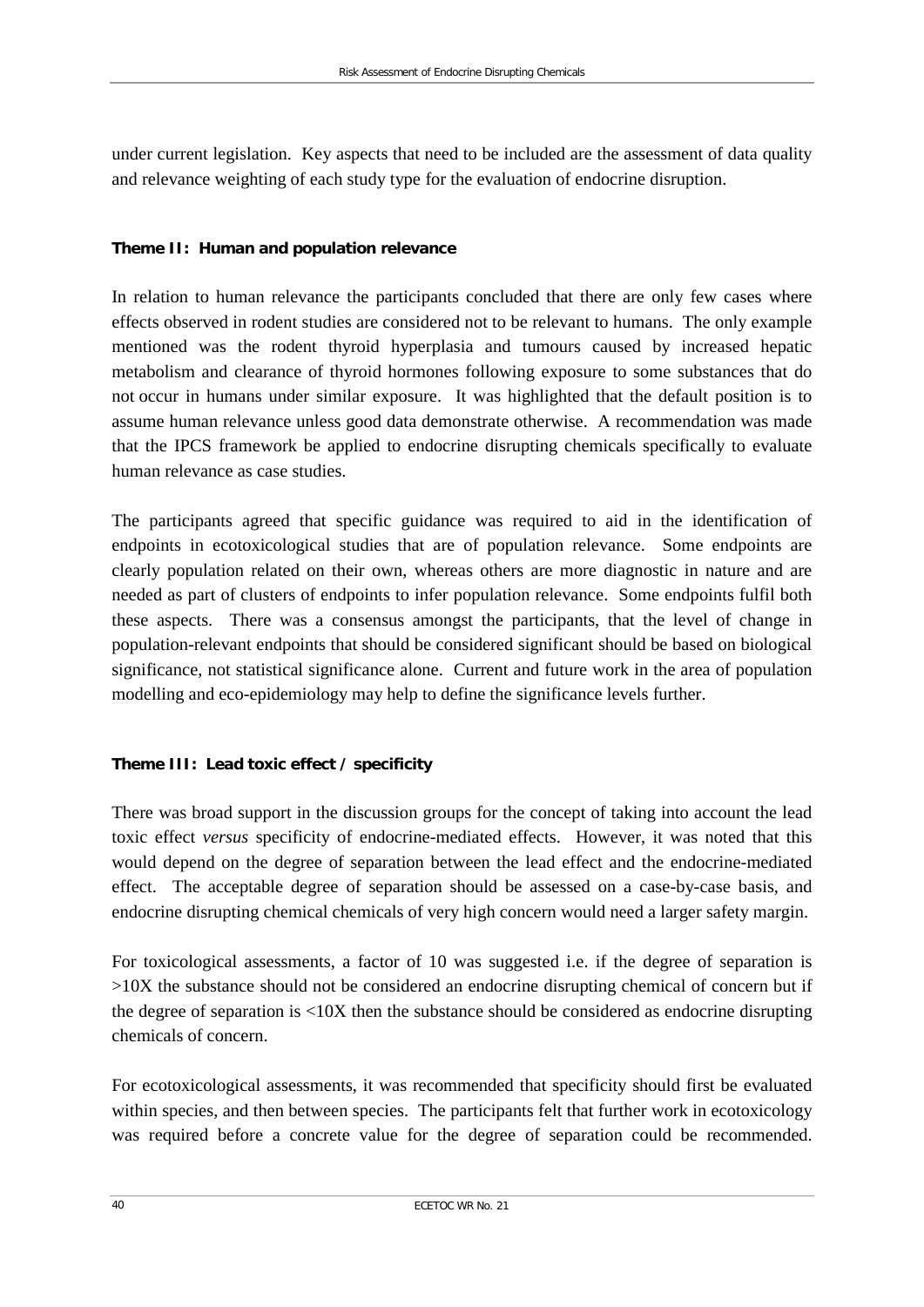However, a greater degree of separation between the lowest lead effect and the endocrinemediated effect would be required for the aquatic environment than the terrestrial environment in order to cover the higher diversity of species, which is in line with current risk assessment approaches (e.g. for pesticides).

There was general agreement that the method proposed in a poster presented at the workshop by the ECETOC Task Force (Weyers *et al*, 2011) was a useful and valid approach to identify a real difference in specificity within a study and an ecotoxicological database.

# **Theme IV: Using potency to differentiate endocrine disrupting properties**

The majority view was that as the relevant regulations were hazard-based, introducing the concept of potency served to discriminate the substances of highest concern from those of lesser concern. This was considered a poor substitute for risk assessment but was, in some measure, a surrogate for it. Potency is a key concept in (eco)toxicology and is used in many areas to determine chemicals according to intrinsic toxicity in classification and labelling systems.

Substances with endocrine disrupting properties which are not caught by the potency assessment and cut-off criterion are still considered as endocrine-active substances, but rather than being prohibited, they should undergo standard risk assessment.

Potency should also be considered in ecotoxicological assessments in order to differentiate between levels of concern for endocrine disrupting chemicals. It was suggested that the acute-to-chronic ratio could provide an indication of whether a specific mode of action was involved, and when combined with the NOEC for endocrine-mediated effects could be used as a measure of potency. Another useful measure of potency to be considered is the duration of exposure until effects are observed.

A view was expressed that potency had no place to define whether a substance was an endocrine disrupting chemical but has its place when taking into consideration exposure levels, since a low potency substance with high exposure level could be of concern whereas a high potency substance with very low exposure level could be of no concern.

The workshop provided a forum for stimulating discussion of the key issues in the risk assessment of endocrine disrupting chemicals. The Task Force is grateful for the input received at the workshop and intends to use this to refine the ECETOC guidance further.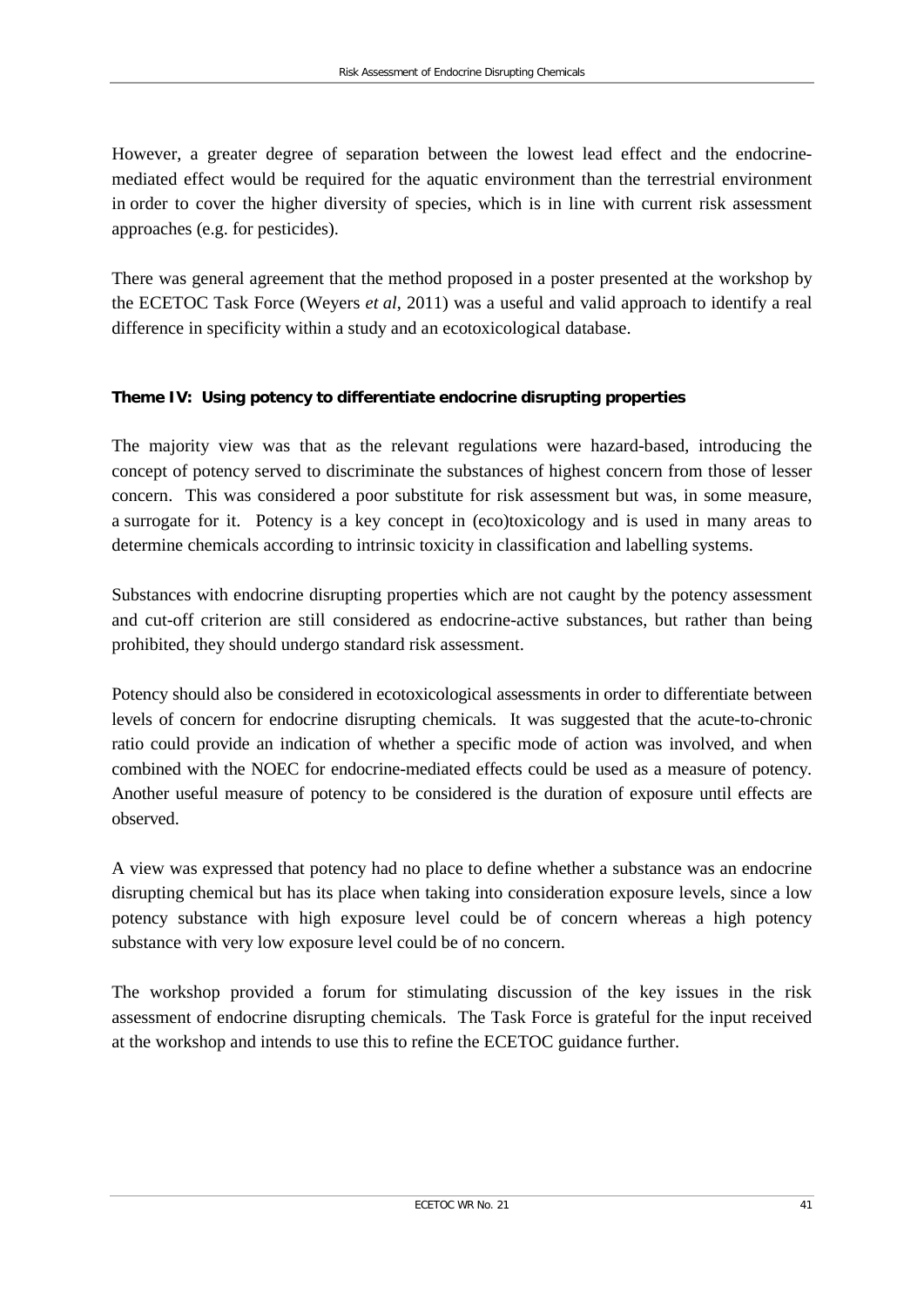# <span id="page-47-0"></span>**ABBREVIATIONS**

| <b>ACR</b>   | Acute-to-chronic ratio                                            |
|--------------|-------------------------------------------------------------------|
| <b>ADME</b>  | Absorption, distribution, metabolism, and excretion               |
| <b>AMA</b>   | Amphibian metamorphosis assay                                     |
| <b>BfR</b>   | German Federal Institute for Risk Assessment                      |
| <b>BPR</b>   | Biocidal products regulation                                      |
|              |                                                                   |
| Cefic        | The European Chemical Industry Council                            |
| <b>CEHOS</b> | Danish Centre on Endocrine Disrupters                             |
| <b>CLP</b>   | Classification labelling and packaging of substances and mixtures |
| <b>CMR</b>   | Carcinogenic, mutagenic or reprotoxic                             |
| <b>COM</b>   | (European) Commission                                             |
| <b>CRD</b>   | <b>Chemicals Regulation Directorate</b>                           |
| <b>CSA</b>   | <b>Chemical Safety Assessment</b>                                 |
| DG ENV       | Directorate General Environment                                   |
| <b>DMI</b>   | Demethylation inhibitors                                          |
| <b>EAT</b>   | Oestrogen, androgen and thyroid                                   |
| EC           | <b>European Commission</b>                                        |
| $EC_{50}$    | Effective concentration, 50%                                      |
| <b>ECHA</b>  | <b>European Chemicals Agency</b>                                  |
| ED           | Endocrine disrupter / Endocrine disrupting chemical               |
| <b>EDTA</b>  | Endocrine disrupters testing and assessment                       |
| <b>EMSG</b>  | Endocrine modulators steering group                               |
| <b>EPA</b>   | <b>Environmental Protection Agency</b>                            |
| <b>ERA</b>   | Environmental risk assessment                                     |
| EU           | European Union                                                    |
| <b>GLP</b>   | Good laboratory practice                                          |
| <b>HESI</b>  | Health and Environmental Sciences Institute                       |
| <b>ILSI</b>  | <b>International Life Sciences Institute</b>                      |
| <b>IPCS</b>  | International Programme on Chemical Safety                        |
| <b>LOAEL</b> | Lowest observed adverse effect level                              |
| <b>MAP</b>   | Mitogen-activated protein                                         |
|              |                                                                   |
| <b>MCDA</b>  | Multi-criteria decision analysis<br>Mode of action                |
| MoA          |                                                                   |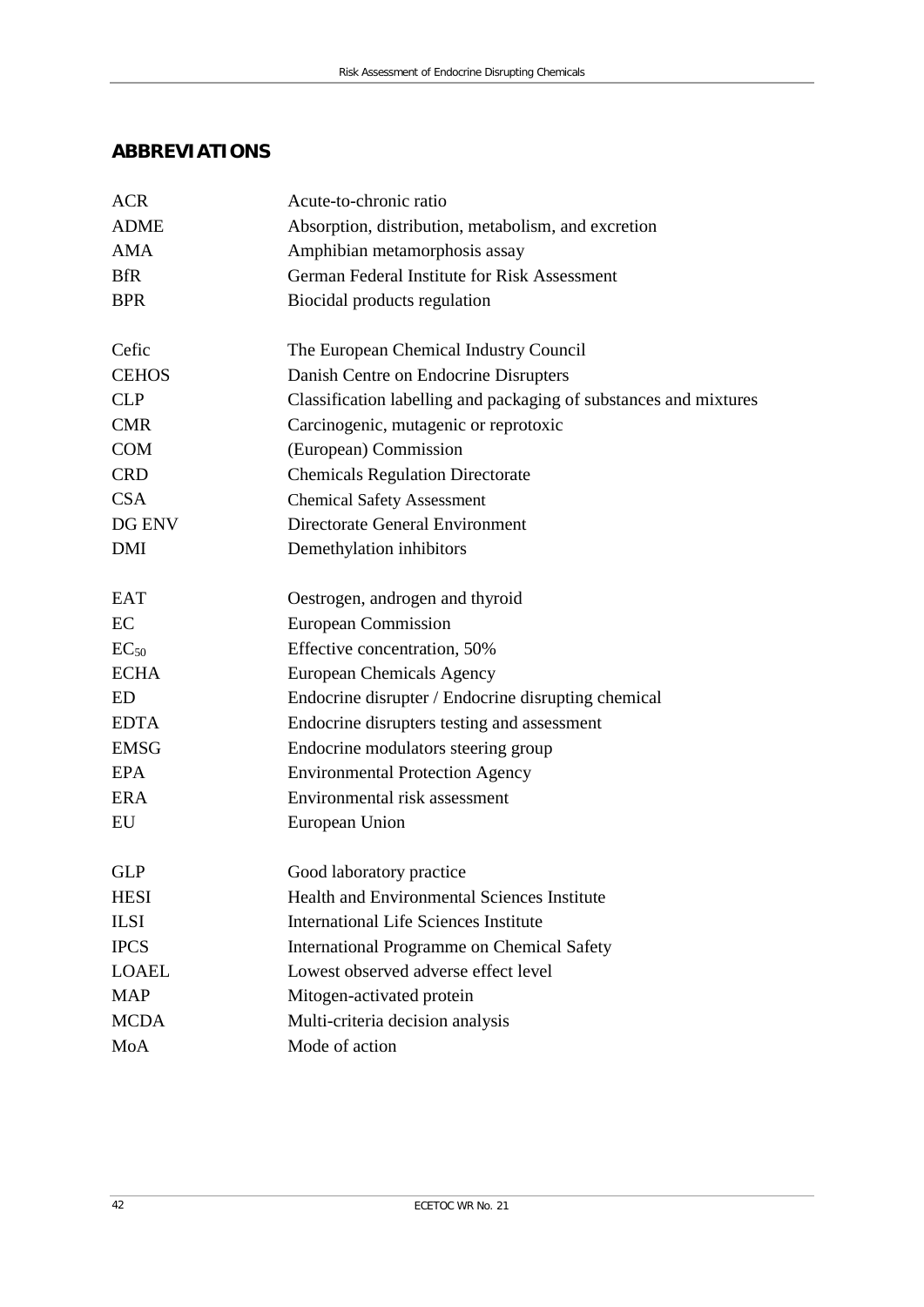| <b>NGO</b>     | Non-Governmental Organisation                                        |
|----------------|----------------------------------------------------------------------|
| <b>NOAEL</b>   | No observed adverse effect level                                     |
| <b>NOEC</b>    | No observed effect concentration                                     |
| <b>NOEL</b>    | No observed effect level                                             |
| <b>OECD</b>    | Organisation for Economic Co-operation and Development               |
| <b>PPP</b>     | Plant protection products                                            |
| <b>PPPR</b>    | Plant protection products regulation                                 |
| <b>QSAR</b>    | Quantitative structure activity relationship                         |
| <b>REACH</b>   | Registration, evaluation, authorisation and restriction of chemicals |
| <b>SAR</b>     | Structure activity relationship                                      |
| <b>STOT-RE</b> | Specific target organ toxicity - repeated exposure                   |
| <b>SVHC</b>    | Substance of very high concern                                       |
| TR             | Technical report                                                     |
| <b>UBA</b>     | Umweltbundesamt / German Federal Environment Agency                  |
| <b>US EPA</b>  | United States Environmental Protection Agency                        |
| <b>WHO</b>     | World Health Organisation                                            |
| WoE            | Weight of evidence                                                   |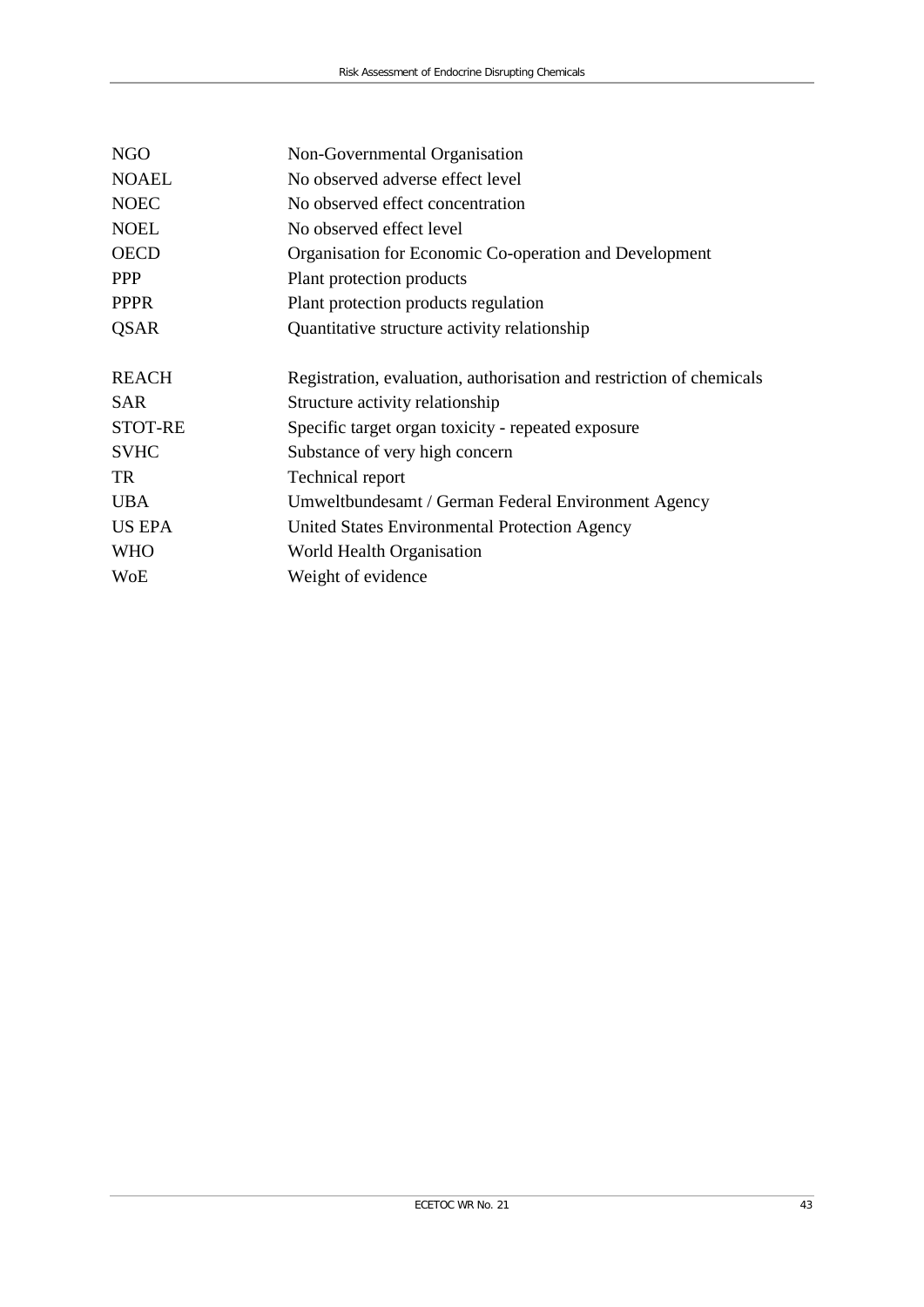# <span id="page-49-0"></span>**BIBLIOGRAPHY**

Bars R, Broeckaert F, Fegert I, Gross M, Hallmark N, Kedwards T, Lewis D, O'Hagan S, Panter GH, Weltje L, Weyers A, Wheeler JR, Galay-Burgos M. 2011. Science based guidance for the assessment of endocrine disrupting properties of chemicals. Regul Toxicol Pharmacol 59(1):37-46.

BfR-CRD. 2011. Joint DE – UK position paper: Regulatory definition of an endocrine disrupter in relation to potential threat to human health. Proposal applicable in the regulatory context of Plant Protection Products, Biocidial Products, and Chemicals targeted within REACH. The joint DE-UK proposal is available on the CRD website at:

[http://www.pesticides.gov.uk/approvals.asp?id=3034];

and on the BfR website at:

[http://www.bfr.bund.de/cm/349/regulatory\_definition\_of\_an\_endocrine\_disrupter\_in\_relation\_to \_potential\_threat\_to\_human\_health.pdf].

Boobis AR, Doe JE, Heinrich-Hirsch B, Meek ME, Munn S, Ruchirawat M, Schlatter J, Seed J, Vickers C. 2008. IPCS framework for analysing the relevance of a non-cancer mode of action for humans. Crit Rev Toxicol 38(2):87-96.

Borgert CJ, Mihaich EM, Quill TF, Marty MS, Levine SL, Becker RA. 2011. Evaluation of EPA's Tier 1 endocrine screening battery and recommendations for improving the interpretation of screening results. Regul Toxicol Pharmacol 59:397-411.

Brown RP, Greer RD, Mihaich EM, Guiney PD. 2001. A critical review of the scientific literature on potential endocrine-mediated effects in fish and wildlife. Ecotoxicol Environ Saf 49:17-25.

Cefic EMSG. 1999. Towards the establishment of a weight of evidence approach to prioritising action in relation to endocrine disruption. Cefic, Brussels, Belgium.

EC. 2006. Regulation (EC) No 1907/2006 of the European Parliament and of the Council of 18<sup>th</sup> December 2006 concerning the Registration, Evaluation, Authorisation and Restriction of Chemicals (REACH), establishing a European Chemicals Agency, amending Directive 1999/45/EC and repealing Council Regulation (EEC) No 793/93 and Commission Regulation (EC) No 1488/94 as well as Council Directive 76/769/EEC and Commission Directives 91/155/EEC, 93/67/EEC, 93/105/EC and 2000/21/EC. Office for Official Publications of the European Communities, Luxembourg.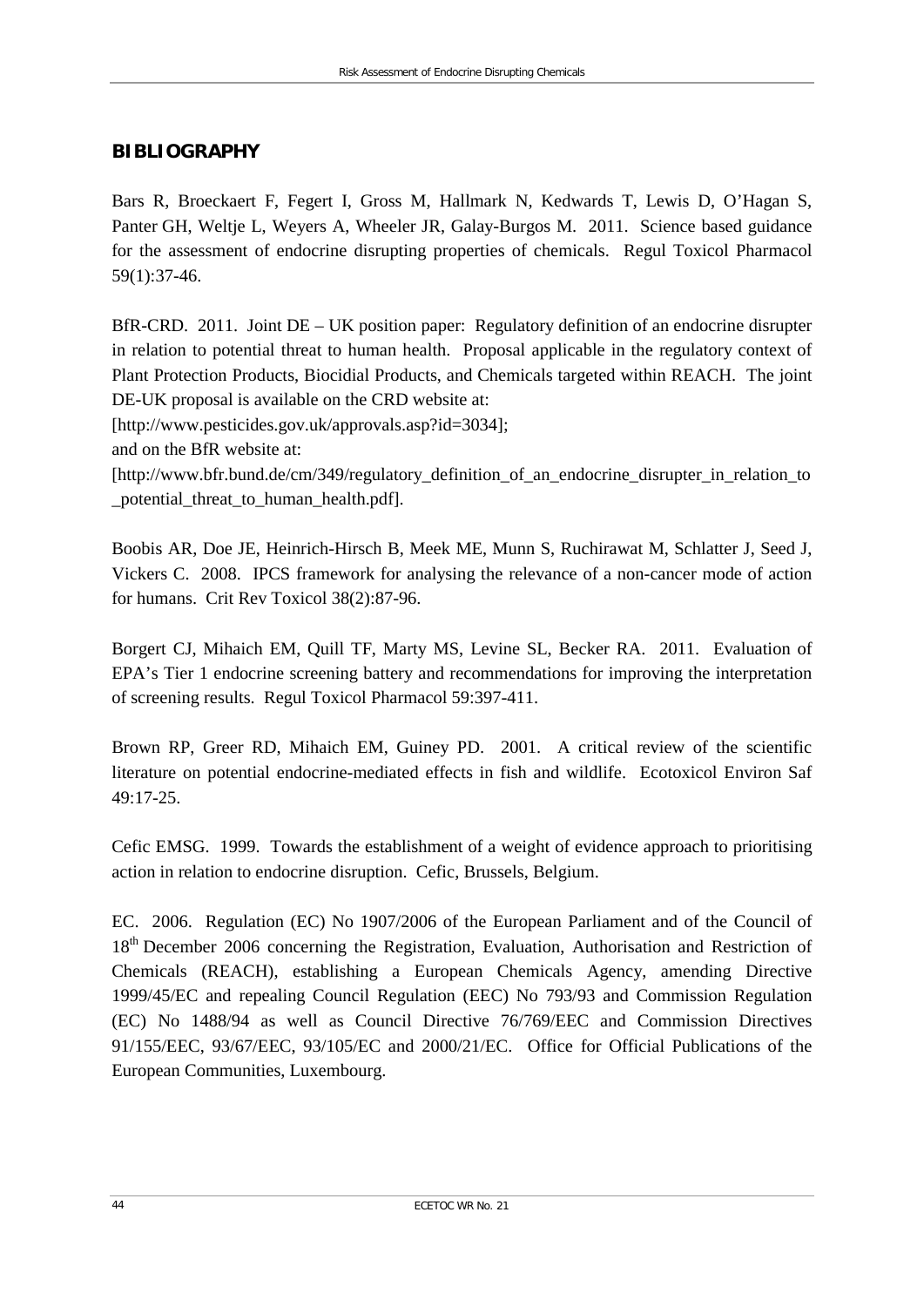EC. 2009a. Regulation (EC) No 1107/2009 of the European Parliament and of the Council of  $21<sup>st</sup>$  October 2009 concerning the placing of plant protection products on the market and repealing Council Directives 79/117/EEC and 91/414/EEC. Official Journal of the European Union.

EC. 2009b. Proposal for a Regulation of the European Parliament and of the Council concerning the placing on the market and use of biocidal products. COM(2009)267 final. Commission of the European Communities, Brussels, Belgium.

ECETOC. 2002. Recognition of, and differentiation between, adverse and non-adverse effects in toxicology studies. Technical Report No. 85. European Centre for Ecotoxicology and Toxicology of Chemicals, Brussels, Belgium.

ECETOC. 2009a. Guidance on identifying endocrine disrupting effects. Technical Report No. 106. European Centre for Ecotoxicology and Toxicology of Chemicals, Brussels, Belgium.

ECETOC. 2009b. Workshop: Guidance on identifying endocrine disrupting effects, 29-30 June 2009, Barcelona. Workshop Report No. 16. Brussels, Belgium.

Knacker T, Boettcher M, Frische T, Rufli H, Stolzenberg HC, Teigeler M, Zok S, Braunbeck T, Schäfers C. 2010. Environmental effect assessment for sexual endocrine-disrupting chemicals: Fish testing strategy. Integr Environ Assess Manag 6(4):653-662.

OECD. 2011. Revised draft fish toxicity testing framework. Organisation for Economic Co-Operation and Development, Paris, France.

US EPA. 2000. Vinclozolin. R.E.D. Facts. EPA-738-F-00-021. United States Environmental Protection Agency / Prevention, Pesticides and Toxic Substances (7508C), Washington, DC, USA.

Weybridge. 1996. European Workshop on the impact of endocrine disrupters on human health and wildlife. 2-4 December 1996, Weybridge, UK. In Report of Proceedings [European Union Report EUR 17549]. Copenhagen, Denmark: European Commission DG XII, April 16, 1997. Available from: European Environment Agency, Kongens Nytorv 6, DK-1050 Copenhagen, Denmark.

Weyers A, Weltje L, Wheeler JR, Galay-Burgos M. 2011. Guidance on identifying endocrine disrupting effects: Specificity for environmental species. Poster ECETOC Workshop: Risk Assessment of Endocrine Disrupting Chemicals, 9-10 May 2011, Florence, Italy.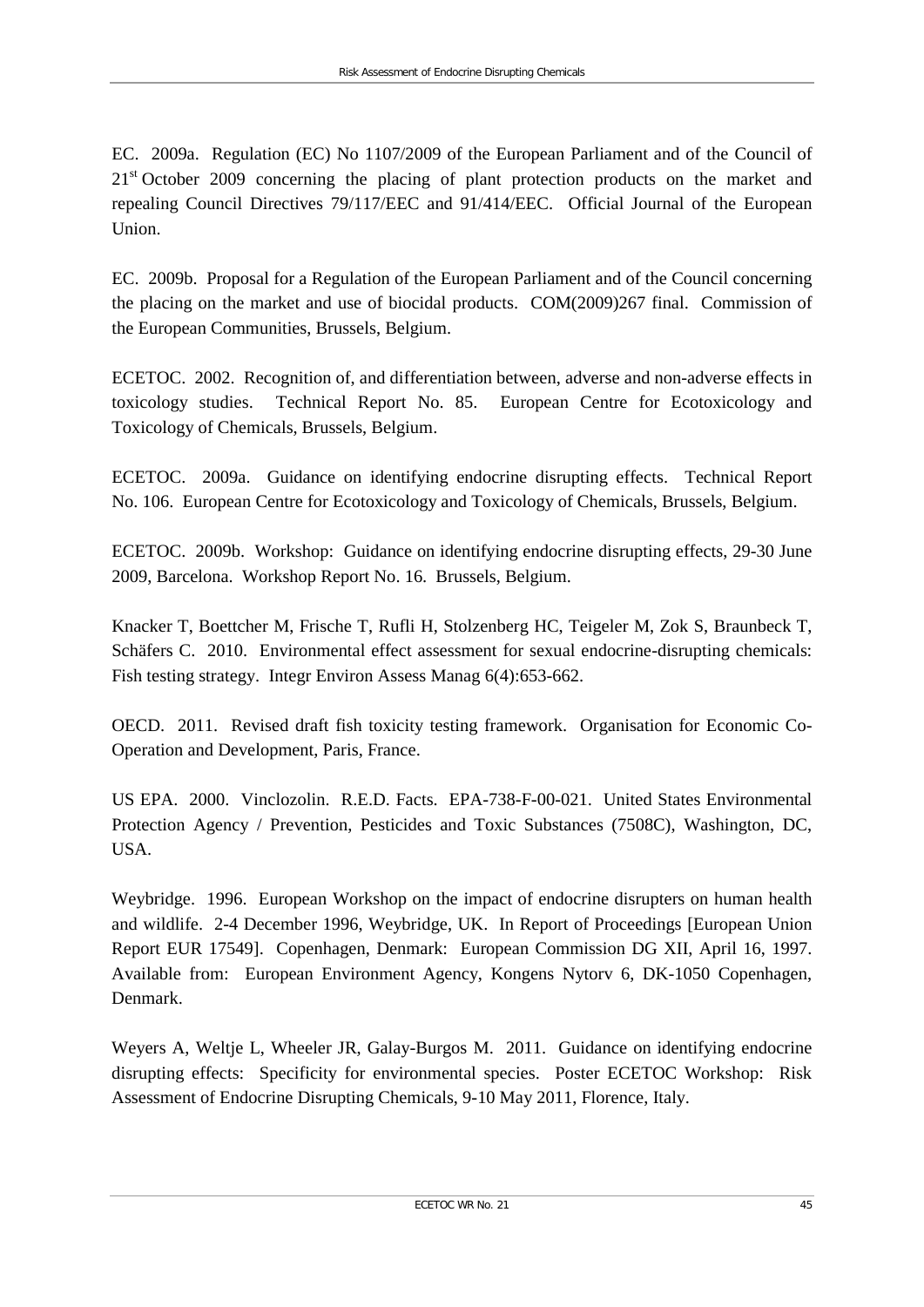WHO/IPCS. 2002. Global assessment of the state-of-the-science of endocrine disruptors. World Health Organisation, International Programme on Chemical Safety, Geneva, Switzerland.

WHO/IPCS. 2004. The WHO recommended classification of pesticides by hazard and guidelines to classification 2004. World Health Organisation, International Programme on Chemical Safety, Geneva, Switzerland.

WHO/IPCS. 2005. Chemical-specific adjustment factors for interspecies differences and human variability: Guidance document for use of data in dose/concentration−response assessment. Harmonization project document no. 2. World Health Organisation, International Programme on Chemical Safety, Geneva, Switzerland.

WHO/IPCS. 2007. IPCS mode of action framework. Harmonization project document no. 4. World Health Organisation, International Programme on Chemical Safety, Geneva, Switzerland.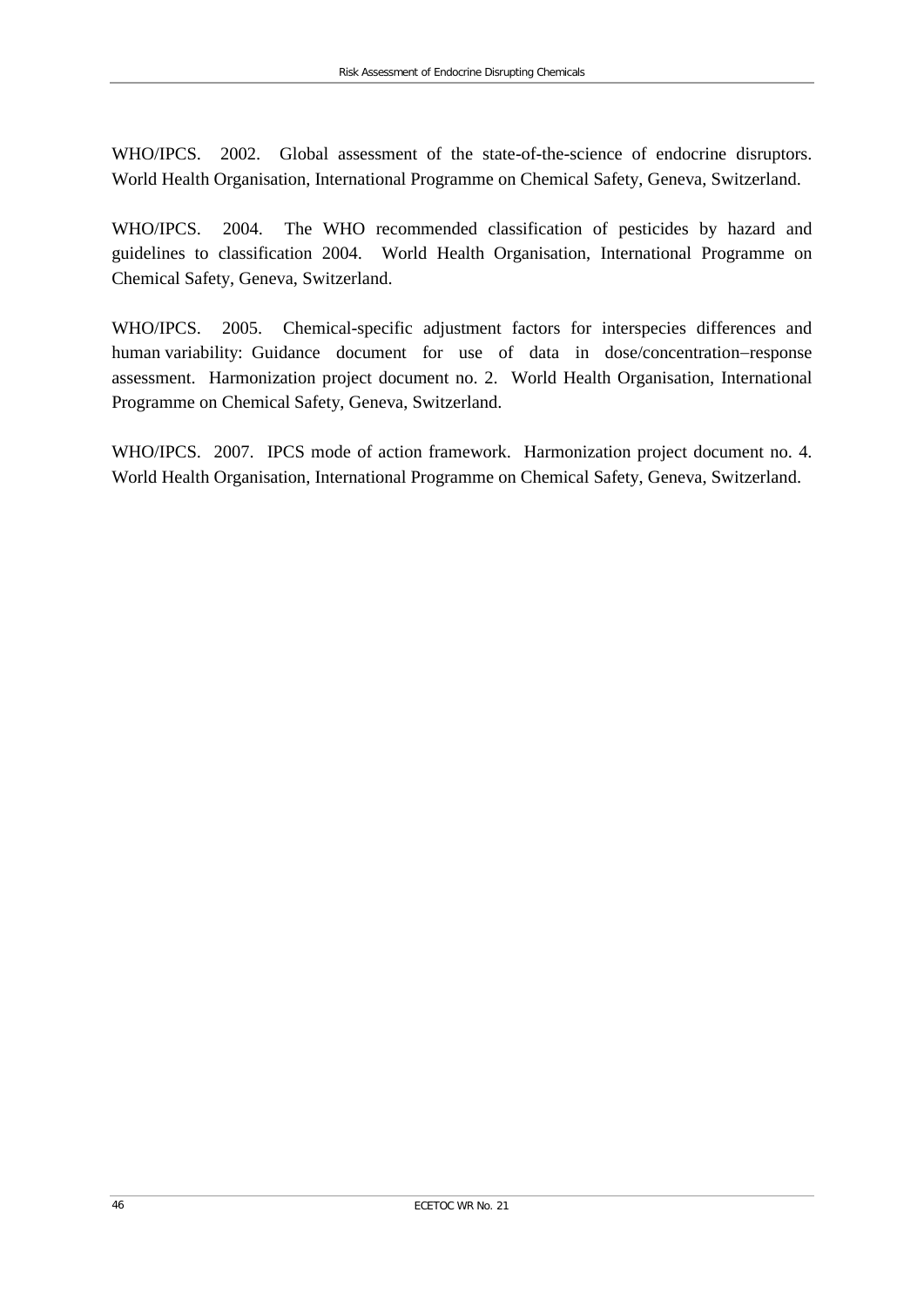# <span id="page-52-0"></span>**APPENDIX A: POSTER**

#### Guidance on identifying endocrine disrupting effects: Specificity for environmental species Weyers A, Weltje L, Wheeler JR, Galay Burgos M. 2011.

#### **Specificity**

1107/2009 EC (PPP) and 1907/2006 (Reach): restrictions for substances with "endocrine disrupting properties that cause adverse effects in non-target species"

**Definitions of ED relate to effects in intact organisms (Weybridge, WHO/IPCS)** 

 **Specificity within one study /taxon is required (endocrine effect is lower than general toxicity) to differentiate primary endocrine-mediated effects from secondary ones caused by systemic toxicity**

**Specificity across taxa:**

**Overview of the compartment assessments allows for a margin of safety preventing endocrine specific effects to occur.** 

 $\rightarrow$  Under conditions of safe use the potential endocrine effects would not occur and under natural conditions the substance is not an endocrine disrupter for the environment, or exposure to the substance is negligible.

The hypothetical example (adapted from a herbicide case) illustrates the concept



**Fig. 1**: ECETOC guidance (ECETOC 2009a, b; Bars et al. 2011) applied to a hypothetical substance. database is estrogenic activity, hence sex ratio would be a corresponding relevant endpoint.



*Fig. 2:* Endpoints for hypothetical substance (herbicide). Factor 30 between "endocrine" fish endpoint and regulatory endpoint that drives risk assessment.

The endocrine endpoint in fish is non-specific and the substance is not an endocrine disruptor under realistic exposure conditions.

#### **Discussion and Conclusion**

Specificity should be considered in the assessment of substances for endocrine activity.

**Specificity within one study** (or taxon), i.e. the question if the endocrine effect is the lowest effect observed, should be considered early in the endocrine assessment, when linking apical in-vivo effects and mechanistic (*in vitro* and *in vivo*) data (Fig. 1)

When endocrine concern has been confirmed, **specificity across taxa should also be considered**. In the example presented above, there is a factor 30 between the "endocrine" fish endpoint and the regulatory endpoint (macrophytes) that drives risk assessment. Thus under conditions of safe use as detailed in the risk assessment, the potential endocrine effects would not occur and the **substance does not have endocrine disrupting properties that cause adverse effects in non-target species**.

The question remains, **what margin of safety is minimally required** to arrive at this conclusion if the difference between endocrine mediated endpoints and non-endocrine endpoints is smaller.

Literature:

Bars et al. (2011): Science based guidance for the assessment of endocrine disrupting properties of chemicals. Regul Toxicol Pharmacol, 59 (1), p. 37-46 ECETOC, 2009a. Guidance on identifying endocrine disrupting effects. Technical Report No. 106. Brussels. ISSN-0773-8072-106.

ECETOC, 2009b. Workshop: Guidance on identifying endocrine disrupting effects, 29–30 June 2009, Barcelona. Workshop Report No. 16. Brussels. Weybridge. 1996. European Workshop on the Impact of Endocrine Disrupters on Human Health and Wildlife European Union Report UR17459. Available from: European Environment Agency, Kongens Nytorv 6, DK-1050 Copenhagen K, Denmark.

WHO/IPCS (2002). Global assessment of the state-of-the-science of endocrine disruptors. Geneva, World Health Organisation.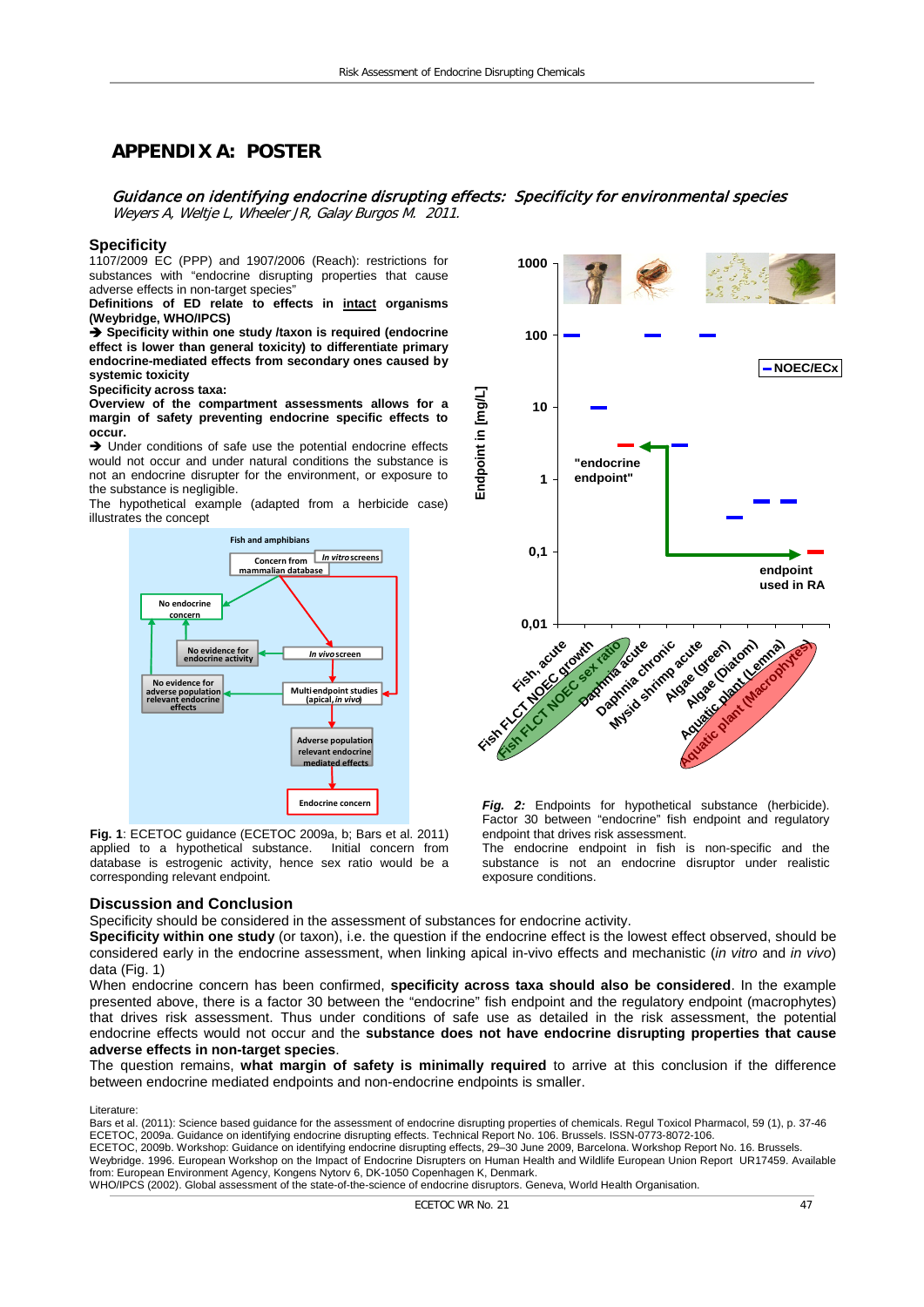# <span id="page-53-0"></span>**APPENDIX B: LIST OF PARTICIPANTS**

| <b>First Name Name</b> |                     | <b>Affiliation</b>                                                  | E-mail                                |
|------------------------|---------------------|---------------------------------------------------------------------|---------------------------------------|
| Rémi                   | <b>Bars</b>         | Bayer CropScience, France                                           | remi.bars@bayer.com                   |
| Mohamed                | Benahmed            | CHU Nice (Inserm), France                                           | benahmed@unice.fr                     |
| Bernard                | <b>Bottex</b>       | EFSA, Italy                                                         | bernard.bottex@efsa.europa.eu         |
| Susy                   | <b>Brescia</b>      | HSE CRD, UK                                                         | susy.brescia@hse.gsi.gov.uk           |
| Neil                   | Carmichael          | ECETOC, Belgium                                                     | neil.carmichael@ecetoc.org            |
| Pierre                 | Crettaz             | Swiss Office of Public Health, Switzerland                          | pierre.crettaz@bag.admin.ch           |
| Peter                  | Day                 | ECPA, Belgium                                                       | peter.day@ecpa.eu                     |
| Ellen                  | Dhein               | Bayer AG, Germany                                                   | ellen.dhein@bayer.com                 |
| Philippa               | Edwards             | Health Protection Agency, UK                                        | philippa.edwards@hpa.org.uk           |
| Ivana                  | Fegert              | BASF, Germany                                                       | ivana.fegert@basf.com                 |
| Paul                   | Foster              | NIEHS, USA                                                          | foster2@niehs.nih.gov                 |
| Larry                  | Frey                | Wildlife International Ltd., USA                                    | lfrey@wildlifeinternational.com       |
| Malyka                 | <b>Galay Burgos</b> | ECETOC, Belgium                                                     | malyka.galay-burgos@ecetoc.org        |
| Raimund                | Grau                | Bayer CropScience, Germany                                          | raimund.grau@bayer.com                |
| Melanie                | Gross               | WCA-environment, UK                                                 | melanie.gross@wca-environment.com     |
| Helen                  | Håkansson           | Karolinska Institutet, Sweden                                       | helen.hakansson@ki.se                 |
| Nina                   | Hallmark            | ExxonMobil, Belgium                                                 | nina.hallmark@exxonmobil.com          |
| Ulla                   | <b>Hass</b>         | National Food Institute, Technical Univ. of DK, DK ulha@food.dtu.dk |                                       |
| Ionna                  | Katsiadaki          | CEFAS, UK                                                           | ionna.katsiadaki@cefas.co.uk          |
| Dick                   | Lewis               | Syngenta, UK                                                        | dick.lewis@syngenta.com               |
| Philip                 | Marx-Stölting       | BfR, Germany                                                        | philip.marx-stoelting@bfr.bund.de     |
| Jochen                 | Matthes             | ECHA, Finland                                                       | jochen.matthes@echa.europa.eu         |
| Sharon                 | Munn                | European Commission, DG JRC, Italy                                  | sharon.munn@ec.europa.eu              |
| Jenny                  | Odum                | RSA, UK                                                             | jenny.odum@regulatoryscience.com      |
| Catherine              | Pepper              | HSE CRD, UK                                                         | catherine.pepper@hse.gsi.gov.uk       |
| Daniel                 | Pickford            | Brunel University, UK                                               | daniel.pickford@brunel.ac.uk          |
| Aldert                 | Piersma             | RIVM, NL                                                            | aldert.piersma@rivm.nl                |
| Michael                | Roberts             | DEFRA, UK                                                           | mike.roberts@defra.gsi.gov.uk         |
| Christoph              | Schäfers            | Fraunhofer Institute, Germany                                       | christoph.schaefers@ime.fraunhofer.de |
| Roland                 | Solecki             | BfR, Germany                                                        | roland.solecki@bfr.bund.de            |
| Chris                  | Turner              | Caleb Management Services, UK                                       | chris@calebgroup.net                  |
| Ben                    |                     | van Ravenzwaay BASF, Germany                                        | bennard.ravenzwaay@basf.com           |
| Lennart                | Weltje              | BASF, Germany                                                       | lennart.weltje@basf.com               |
| Arnd                   | Weyers              | Bayer CropScience, Germany                                          | arnd.weyers@bayer.com                 |
| James                  | Wheeler             | Syngenta, UK                                                        | james.wheeler@syngenta.com            |
| Maurice                | Whelan              | European Commission, DG JRC, Italy                                  | maurice.whelan@ec.europa.eu           |
| Chris                  | Willoughby          | Huntingdon, UK                                                      | willougc@ukorg.huntingdon.com         |
| Petra                  | Winkler             | Johnson & Johnson, Germany                                          | pwinkle2@its.jnj.com                  |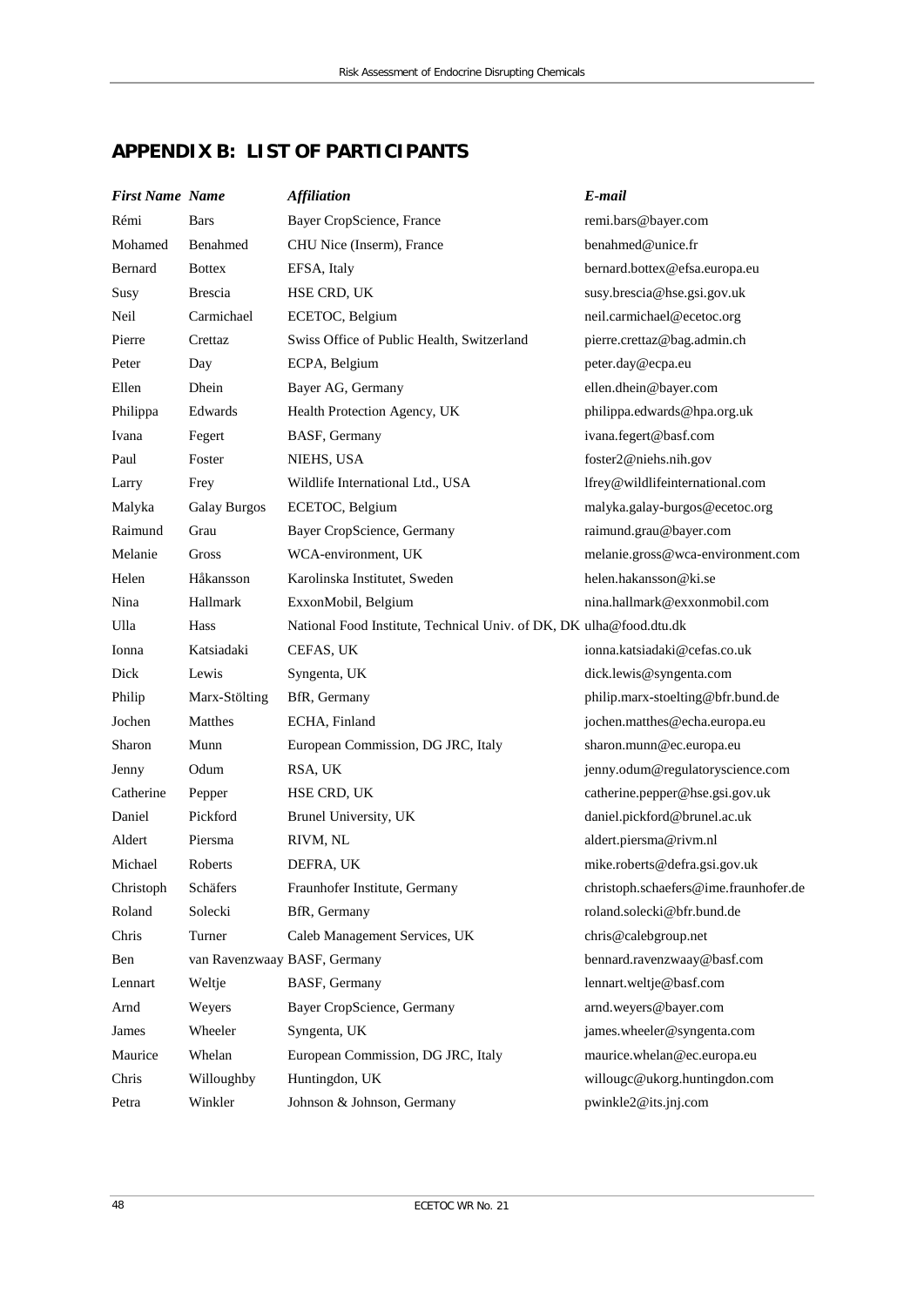# <span id="page-54-0"></span>**APPENDIX C: WORKSHOP PROGRAMME**

# *Monday 9th May 2011*

| 12.00 – 12.45   | Registration and lunch                                                                                                                                                        |                                                                 |  |
|-----------------|-------------------------------------------------------------------------------------------------------------------------------------------------------------------------------|-----------------------------------------------------------------|--|
| Chairman:       |                                                                                                                                                                               | Remi Bars, Bayer CropScience                                    |  |
| $12.45 - 13.00$ | Introduction and aim                                                                                                                                                          | Neil Carmichael<br><b>ECETOC</b>                                |  |
| $13.00 - 13.15$ | Report on criteria for endocrine disrupters from the<br><b>Danish Centre on Endocrine Disrupters</b><br>Ulla Hass<br>National Food Institute, Technical University of Denmark |                                                                 |  |
|                 | <b>HUMAN SAFETY</b>                                                                                                                                                           |                                                                 |  |
| $13.15 - 13.45$ | Joint UK-DE proposal for a regulatory definition of an<br>endocrine disrupter in relation to human health                                                                     | Susy Brescia<br>Chemical Regulation Directorate, HSE            |  |
| $13.45 - 14.15$ | Impact project on proposed decision criteria for substances with<br>endocrine disrupting properties                                                                           | Philipp Marx-Stölting and Roland Solecki<br><b>BfR</b>          |  |
| $14.15 - 14.45$ | ECETOC proposal to identify endocrine disrupting chemicals of<br>regulatory concern for human health                                                                          | Rémi Bars<br><b>Bayer CropScience</b>                           |  |
| $14.45 - 15.00$ | Coffee break                                                                                                                                                                  |                                                                 |  |
|                 | <b>ENVIRONMENTAL SAFETY</b>                                                                                                                                                   |                                                                 |  |
| $15.00 - 15.30$ | German approach to pesticide assessment                                                                                                                                       | Christoph Schäfers<br>Fraunhofer Institute                      |  |
| $15.30 - 16.00$ | UK CRD proposal for a regulatory definition of an<br>ecotoxicological endocrine disrupter                                                                                     | <b>Catherine Pepper</b><br>Chemical Regulation Directorate, HSE |  |
| $16.00 - 16.30$ | Refinement of the ECETOC approach to identify<br>endocrine disrupting properties of chemicals in ecotoxicology                                                                | Lennart Weltje<br><b>BASF</b>                                   |  |
| $16.30 - 17.15$ | Coffee break and poster session                                                                                                                                               |                                                                 |  |
| $17.15 - 17.30$ | <b>Questions and discussion</b><br>Introduction to the breakout group sessions                                                                                                | Dick Lewis<br>Syngenta                                          |  |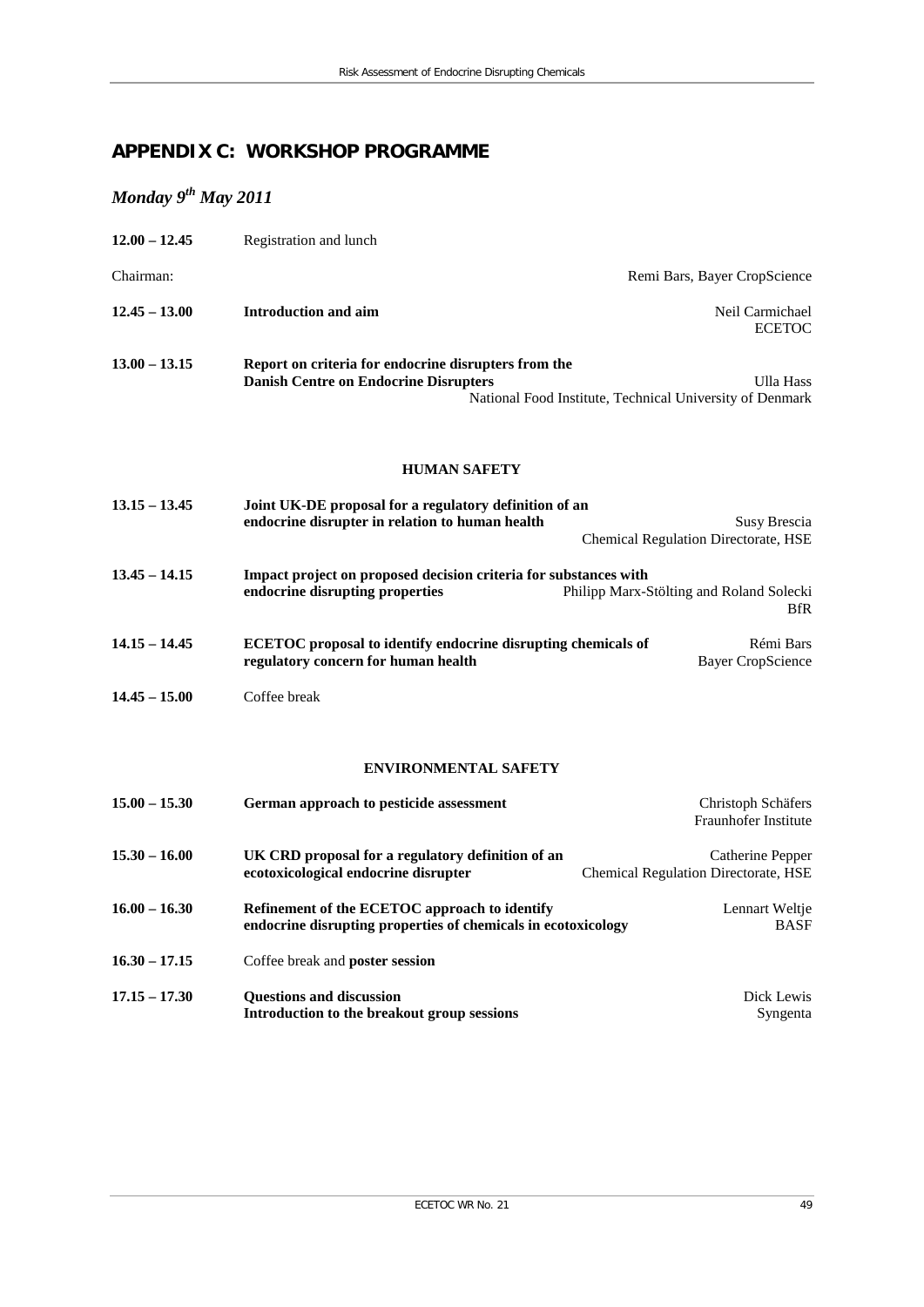#### **17.30 – 19.30 Breakout Group Sessions**

#### **Theme I Use of weight of evidence (WoE) for decision making**

- (i) What constitutes a sufficient WoE to identify a chemical as an endocrine disrupting chemical?
- (ii) How do we deal with data poor situations in a WoE approach?
- (iii) How do we implement a consistent approach to WoE assessment?

#### **Theme II Human and population relevance**

- (i) What are the general accepted MoAs for non-relevance to Humans?
- (ii) What evidence is needed to support non-relevance cases?
- (iii) Which endpoints are considered population relevant?
- (iv) What levels of change in population relevant endpoints are considered significant?

#### **Theme III Lead toxic effect / specificity**

- (i) In identifying endocrine disrupting chemicals should specificity be taken into consideration?
- (ii) How is a real difference in specificity within a study and a database recognised?
- (iii) What degree of separation between the lead effect and an endocrine effect is required?

#### **Theme IV Using potency to differentiate endocrine disrupting properties**

- (i) What is the basis for the proposed potency concept?
- (ii) How should the studies and their exposure durations be integrated into the potency concept?
- (iii) Should potency be compared to exposure in order to assess risk?
- (iv) For ecotoxicology how can potency be measured?

**20.30 – 22.30** Dinner

# *Tuesday 10th May 2011*

| $08.30 - 10.45$ | <i>Rapporteurs'</i> feedback from breakout groups<br>and plenary discussion | Moderator: Aldert Piersma<br><b>RIVM</b> |
|-----------------|-----------------------------------------------------------------------------|------------------------------------------|
| $10.45 - 11.00$ | <b>Conclusions</b>                                                          | Ben van Ravenzwaay<br><b>BASF</b>        |
| $12.00 - 13.00$ | Lunch                                                                       |                                          |

*Close of workshop*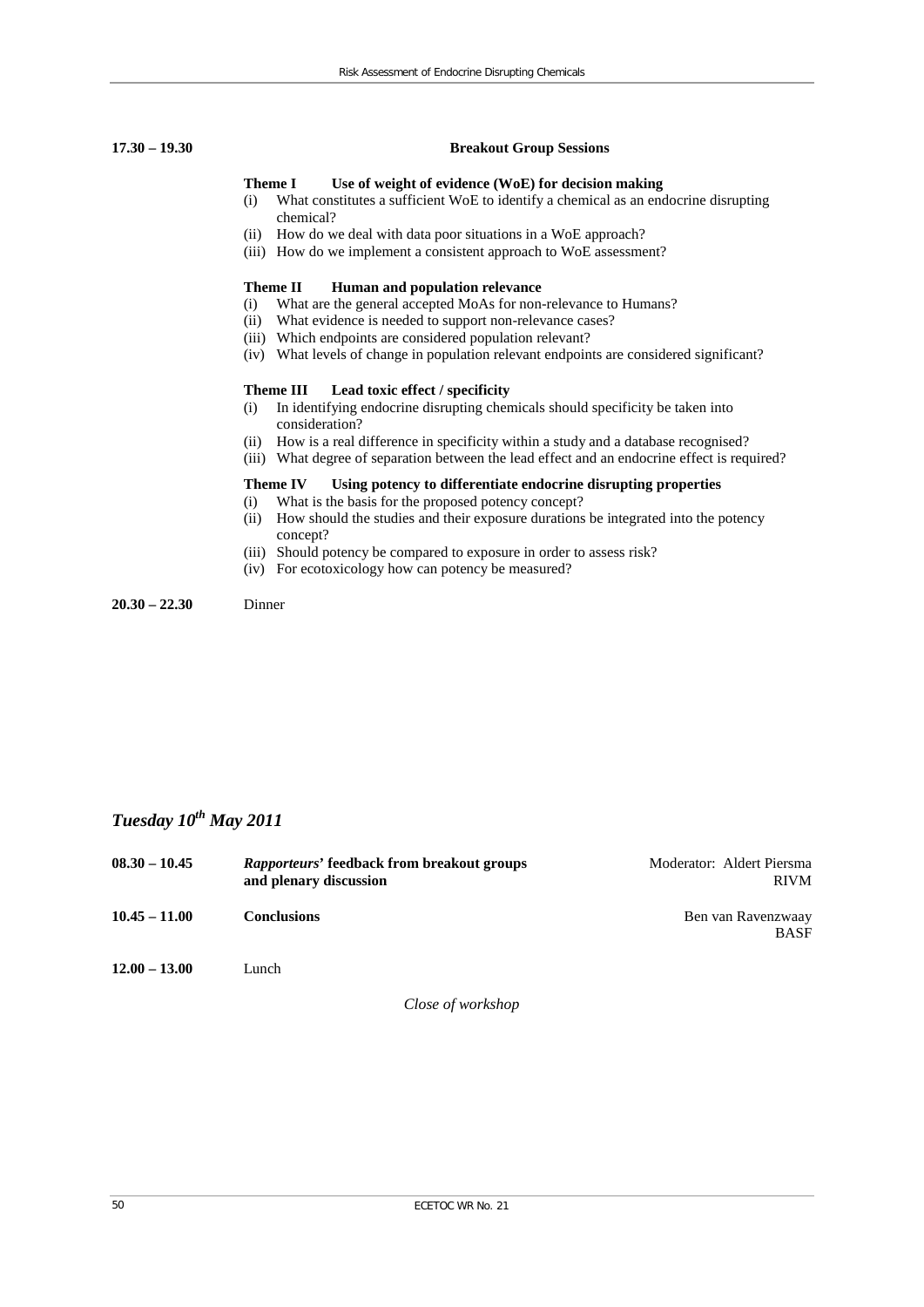# <span id="page-56-0"></span>**APPENDIX D: ORGANISING COMMITTEE**

Rémi Bars (Chairman) Bayer CropScience 355, rue Dostoïevsky F-06903 Sophia Antipolis Cedex

Ivana Fegert BASF Carl Bosch-Str. 38 D-67056 Ludwigshafen

Malyka Galay Burgos ECETOC Avenue Van Nieuwenhuyse, 4 B - 1160 Brussels

Dick Lewis Syngenta Jealott's Hill International Research Centre UK - Bracknell, Berkshire, RG42 6EY

Lennart Weltje BASF Speyerer-Strasse 2 D - 67117 Limburgerhof

Arnd Weyers Bayer CropScience Alfred-Nobel-Str. 50 D - 40789 Monheim

James Wheeler Syngenta Jealott's Hill International Research Centre UK - Bracknell, Berkshire, RG42 6EY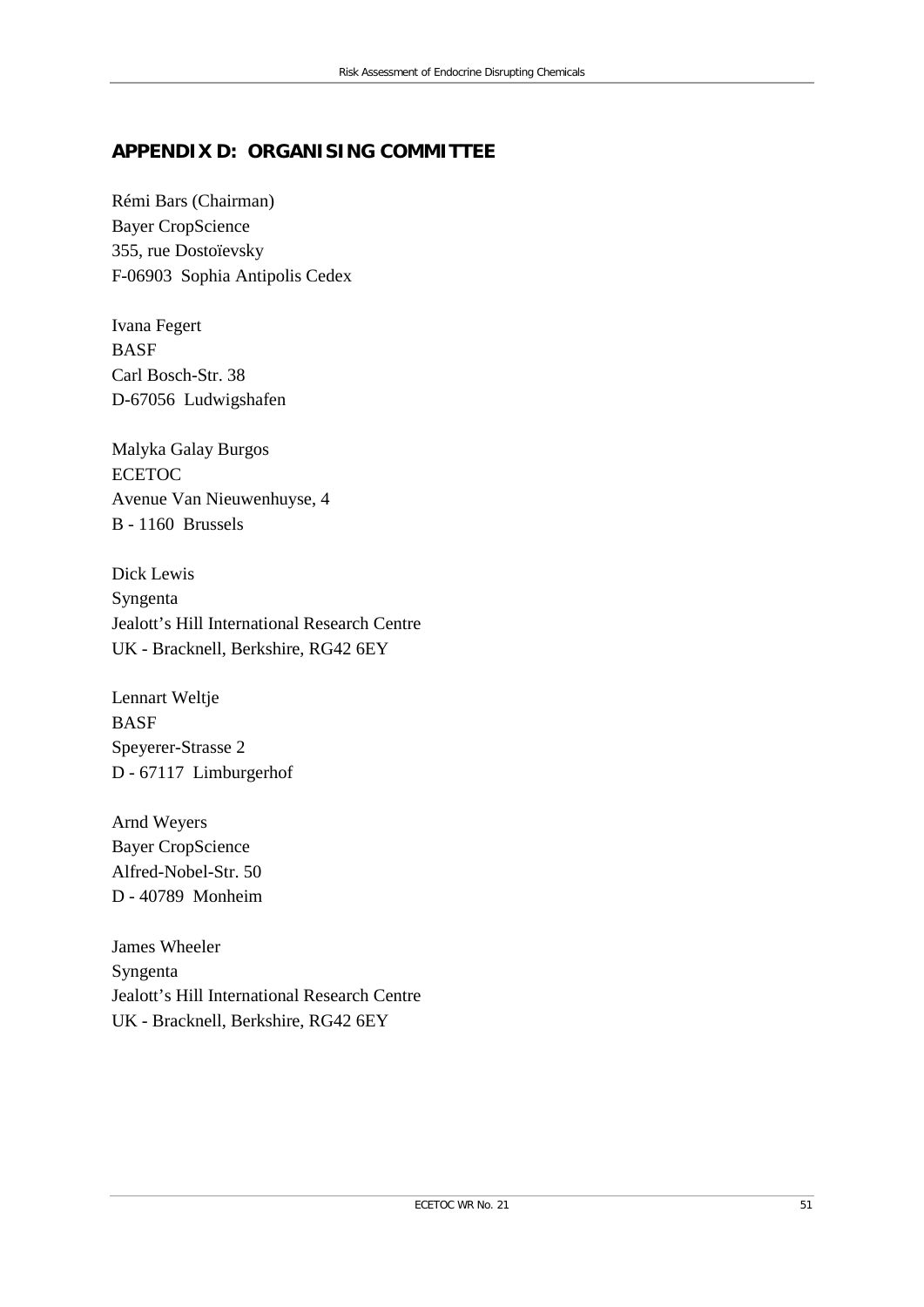# **ECETOC Workshops Reports**

#### No. Title

- No. 1 Workshop on Availability, Interpretation and Use of Environmental Monitoring Data. 20-21 March 2003, Brussels (Published December 2003)
- No. 2 Strategy Report on Challenges, Opportunities and Research needs arising from the Definition, Assessment and Management of Ecological Quality Status as required by the EU Water Framework Directive based on the workshop EQS and WFD versus PNEC and REACH - are they doing the job? 27-28 November 2003, Budapest (Published March 2004)
- No. 3 Workshop on the Use of Human Data in Risk Assessment. 23-24 February 2004, Cardiff (Published November 2004)
- No. 4 Influence of Maternal Toxicity in Studies on Developmental Toxicity. 2 March 2004, Berlin (Published October 2004)
- No. 5 Workshop on Alternative Testing Approaches in Environmental Risk Assessment. 7-9 July 2004, Paris (Published December 2004)
- No. 6 Workshop on Chemical Pollution, Respiratory Allergy and Asthma. 16-17 June 2005, Leuven (Published December 2005)
- No. 7 Workshop on Testing Strategies to Establish the Safety of Nanomaterials. 7-8 November 2005, Barcelona (Published August 2006)
- No. 8 Workshop on Societal Aspects of Nanotechnology. 7-8 November 2005, Barcelona (Published October 2006)
- No. 9 Workshop on the Refinement of Mutagenicity/Genotoxicity Testing. 23-24 April 2007, Malta (Published September 2007)
- No. 10 Workshop on Biodegradation and Persistence. 26-27 June 2007, Holmes Chapel (Published September 2007)
- No. 11 Workshop on the Application of 'Omics in Toxicology and Ecotoxicology: Case Studies and Risk Assessment. 6-7 December 2007, Malaga (Published July 2008)
- No. 12 Workshop on Triggering and Waiving Criteria for the Extended One-Generation Reproduction Toxicity Study. 14-15 April 2008, Barza d'Ispra (Published August 2008)
- No. 13 Counting the Costs and Benefits of Chemical Controls: Role of Environmental Risk Assessment in Socio-Economic Analysis. 4 June 2008, Brussels (Published September 2008)
- No. 14 Use of Markers for Improved Retrospective Exposure Assessment in Epidemiology Studies. 24-25 June 2008, Brussels (Published February 2009)
- No. 15 The Probabilistic Approaches for Marine Hazard Assessment. 18-19 June 2008, Oslo (Published June 2009)
- No. 16 Guidance on interpreting endocrine disrupting effects. 29-30 June 2009, Barcelona (Published October 2009)
- No. 17 Significance of Bound Residues in Environmental Risk Assessment. 14-15 October 2009, Brussels (Published December 2009)
- No. 18 The Enhancement of the Scientific Process and Transparency of Observational Epidemiology Studies. 24-25 September 2009, London (Published December 2009)
- No. 19 'Omics in (Eco)toxicology: Case Studies and Risk Assessment. 22-23 February 2010, Málaga (Published June 2010)
- No. 20 Workshop on Guidance on Assessment Factors to Derive a DNEL. 25 March 2010, Barza d'Ispra (Published December 2010)
- No. 21 Risk Assessment of Endocrine Disrupting Chemicals. 9-10 May 2011, Florence (Published November 2011)
- No. 22 Workshop on Combined Exposure to Chemicals. 11-12 July 2011, Berlin (Published October 2011)

All ECETOC reports can be downloaded from [www.ecetoc.org.](http://www.ecetoc.org/)